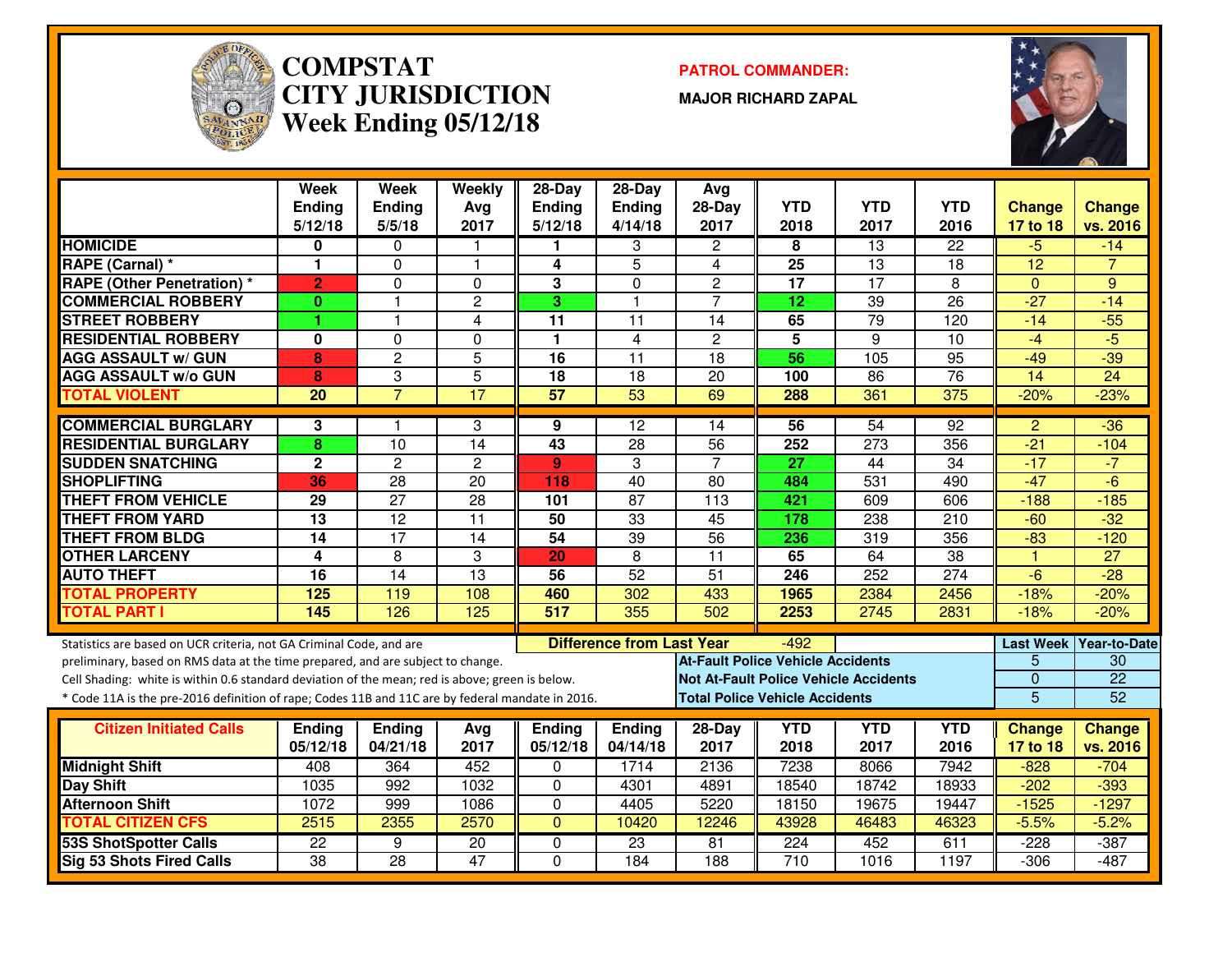

# **COMPSTAT PRECINCT COMMANDER: NORTH PRECINCTWeek Ending 05/12/18**

**CAPT. CARY HILL**



|                                                                                                                                                                                                                                                                                                                                                               | <b>Week</b><br><b>Ending</b><br>05/12/18 | <b>Week</b><br><b>Ending</b><br>05/05/18 | Weekly<br>Avg<br>2017 | $28-Day$<br><b>Ending</b><br>05/12/18 | $28-Day$<br><b>Ending</b><br>04/14/18 | Avg<br>$28-Dav$<br>2017                                                                  | <b>YTD</b><br>2018                              | <b>YTD</b><br>2017 | <b>YTD</b><br>2016 | <b>Change</b><br>17 to 18              | <b>Change</b><br>vs. 2016           |
|---------------------------------------------------------------------------------------------------------------------------------------------------------------------------------------------------------------------------------------------------------------------------------------------------------------------------------------------------------------|------------------------------------------|------------------------------------------|-----------------------|---------------------------------------|---------------------------------------|------------------------------------------------------------------------------------------|-------------------------------------------------|--------------------|--------------------|----------------------------------------|-------------------------------------|
| <b>HOMICIDE</b>                                                                                                                                                                                                                                                                                                                                               | 0                                        | $\Omega$                                 | 0                     | 0                                     | $\mathbf{0}$                          | $\Omega$                                                                                 | 1.                                              | 3                  | $\mathbf{2}$       | $-2$                                   | -1                                  |
| <b>RAPE (Carnal) *</b>                                                                                                                                                                                                                                                                                                                                        | $\bf{0}$                                 | $\Omega$                                 | $\Omega$              | 1                                     | 1                                     | $\mathbf{1}$                                                                             | 4                                               | 5                  | 4                  | $-1$                                   | $\Omega$                            |
| <b>RAPE (Other Penetration) *</b>                                                                                                                                                                                                                                                                                                                             | $\bf{0}$                                 | $\mathbf{0}$                             | 0                     | $\mathbf{0}$                          | $\Omega$                              | $\mathbf{0}$                                                                             | $\overline{2}$                                  | 4                  | $\overline{c}$     | $-2$                                   | $\Omega$                            |
| <b>COMMERCIAL ROBBERY</b>                                                                                                                                                                                                                                                                                                                                     | 0                                        | $\mathbf{0}$                             | $\Omega$              | 0                                     | 0                                     | -1                                                                                       | $\mathbf{2}$                                    | 4                  | 3                  | $-2$                                   | -1                                  |
| <b>STREET ROBBERY</b>                                                                                                                                                                                                                                                                                                                                         | $\mathbf{1}$                             | $\mathbf{1}$                             | $\mathbf{1}$          | $\mathbf 2$                           | 5                                     | 4                                                                                        | 26                                              | 34                 | 46                 | -8                                     | $-20$                               |
| <b>RESIDENTIAL ROBBERY</b>                                                                                                                                                                                                                                                                                                                                    | $\mathbf 0$                              | $\mathbf 0$                              | 0                     | $\mathbf{0}$                          | $\overline{4}$                        | $\Omega$                                                                                 | $\overline{2}$                                  | $\overline{1}$     | 1.                 | $\overline{1}$                         | $\overline{1}$                      |
| <b>AGG ASSAULT w/ GUN</b>                                                                                                                                                                                                                                                                                                                                     | $\overline{2}$                           | $\mathbf 0$                              | $\mathbf{1}$          | 3                                     | 4                                     | $\overline{4}$                                                                           | $\overline{11}$                                 | $\overline{23}$    | $\overline{18}$    | $-12$                                  | $-7$                                |
| <b>AGG ASSAULT w/o GUN</b>                                                                                                                                                                                                                                                                                                                                    | $\mathbf 2$                              | $\mathbf{0}$                             | $\overline{c}$        | 5                                     | 8                                     | 6                                                                                        | 33                                              | 21                 | 25                 | 12                                     | 8                                   |
| <b>TOTAL VIOLENT</b>                                                                                                                                                                                                                                                                                                                                          | $\overline{5}$                           |                                          | $\overline{4}$        | $\overline{11}$                       | $\overline{22}$                       | 17                                                                                       | $\overline{81}$                                 | $\overline{95}$    | 101                | $-15%$                                 | $-20%$                              |
| <b>COMMERCIAL BURGLARY</b>                                                                                                                                                                                                                                                                                                                                    | 1                                        | $\Omega$                                 | 1                     | 3                                     | 5                                     | 4                                                                                        | 11                                              | $\overline{15}$    | 17                 | -4                                     | -6                                  |
| <b>RESIDENTIAL BURGLARY</b>                                                                                                                                                                                                                                                                                                                                   | $\mathbf{1}$                             | $\overline{2}$                           | $\overline{2}$        | 6                                     | 4                                     | $\overline{7}$                                                                           | 29                                              | 26                 | 43                 | 3                                      | $-14$                               |
| <b>SUDDEN SNATCHING</b>                                                                                                                                                                                                                                                                                                                                       | $\mathbf{1}$                             | $\mathbf{1}$                             | $\mathbf{1}$          | 3                                     | $\overline{c}$                        | 3                                                                                        | 13                                              | 22                 | 20                 | $-9$                                   | $-7$                                |
| <b>SHOPLIFTING</b>                                                                                                                                                                                                                                                                                                                                            | 10                                       | $\overline{6}$                           | 3                     | 24                                    | 14                                    | $\overline{12}$                                                                          | 98                                              | 76                 | 60                 | $\overline{22}$                        | 38                                  |
| <b>THEFT FROM VEHICLE</b>                                                                                                                                                                                                                                                                                                                                     | 11                                       | $\overline{7}$                           | 6                     | 24                                    | $\overline{17}$                       | 24                                                                                       | 81                                              | 156                | 221                | $-75$                                  | $-140$                              |
| <b>THEFT FROM YARD</b>                                                                                                                                                                                                                                                                                                                                        | 5                                        | 4                                        | 3                     | $\overline{15}$                       | $\overline{10}$                       | $\overline{11}$                                                                          | $\overline{51}$                                 | $\overline{84}$    | $\overline{70}$    | $-33$                                  | $-19$                               |
| <b>THEFT FROM BLDG</b>                                                                                                                                                                                                                                                                                                                                        | $\overline{2}$                           | $\overline{c}$                           | 4                     | $\overline{7}$                        | 15                                    | $\overline{15}$                                                                          | 65                                              | 108                | 115                | $-43$                                  | $-50$                               |
| <b>OTHER LARCENY</b>                                                                                                                                                                                                                                                                                                                                          | $\mathbf{1}$                             | $\mathbf{1}$                             | $\mathbf{1}$          | 3                                     | $\mathbf{1}$                          | $\overline{c}$                                                                           | 11                                              | 14                 | 13                 | $\overline{3}$                         | $\overline{-2}$                     |
| <b>AUTO THEFT</b>                                                                                                                                                                                                                                                                                                                                             | $\overline{2}$                           | $\overline{c}$                           | 3                     | $\overline{10}$                       | 14                                    | $\overline{12}$                                                                          | 39                                              | $\overline{71}$    | 80                 | $-32$                                  | $-41$                               |
| <b>TOTAL PROPERTY</b>                                                                                                                                                                                                                                                                                                                                         | $\overline{34}$                          | $\overline{25}$                          | $\overline{22}$       | 95                                    | $\overline{82}$                       | $\overline{90}$                                                                          | 398                                             | $\overline{572}$   | 639                | $-30%$                                 | $-38%$                              |
| <b>TOTAL PART I</b>                                                                                                                                                                                                                                                                                                                                           | 39                                       | $\overline{26}$                          | 27                    | 106                                   | 104                                   | 107                                                                                      | 479                                             | 667                | 740                | $-28%$                                 | $-35%$                              |
| Statistics are based on UCR criteria, not GA Criminal Code, and are<br>preliminary, based on RMS data at the time prepared, and are subject to change.<br>Cell Shading: white is within 0.6 standard deviation of the mean; red is above; green is below.<br>* Code 11A is the pre-2016 definition of rape; Codes 11B and 11C are by federal mandate in 2016. |                                          |                                          |                       |                                       | <b>Difference from Last Year</b>      | <b>At-Fault Police Vehicle Accidents</b><br><b>Not At-Fault Police Vehicle Accidents</b> | $-188$<br><b>Total Police Vehicle Accidents</b> |                    |                    | <b>Last Week</b><br>$\mathbf{0}$<br>-1 | <b>Year-to-Date</b><br>8<br>4<br>12 |
|                                                                                                                                                                                                                                                                                                                                                               | Week                                     | <b>Week</b>                              | Weekly                | 28-Day                                | 28-Day                                | Avg                                                                                      |                                                 |                    |                    |                                        |                                     |
| <b>Citizen Initiated Calls</b>                                                                                                                                                                                                                                                                                                                                | <b>Ending</b><br>05/12/18                | <b>Ending</b><br>05/05/18                | Avg<br>2017           | <b>Ending</b><br>05/12/18             | <b>Ending</b><br>04/14/18             | $28-Day$<br>2017                                                                         | <b>YTD</b><br>2018                              | <b>YTD</b><br>2017 | <b>YTD</b><br>2016 | <b>Change</b><br>17 to 18              | <b>Change</b><br>vs. 2016           |
| <b>Midnight Shift</b>                                                                                                                                                                                                                                                                                                                                         | 121                                      | 107                                      | 121                   | 0                                     | 506                                   | 484                                                                                      | $\overline{2044}$                               | 2265               | 2194               | $-221$                                 | $-150$                              |
| <b>Day Shift</b>                                                                                                                                                                                                                                                                                                                                              | 273                                      | 270                                      | 233                   | $\Omega$                              | 1095                                  | 931                                                                                      | 4642                                            | 4281               | 4479               | 361                                    | 163                                 |
| <b>Afternoon Shift</b>                                                                                                                                                                                                                                                                                                                                        | 262                                      | 262                                      | 252                   | $\Omega$                              | 1055                                  | 1010                                                                                     | 4332                                            | 4633               | 4575               | $-301$                                 | $-243$                              |
| <b>TOTAL CITIZEN CFS</b>                                                                                                                                                                                                                                                                                                                                      | 656                                      | 639                                      | 606                   | $\overline{0}$                        | 2656                                  | 2425                                                                                     | 11018                                           | 11179              | 11249              | $-1.4%$                                | $-2.1%$                             |
| 53S ShotSpotter Calls                                                                                                                                                                                                                                                                                                                                         | $\overline{c}$                           | 4                                        | 3                     | 0                                     | 4                                     | 12                                                                                       | 26                                              | $\overline{55}$    | 93                 | -29                                    | $-67$                               |
| Sig 53 Shots Fired Calls                                                                                                                                                                                                                                                                                                                                      | 5                                        | $\overline{7}$                           | $\overline{7}$        | $\Omega$                              | 28                                    | 29                                                                                       | 102                                             | $\overline{131}$   | 197                | $-29$                                  | $-95$                               |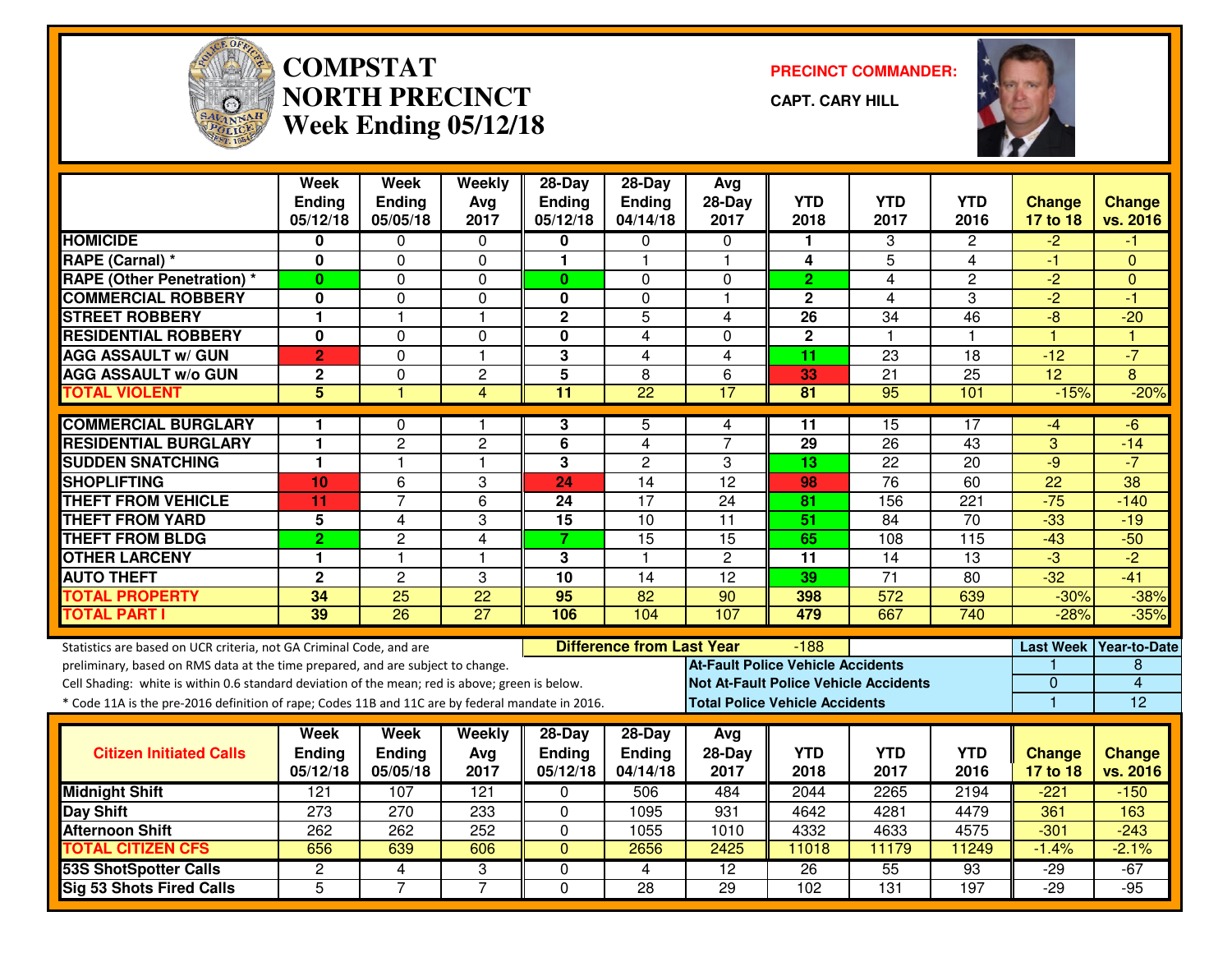# **BEAT 21 North PrecinctWeek Ending 05/12/18**

|                                  |                |                | <b>Last 4 Weeks</b> |                | 28 Days       | 28 Day  |                |                |                |                |                |
|----------------------------------|----------------|----------------|---------------------|----------------|---------------|---------|----------------|----------------|----------------|----------------|----------------|
|                                  | Ending         | <b>Ending</b>  | <b>Ending</b>       | Ending         | <b>Ending</b> | Average | <b>YTD</b>     | <b>YTD</b>     | <b>YTD</b>     | <b>Change</b>  | <b>Change</b>  |
|                                  | 05/12/18       | 05/05/18       | 04/28/18            | 04/21/18       | 04/14/18      | 2017    | 2018           | 2017           | 2016           | 17 to 18       | vs. 2016       |
| <b>HOMICIDE</b>                  | $\Omega$       | 0              | 0                   | $\Omega$       | $\Omega$      | 0.0     | 0              | $\Omega$       | 0              | $\Omega$       | $\Omega$       |
| RAPE (Carnal) *                  | $\Omega$       | 0              | $\Omega$            | $\Omega$       | $\Omega$      | 0.1     | $\Omega$       | $\Omega$       | $\mathbf{1}$   | $\Omega$       | -1             |
| <b>RAPE (Other Penetration)*</b> | 0              | 0              | $\mathbf 0$         | 0              | 0             | 0.0     | $\mathbf{1}$   | 0              | 0              | $\mathbf{1}$   | $\overline{1}$ |
| <b>COMMERCIAL ROBBERY</b>        | 0              | 0              | $\mathbf 0$         | 0              | 0             | 0.1     | 0              | $\mathbf{1}$   | $\mathbf{1}$   | $-1$           | $-1$           |
| <b>STREET ROBBERY</b>            | 0              | 0              | $\mathbf 0$         | 0              | 0             | 0.2     | 0              | $\overline{2}$ | 0              | $-2$           | $\overline{0}$ |
| <b>RESIDENTIAL ROBBERY</b>       | 0              | 0              | $\mathbf 0$         | $\mathbf{0}$   | 0             | 0.0     | $\mathbf 0$    | 0              | 0              | $\mathbf{0}$   | $\mathbf{0}$   |
| <b>AGG ASSAULT w/ GUN</b>        | 0              | 0              | $\mathbf 0$         | 0              | 0             | 0.2     | 0              | $\mathbf{1}$   | 0              | $-1$           | $\overline{0}$ |
| <b>AGG ASSAULT W/o GUN</b>       | 0              | 0              | 0                   | 0              | $\mathbf 0$   | 0.2     | $\mathbf{1}$   | $\mathbf{1}$   | 3              | $\mathbf{0}$   | $-2$           |
| <b>TOTAL VIOLENT</b>             | $\mathbf{0}$   | $\overline{0}$ | $\mathbf{O}$        | $\mathbf{0}$   | $\mathbf{0}$  | 0.7     | $\overline{2}$ | 5              | 5              | $-60%$         | $-60%$         |
| <b>COMMERCIAL BURGLARY</b>       | $\Omega$       | 0              | $\mathbf{0}$        | 0              | $\Omega$      | 0.2     | 0              | $\mathbf{1}$   | $\mathbf{1}$   | $-1$           | $-1$           |
| <b>RESIDENTIAL BURGLARY</b>      | 0              | 0              | 1                   | 0              | $\mathbf{1}$  | 1.1     | 5              | 4              | 3              | $\mathbf{1}$   | $\overline{2}$ |
| <b>SUDDEN SNATCHING</b>          | $\mathbf{0}$   | 0              | $\mathbf 0$         | 0              | 0             | 0.1     | 0              | $\mathbf{0}$   | 0              | $\Omega$       | $\mathbf{0}$   |
| <b>SHOPLIFTING</b>               | 0              | 0              | $\mathbf 0$         | 0              | 0             | 0.2     | $\mathbf{1}$   | $\mathbf{1}$   | $\Omega$       | $\mathbf{0}$   | $\mathbf{1}$   |
| <b>THEFT FROM VEHICLE</b>        | 0              | $\overline{2}$ | 3                   | $\mathbf{1}$   | 6             | 2.8     | 14             | 10             | 10             | $\overline{4}$ | 4              |
| <b>THEFT FROM YARD</b>           | $\overline{2}$ | 0              | $\mathbf 0$         | $\overline{2}$ | 4             | 1.2     | 6              | $\overline{2}$ | 6              | $\overline{4}$ | $\overline{0}$ |
| <b>THEFT FROM BLDG</b>           | 0              | 0              | $\mathbf 0$         | 0              | 0             | 3.0     | 5              | 17             | 8              | $-12$          | $-3$           |
| <b>OTHER LARCENY</b>             | 0              | 0              | $\mathbf 0$         | $\mathbf 0$    | 0             | 0.2     | $\mathbf 0$    | $\overline{2}$ | $\overline{2}$ | $-2$           | $-2$           |
| <b>AUTO THEFT</b>                | 0              | 3              | $\mathbf 0$         | $\mathbf{1}$   | 4             | 1.1     | 8              | 5              | $\overline{7}$ | 3              | $\overline{1}$ |
| <b>TOTAL PROPERTY</b>            | $\overline{2}$ | 5              | 4                   | $\overline{4}$ | 15            | 9.7     | 39             | 42             | 37             | $-7%$          | 5%             |
| <b>TOTAL PART I</b>              | $\overline{2}$ | 5              | $\overline{4}$      | 4              | 15            | 10.4    | 41             | 47             | 42             | $-13%$         | $-2%$          |
|                                  |                |                |                     |                |               |         |                |                |                |                |                |

 **Difference from Last Year**-6

Statistics are based on UCR criteria, not GA Criminal Code.

\* Rape Code 11A is the historical definition of rape (aka Legacy Rape); Rape Codes 11B and 11C are those moved from Part II to Part I in 2017.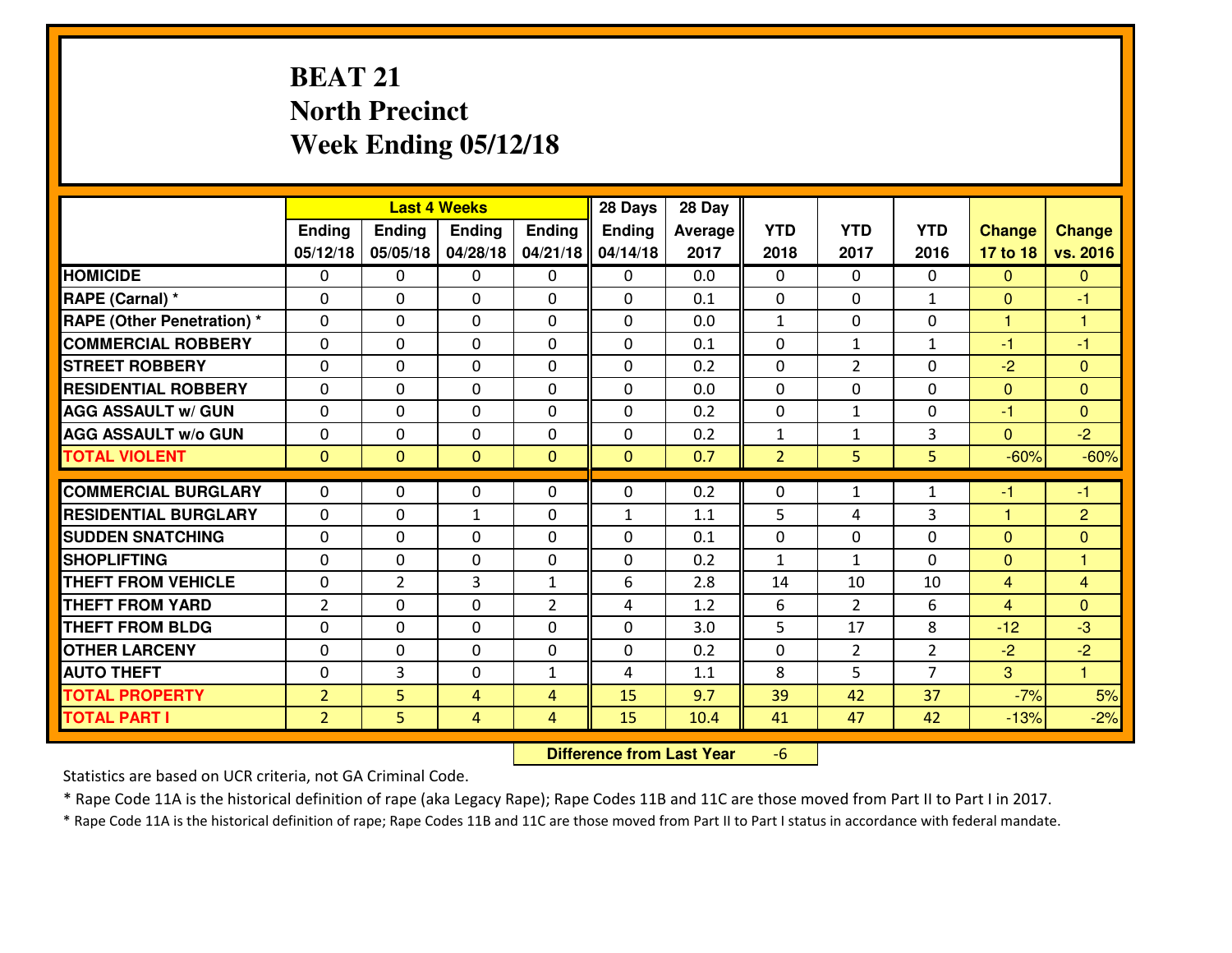# **BEAT 22 North PrecinctWeek Ending 05/12/18**

|                                   |                |                | <b>Last 4 Weeks</b> |                | 28 Days         | 28 Day  |                |                |                |                |                |
|-----------------------------------|----------------|----------------|---------------------|----------------|-----------------|---------|----------------|----------------|----------------|----------------|----------------|
|                                   | Ending         | <b>Ending</b>  | <b>Ending</b>       | Ending         | <b>Ending</b>   | Average | <b>YTD</b>     | <b>YTD</b>     | <b>YTD</b>     | <b>Change</b>  | <b>Change</b>  |
|                                   | 05/12/18       | 05/05/18       | 04/28/18            | 04/21/18       | 04/14/18        | 2017    | 2018           | 2017           | 2016           | 17 to 18       | vs. 2016       |
| <b>HOMICIDE</b>                   | $\Omega$       | 0              | 0                   | $\Omega$       | $\Omega$        | 0.0     | 1              | $\Omega$       | $\mathfrak{D}$ | 1              | $-1$           |
| RAPE (Carnal) *                   | $\mathbf{1}$   | 0              | $\mathbf{0}$        | 0              | $\mathbf{1}$    | 0.2     | $\mathbf{1}$   | $\mathbf{0}$   | 0              | $\mathbf{1}$   | $\overline{1}$ |
| <b>RAPE (Other Penetration) *</b> | $\Omega$       | 0              | $\mathbf{0}$        | $\Omega$       | $\Omega$        | 0.1     | $\Omega$       | $\mathbf{1}$   | $\mathbf{1}$   | $-1$           | $-1$           |
| <b>COMMERCIAL ROBBERY</b>         | 0              | 0              | 0                   | 0              | $\Omega$        | 0.2     | $\mathbf{0}$   | 0              | $\overline{2}$ | $\mathbf{0}$   | $-2$           |
| <b>STREET ROBBERY</b>             | 0              | 0              | $\mathbf 0$         | 0              | 0               | 0.8     | $\overline{3}$ | 5              | 5              | $-2$           | $-2$           |
| <b>RESIDENTIAL ROBBERY</b>        | $\Omega$       | $\Omega$       | $\mathbf 0$         | $\Omega$       | 0               | 0.0     | 0              | $\Omega$       | 0              | $\Omega$       | $\Omega$       |
| <b>AGG ASSAULT w/ GUN</b>         | 0              | 0              | $\mathbf 0$         | $\overline{2}$ | $\overline{2}$  | 2.2     | 4              | 13             | 5              | $-9$           | $-1$           |
| <b>AGG ASSAULT W/o GUN</b>        | $1\,$          | 0              | $\mathbf 0$         | $\overline{2}$ | 3               | 1.8     | 10             | 5              | $\overline{7}$ | 5              | $\overline{3}$ |
| <b>TOTAL VIOLENT</b>              | $\overline{2}$ | $\mathbf{0}$   | $\overline{0}$      | 4              | $6\overline{6}$ | 5.2     | 19             | 24             | 22             | $-21%$         | $-14%$         |
| <b>COMMERCIAL BURGLARY</b>        | $\Omega$       | 0              | $\mathbf{0}$        | $\Omega$       | $\Omega$        | 1.0     | 3              | $\overline{2}$ | $\mathbf{1}$   | 1              | $\overline{2}$ |
| <b>RESIDENTIAL BURGLARY</b>       | $\mathbf{1}$   | 0              | $\mathbf{1}$        | 0              | $\overline{2}$  | 2.2     | 8              | $\overline{7}$ | 12             | $\mathbf{1}$   | $-4$           |
| <b>SUDDEN SNATCHING</b>           | 0              | 0              | $\mathbf 0$         | $\mathbf{1}$   | $\mathbf{1}$    | 0.1     | 2              | $\Omega$       | 0              | $\overline{2}$ | $\overline{2}$ |
| <b>SHOPLIFTING</b>                | 0              | $\overline{2}$ | 1                   | $\overline{2}$ | 5               | 2.7     | 15             | 11             | 4              | $\overline{4}$ | 11             |
| <b>THEFT FROM VEHICLE</b>         | 0              | 0              | 3                   | 3              | 6               | 2.8     | 18             | 11             | 11             | $\overline{7}$ | $\overline{7}$ |
| <b>THEFT FROM YARD</b>            | $1\,$          | 0              | $\mathbf{1}$        | 0              | $\overline{2}$  | 1.2     | 6              | 6              | 6              | $\mathbf{0}$   | $\overline{0}$ |
| <b>THEFT FROM BLDG</b>            | 0              | $\mathbf{1}$   | $\mathbf 0$         | 0              | $\mathbf{1}$    | 2.1     | 5              | 11             | 12             | $-6$           | $-7$           |
| <b>OTHER LARCENY</b>              | 0              | 0              | $\mathbf 0$         | 0              | 0               | 0.4     | 0              | $\overline{2}$ | $\overline{2}$ | $-2$           | $-2$           |
| <b>AUTO THEFT</b>                 | $\mathbf{1}$   | 0              | $\mathbf{0}$        | 0              | $\mathbf{1}$    | 2.6     | 8              | 15             | 17             | $-7$           | $-9$           |
| <b>TOTAL PROPERTY</b>             | 3              | 3              | 6                   | 6              | 18              | 15.1    | 65             | 65             | 65             | 0%             | 0%             |
| <b>TOTAL PART I</b>               | 5              | $\overline{3}$ | 6                   | 10             | 24              | 20.3    | 84             | 89             | 87             | $-6%$          | $-3%$          |
|                                   |                |                |                     |                |                 |         |                |                |                |                |                |

 **Difference from Last Year**-5

Statistics are based on UCR criteria, not GA Criminal Code.

\* Rape Code 11A is the historical definition of rape (aka Legacy Rape); Rape Codes 11B and 11C are those moved from Part II to Part I in 2017.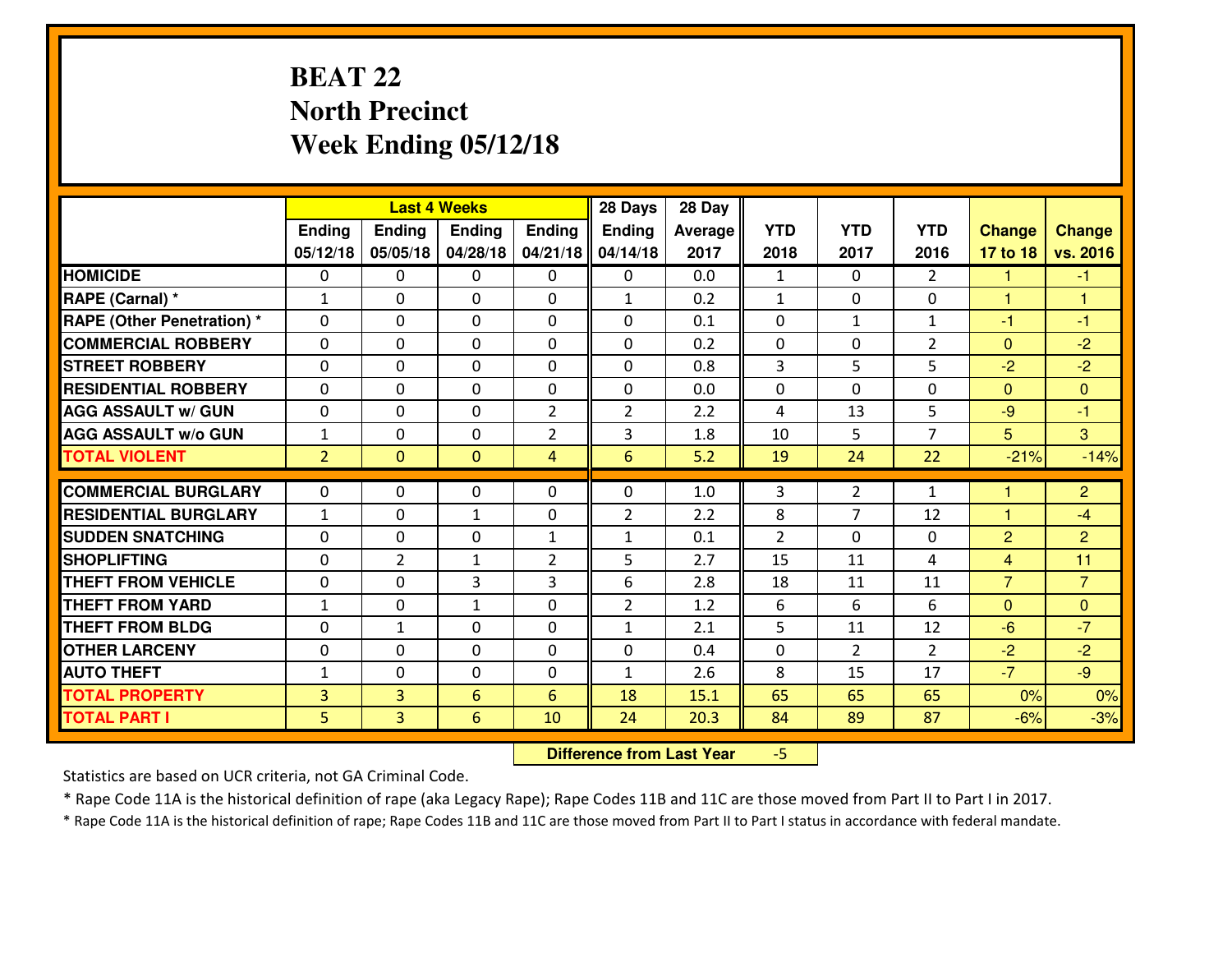# **BEAT 23 North PrecinctWeek Ending 05/12/18**

|                                  |              |               | <b>Last 4 Weeks</b> |                | 28 Days        | 28 Day  |                |                |                |                |                |
|----------------------------------|--------------|---------------|---------------------|----------------|----------------|---------|----------------|----------------|----------------|----------------|----------------|
|                                  | Ending       | <b>Ending</b> | <b>Ending</b>       | Ending         | <b>Ending</b>  | Average | <b>YTD</b>     | <b>YTD</b>     | <b>YTD</b>     | <b>Change</b>  | <b>Change</b>  |
|                                  | 05/12/18     | 05/05/18      | 04/28/18            | 04/21/18       | 04/14/18       | 2017    | 2018           | 2017           | 2016           | 17 to 18       | vs. 2016       |
| <b>HOMICIDE</b>                  | $\Omega$     | 0             | 0                   | $\Omega$       | $\Omega$       | 0.1     | 0              | $\mathbf{1}$   | 0              | $-1$           | $\Omega$       |
| RAPE (Carnal) *                  | $\Omega$     | 0             | $\Omega$            | $\Omega$       | $\Omega$       | 0.2     | $\mathbf{1}$   | $\mathbf{1}$   | 3              | $\Omega$       | $-2$           |
| <b>RAPE (Other Penetration)*</b> | 0            | 0             | $\mathbf 0$         | 0              | 0              | 0.0     | 0              | 0              | $\mathbf{1}$   | $\overline{0}$ | $-1$           |
| <b>COMMERCIAL ROBBERY</b>        | 0            | 0             | $\mathbf 0$         | 0              | 0              | 0.2     | 0              | $\mathbf{1}$   | 0              | $-1$           | $\overline{0}$ |
| <b>STREET ROBBERY</b>            | 0            | 0             | $\mathbf 0$         | 0              | 0              | 0.5     | 3              | $\overline{2}$ | 6              | 1              | $-3$           |
| <b>RESIDENTIAL ROBBERY</b>       | 0            | 0             | $\mathbf 0$         | $\mathbf{0}$   | 0              | 0.1     | $\overline{2}$ | $\mathbf{1}$   | $\mathbf{1}$   | $\mathbf{1}$   | $\mathbf{1}$   |
| <b>AGG ASSAULT w/ GUN</b>        | 0            | 0             | $\mathbf 0$         | 0              | 0              | 0.7     | 3              | 4              | 9              | $-1$           | $-6$           |
| <b>AGG ASSAULT W/o GUN</b>       | 0            | $\mathbf{1}$  | 0                   | $\mathbf{0}$   | $\mathbf{1}$   | 1.2     | 8              | 9              | 5              | $-1$           | 3              |
| <b>TOTAL VIOLENT</b>             | $\mathbf{0}$ | $\mathbf{1}$  | $\mathbf{O}$        | $\mathbf{0}$   | $\mathbf{1}$   | 2.8     | 17             | 19             | 25             | $-11%$         | $-32%$         |
| <b>COMMERCIAL BURGLARY</b>       | $\mathbf{1}$ | $\mathbf{1}$  | $\mathbf{0}$        | $\mathbf{1}$   | 3              | 1.9     | 6              | 5.             | 3              | 1              | 3              |
| <b>RESIDENTIAL BURGLARY</b>      | $\mathbf{0}$ | 1             | 0                   | $\mathbf{1}$   | $\overline{2}$ | 1.8     | 9              | 7              | 10             | $\overline{2}$ | $-1$           |
| <b>SUDDEN SNATCHING</b>          | $\mathbf{0}$ | 0             | $\mathbf 0$         | 0              | 0              | 0.3     | $\mathbf{1}$   | $\mathbf{1}$   | 0              | $\mathbf{0}$   | $\overline{1}$ |
| <b>SHOPLIFTING</b>               | 0            | $\mathbf{1}$  | 1                   | 3              | 5              | 1.0     | 8              | 6              | $\overline{3}$ | $\overline{2}$ | 5              |
| <b>THEFT FROM VEHICLE</b>        | 0            | $\Omega$      | $\mathbf 0$         | $\overline{2}$ | $\overline{2}$ | 3.1     | 10             | 9              | 29             | 1              | $-19$          |
| <b>THEFT FROM YARD</b>           | 0            | $\mathbf{1}$  | $\mathbf 0$         | $\mathbf{1}$   | $\overline{2}$ | 1.9     | 6              | 10             | 10             | $-4$           | $-4$           |
| <b>THEFT FROM BLDG</b>           | 0            | $\mathbf{1}$  | $\mathbf 0$         | $\mathbf{0}$   | $\mathbf{1}$   | 1.9     | 11             | 12             | 11             | $-1$           | $\overline{0}$ |
| <b>OTHER LARCENY</b>             | 0            | 0             | $\mathbf{1}$        | 0              | $\mathbf{1}$   | 0.3     | 3              | $\overline{2}$ | 0              | $\mathbf{1}$   | 3              |
| <b>AUTO THEFT</b>                | 0            | 0             | $\mathbf 0$         | 0              | 0              | 3.1     | 5              | 14             | 11             | $-9$           | $-6$           |
| <b>TOTAL PROPERTY</b>            | $\mathbf{1}$ | 5             | $\overline{2}$      | 8              | 16             | 15.3    | 59             | 66             | 77             | $-11%$         | $-23%$         |
| <b>TOTAL PART I</b>              | $\mathbf{1}$ | 6             | $\overline{2}$      | 8              | 17             | 18.1    | 76             | 85             | 102            | $-11%$         | $-25%$         |

 **Difference from Last Year**-9

Statistics are based on UCR criteria, not GA Criminal Code.

\* Rape Code 11A is the historical definition of rape (aka Legacy Rape); Rape Codes 11B and 11C are those moved from Part II to Part I in 2017.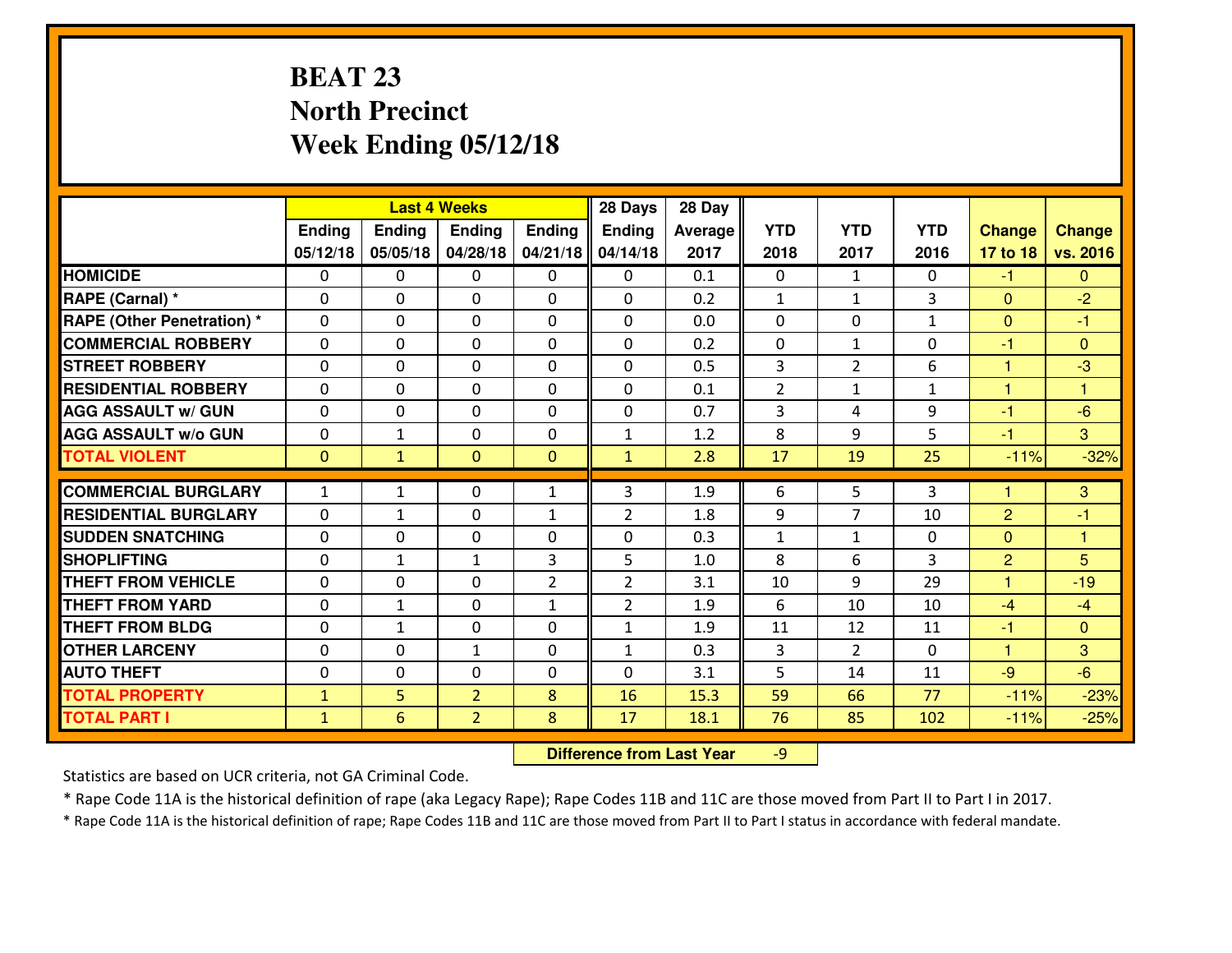# **BEAT 24 North PrecinctWeek Ending 05/12/18**

|                                              |                     |                     | <b>Last 4 Weeks</b>              |                     | 28 Days        | 28 Day       |                |                |                |                  |                  |
|----------------------------------------------|---------------------|---------------------|----------------------------------|---------------------|----------------|--------------|----------------|----------------|----------------|------------------|------------------|
|                                              | Ending              | <b>Ending</b>       | <b>Ending</b>                    | Ending              | <b>Ending</b>  | Average      | <b>YTD</b>     | <b>YTD</b>     | <b>YTD</b>     | <b>Change</b>    | <b>Change</b>    |
|                                              | 05/12/18            | 05/05/18            | 04/28/18                         | 04/21/18            | 04/14/18       | 2017         | 2018           | 2017           | 2016           | 17 to 18         | vs. 2016         |
| <b>HOMICIDE</b>                              | $\Omega$            | 0                   | 0                                | $\Omega$            | $\Omega$       | 0.1          | 0              | $\Omega$       | 0              | $\Omega$         | $\Omega$         |
| RAPE (Carnal) *                              | $\mathbf{0}$        | 0                   | $\mathbf{0}$                     | 0                   | $\Omega$       | 0.1          | $\mathbf{0}$   | 0              | 0              | $\Omega$         | $\mathbf{0}$     |
| RAPE (Other Penetration) *                   | $\Omega$            | 0                   | $\mathbf{0}$                     | $\Omega$            | $\Omega$       | 0.0          | $\Omega$       | 0              | 0              | $\mathbf{0}$     | $\mathbf{0}$     |
| <b>COMMERCIAL ROBBERY</b>                    | $\mathbf{0}$        | 0                   | 0                                | 0                   | $\Omega$       | 0.4          | $\mathbf{0}$   | $\mathbf{1}$   | 0              | $-1$             | $\Omega$         |
| <b>STREET ROBBERY</b>                        | 0                   | 0                   | $\mathbf 0$                      | $\mathbf{1}$        | $\mathbf{1}$   | 1.0          | 4              | 6              | 12             | $-2$             | $-8$             |
| <b>RESIDENTIAL ROBBERY</b>                   | $\Omega$            | $\Omega$            | $\mathbf 0$                      | $\Omega$            | 0              | 0.0          | $\mathbf 0$    | $\Omega$       | 0              | $\mathbf{0}$     | $\Omega$         |
| <b>AGG ASSAULT w/ GUN</b>                    | $\Omega$            | $\Omega$            | $\mathbf 0$                      | $\Omega$            | 0              | 0.4          | $\mathbf 1$    | $\Omega$       | $\mathbf{1}$   | $\mathbf{1}$     | $\overline{0}$   |
| <b>AGG ASSAULT W/o GUN</b>                   | 0                   | 0                   | $\mathbf 0$                      | $\mathbf 0$         | 0              | 0.4          | $\overline{2}$ | 0              | $\mathbf{1}$   | 2                | $\mathbf{1}$     |
| <b>TOTAL VIOLENT</b>                         | $\mathbf{0}$        | $\overline{0}$      | $\mathbf{O}$                     | $\mathbf{1}$        | $\mathbf{1}$   | 2.3          | $\overline{7}$ | $\overline{7}$ | 14             | 0%               | $-50%$           |
| <b>COMMERCIAL BURGLARY</b>                   | $\Omega$            | 0                   | $\mathbf{0}$                     | $\Omega$            | $\Omega$       | 0.3          | $\Omega$       | $\Omega$       | 6              | $\Omega$         | $-6$             |
| <b>RESIDENTIAL BURGLARY</b>                  | 0                   | $\mathbf{1}$        | 0                                | 0                   | $\mathbf{1}$   | 1.2          | $\overline{2}$ | 5              | $\overline{7}$ | $-3$             | $-5$             |
| <b>SUDDEN SNATCHING</b>                      | 0                   | $\mathbf{1}$        | 0                                | 0                   | $\mathbf{1}$   | 0.2          | $\overline{2}$ | $\mathbf{1}$   | $\overline{2}$ | $\overline{1}$   | $\Omega$         |
| <b>SHOPLIFTING</b>                           |                     |                     |                                  |                     |                |              |                |                |                |                  |                  |
|                                              |                     |                     |                                  |                     |                |              |                |                |                |                  |                  |
|                                              | $\overline{2}$      | 0                   | 1                                | 4                   | $\overline{7}$ | 4.2          | 48             | 22             | 19             | 26               | 29               |
| <b>THEFT FROM VEHICLE</b>                    | 0                   | $\mathbf{1}$        | $\mathbf 0$                      | $\mathbf{1}$        | $\overline{2}$ | 7.9          | 9              | 48             | 30             | $-39$            | $-21$            |
| <b>THEFT FROM YARD</b>                       | $1\,$               | 0                   | 1                                | $\mathbf{1}$        | 3              | 2.8          | 8              | 16             | 16             | $-8$             | $-8$             |
| <b>THEFT FROM BLDG</b>                       | 0                   | 0                   | $\mathbf 0$                      | 0                   | 0              | 1.2          | 9              | 5              | 13             | $\overline{4}$   | $-4$             |
| <b>OTHER LARCENY</b>                         | 0                   | 0                   | $\mathbf 0$                      | 0                   | 0              | 0.9          | $\overline{2}$ | $\mathbf{1}$   | 3              | $\mathbf{1}$     | $-1$             |
| <b>AUTO THEFT</b>                            | $\mathbf{0}$        | 0                   | $\mathbf{0}$                     | 0                   | 0              | 2.4          | $\mathbf{1}$   | 18             | 17             | $-17$            | $-16$            |
| <b>TOTAL PROPERTY</b><br><b>TOTAL PART I</b> | 3<br>$\overline{3}$ | 3<br>$\overline{3}$ | $\overline{2}$<br>$\overline{2}$ | 6<br>$\overline{7}$ | 14<br>15       | 21.2<br>23.5 | 81<br>88       | 116<br>123     | 113<br>127     | $-30%$<br>$-28%$ | $-28%$<br>$-31%$ |

 **Difference from Last Year**-35

Statistics are based on UCR criteria, not GA Criminal Code.

\* Rape Code 11A is the historical definition of rape (aka Legacy Rape); Rape Codes 11B and 11C are those moved from Part II to Part I in 2017.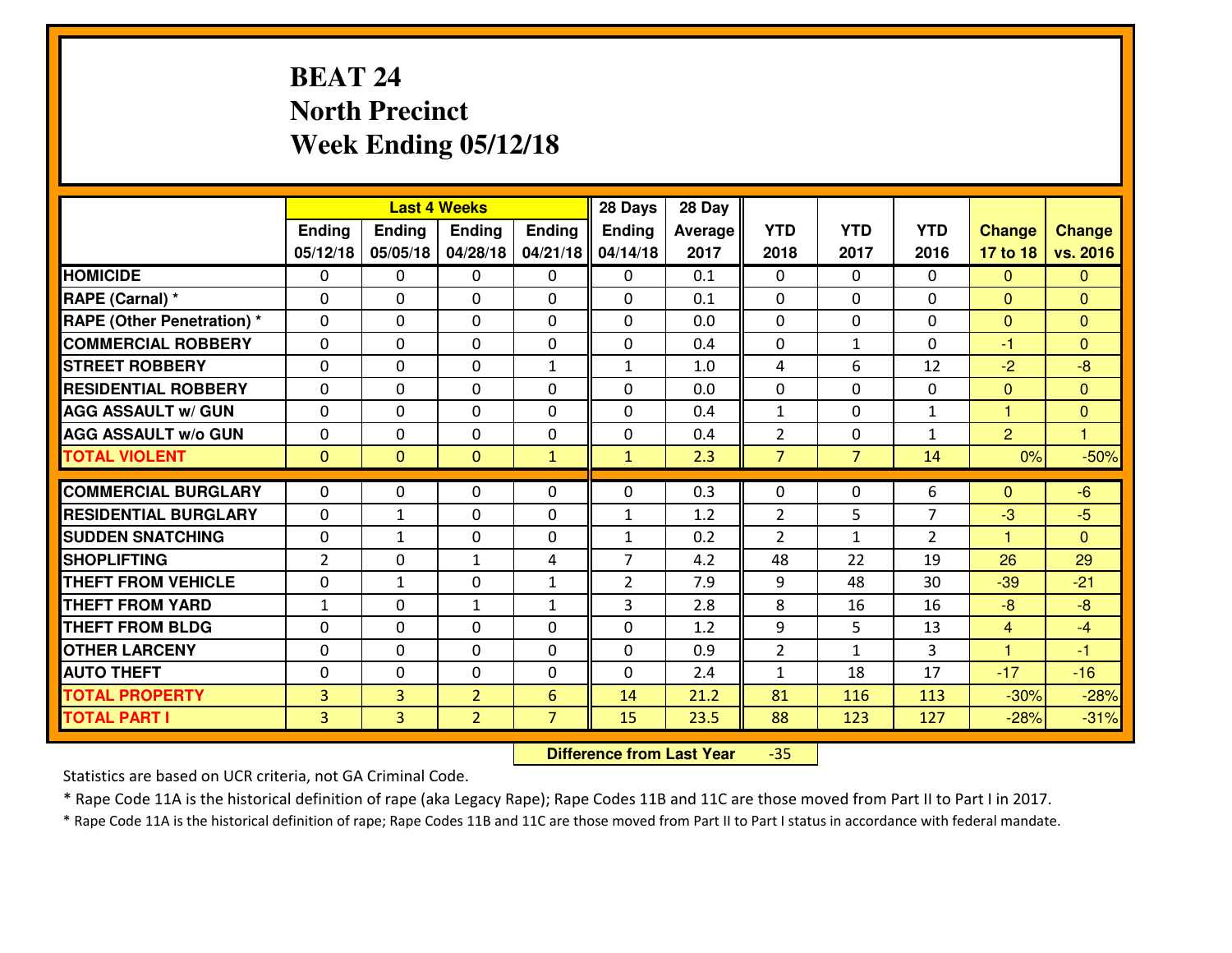# **BEAT 25 North PrecinctWeek Ending 05/12/18**

|                                  |              |                | <b>Last 4 Weeks</b> |                | 28 Days        | 28 Day         |                |                |                |                |                |
|----------------------------------|--------------|----------------|---------------------|----------------|----------------|----------------|----------------|----------------|----------------|----------------|----------------|
|                                  | Ending       | Ending         | <b>Ending</b>       | Ending         | <b>Ending</b>  | <b>Average</b> | <b>YTD</b>     | <b>YTD</b>     | <b>YTD</b>     | <b>Change</b>  | <b>Change</b>  |
|                                  | 05/12/18     | 05/05/18       | 04/28/18            | 04/21/18       | 04/14/18       | 2017           | 2018           | 2017           | 2016           | 17 to 18       | vs. 2016       |
| <b>HOMICIDE</b>                  | 0            | 0              | 0                   | $\mathbf{0}$   | 0              | 0.0            | $\Omega$       | $\Omega$       | $\Omega$       | $\mathbf{0}$   | $\mathbf{0}$   |
| RAPE (Carnal) *                  | $\mathbf{0}$ | 0              | $\mathbf{0}$        | 0              | 0              | 0.0            | 1              | $\mathbf{1}$   | 0              | $\mathbf{0}$   | 1              |
| <b>RAPE (Other Penetration)*</b> | $\Omega$     | 0              | $\mathbf{0}$        | 0              | $\Omega$       | 0.0            | $\Omega$       | $\Omega$       | $\Omega$       | $\mathbf{0}$   | $\Omega$       |
| <b>COMMERCIAL ROBBERY</b>        | $\mathbf{0}$ | 0              | $\mathbf{0}$        | 0              | $\Omega$       | 0.0            | $\mathbf{0}$   | $\mathbf{1}$   | $\Omega$       | -1             | $\mathbf{0}$   |
| <b>STREET ROBBERY</b>            | 0            | 0              | $\mathbf 0$         | 0              | $\Omega$       | 0.0            | 6              | 13             | 9              | $-7$           | $-3$           |
| <b>RESIDENTIAL ROBBERY</b>       | $\Omega$     | $\Omega$       | $\mathbf 0$         | 0              | 0              | 0.0            | $\mathbf 0$    | $\Omega$       | 0              | $\mathbf{0}$   | $\overline{0}$ |
| <b>AGG ASSAULT w/ GUN</b>        | $\mathbf 0$  | 0              | $\mathbf 0$         | 0              | 0              | 0.0            | $\mathbf{1}$   | $\mathbf{1}$   | 0              | $\mathbf{0}$   | $\mathbf{1}$   |
| <b>AGG ASSAULT W/o GUN</b>       | 0            | 0              | 0                   | $\Omega$       | 0              | 0.0            | $\overline{2}$ | $\Omega$       | $\mathbf{1}$   | $\overline{2}$ | $\mathbf{1}$   |
| <b>TOTAL VIOLENT</b>             | $\mathbf{0}$ | $\overline{0}$ | $\mathbf{0}$        | $\mathbf{0}$   | $\overline{0}$ | 0.0            | 10             | 16             | 10             | $-38%$         | 0%             |
| <b>COMMERCIAL BURGLARY</b>       | $\Omega$     | 0              | $\mathbf{0}$        | $\mathbf{0}$   | $\Omega$       | 0.0            | $\mathbf{0}$   | $\overline{2}$ | 3              | $-2$           | $-3$           |
| <b>RESIDENTIAL BURGLARY</b>      | 0            | 0              | $\mathbf 0$         | 0              | 0              | 0.0            | $\mathbf 0$    | $\mathbf{1}$   | 3              | $-1$           | $-3$           |
| <b>SUDDEN SNATCHING</b>          | $\Omega$     | $\Omega$       | $\mathbf 0$         | 0              | $\Omega$       | 0.0            | $\Omega$       | $\Omega$       | $\overline{2}$ | $\mathbf{0}$   | $-2$           |
| <b>SHOPLIFTING</b>               | 0            | 0              | $\mathbf{1}$        | $\mathbf{1}$   | $\overline{2}$ | 0.0            | 4              | 11             | $\overline{7}$ | $-7$           | $-3$           |
| <b>THEFT FROM VEHICLE</b>        | $\mathbf{0}$ | $\mathbf{1}$   | $\mathbf{0}$        | $\overline{2}$ | 3              | 0.0            | 16             | 34             | 65             | $-18$          | $-49$          |
| <b>THEFT FROM YARD</b>           | 0            | 1              | 0                   | 0              | $\mathbf{1}$   | 0.0            | 10             | 26             | 14             | $-16$          | $-4$           |
| <b>THEFT FROM BLDG</b>           | 0            | 0              | 0                   | 0              | 0              | 0.0            | 9              | 22             | 15             | $-13$          | $-6$           |
| <b>OTHER LARCENY</b>             | 0            | 0              | $\mathbf 0$         | $\mathbf{1}$   | $\mathbf{1}$   | 0.0            | 4              | 4              | 4              | $\mathbf{0}$   | $\overline{0}$ |
| <b>AUTO THEFT</b>                | $\mathbf{0}$ | 0              | $\overline{2}$      | 0              | $\overline{2}$ | 0.0            | 6              | 9              | $\overline{7}$ | $-3$           | $-1$           |
| <b>TOTAL PROPERTY</b>            | $\mathbf{0}$ | $\overline{2}$ | 3                   | $\overline{4}$ | 9              | 0.0            | 49             | 109            | 120            | $-55%$         | $-59%$         |
| <b>TOTAL PART I</b>              | $\mathbf{0}$ | $\overline{2}$ | 3                   | $\overline{4}$ | 9              | 0.0            | 59             | 125            | 130            |                | $-55%$         |
|                                  |              |                |                     |                |                |                |                |                |                | $-53%$         |                |

 **Difference from Last Year**-66

Statistics are based on UCR criteria, not GA Criminal Code.

\* Rape Code 11A is the historical definition of rape (aka Legacy Rape); Rape Codes 11B and 11C are those moved from Part II to Part I in 2017.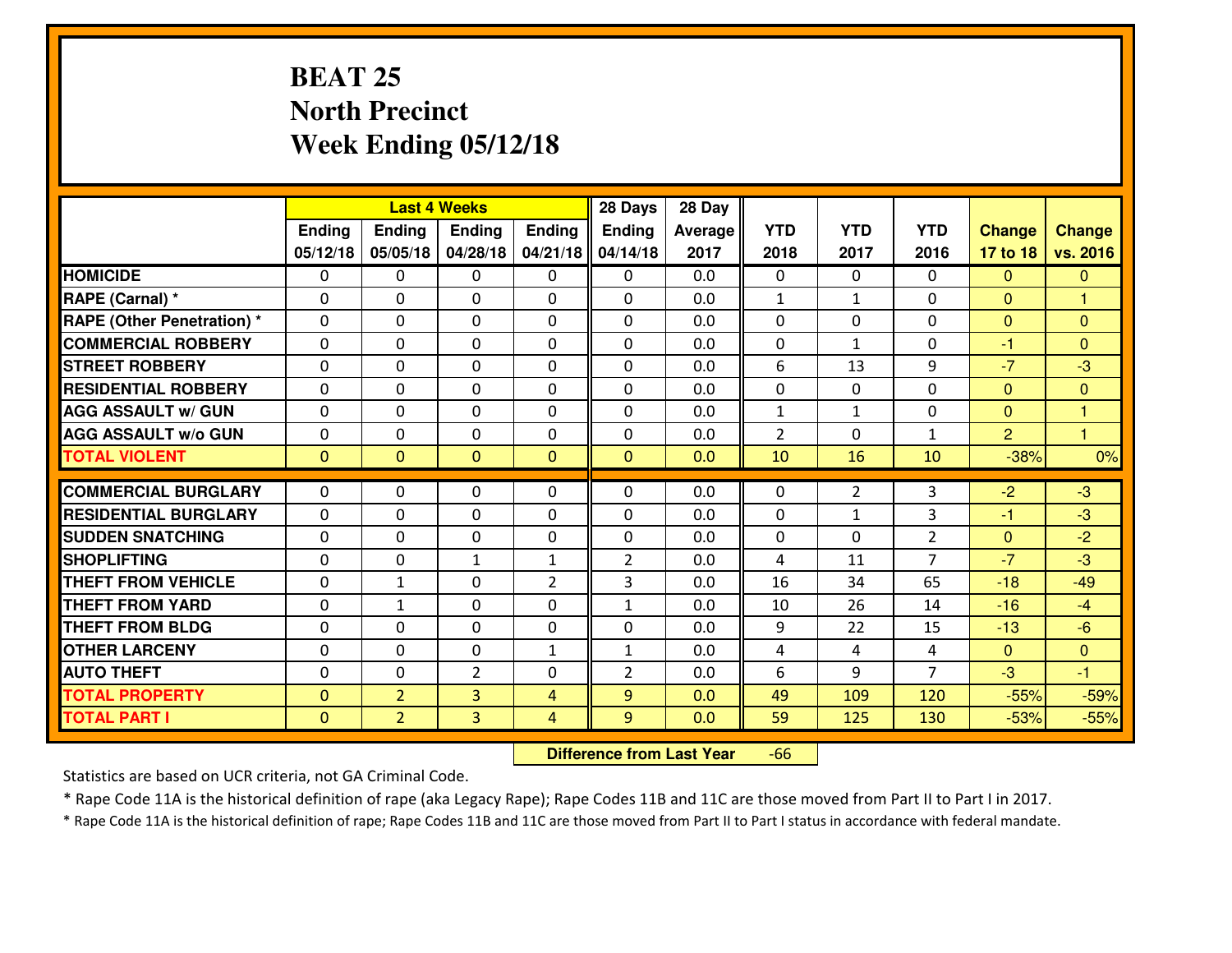# **BEAT 26 North PrecinctWeek Ending 05/12/18**

|                                  |                |                | <b>Last 4 Weeks</b> |                | 28 Days        | 28 Day  |                |                |                |                |                |
|----------------------------------|----------------|----------------|---------------------|----------------|----------------|---------|----------------|----------------|----------------|----------------|----------------|
|                                  | Ending         | <b>Ending</b>  | <b>Ending</b>       | Ending         | <b>Ending</b>  | Average | <b>YTD</b>     | <b>YTD</b>     | <b>YTD</b>     | <b>Change</b>  | <b>Change</b>  |
|                                  | 05/12/18       | 05/05/18       | 04/28/18            | 04/21/18       | 04/14/18       | 2017    | 2018           | 2017           | 2016           | 17 to 18       | vs. 2016       |
| <b>HOMICIDE</b>                  | $\Omega$       | 0              | 0                   | $\Omega$       | $\Omega$       | 0.0     | 0              | $\Omega$       | 0              | $\Omega$       | $\mathbf{0}$   |
| RAPE (Carnal) *                  | $\Omega$       | 0              | $\Omega$            | $\Omega$       | $\Omega$       | 0.1     | $\mathbf{1}$   | $\mathbf{1}$   | 0              | $\Omega$       | 1              |
| <b>RAPE (Other Penetration)*</b> | 0              | 0              | $\mathbf 0$         | 0              | 0              | 0.1     | 0              | $\mathbf{1}$   | 0              | $-1$           | $\overline{0}$ |
| <b>COMMERCIAL ROBBERY</b>        | 0              | 0              | $\mathbf 0$         | 0              | 0              | 0.2     | 0              | 0              | 0              | $\mathbf{0}$   | $\overline{0}$ |
| <b>STREET ROBBERY</b>            | 0              | 0              | $\mathbf 0$         | 0              | 0              | 0.6     | $\overline{7}$ | 3              | $\overline{7}$ | $\overline{4}$ | $\mathbf{0}$   |
| <b>RESIDENTIAL ROBBERY</b>       | 0              | 0              | $\mathbf 0$         | 0              | 0              | 0.0     | $\mathbf 0$    | 0              | 0              | $\mathbf{0}$   | $\mathbf{0}$   |
| <b>AGG ASSAULT w/ GUN</b>        | 0              | 0              | $\mathbf 0$         | 0              | 0              | 0.2     | 0              | $\mathbf{1}$   | $\mathbf{1}$   | $-1$           | $-1$           |
| <b>AGG ASSAULT W/o GUN</b>       | 0              | 0              | 0                   | 0              | $\mathbf 0$    | 0.5     | 8              | $\overline{2}$ | 4              | $6\phantom{1}$ | $\overline{4}$ |
| <b>TOTAL VIOLENT</b>             | $\mathbf{0}$   | $\overline{0}$ | $\mathbf{O}$        | $\mathbf{0}$   | $\mathbf{0}$   | 1.6     | 16             | 8              | 12             | 100%           | 33%            |
| <b>COMMERCIAL BURGLARY</b>       | $\Omega$       | 0              | $\mathbf{0}$        | 0              | $\Omega$       | 0.7     | $\mathbf{1}$   | 3              | $\overline{2}$ | $-2$           | $-1$           |
| <b>RESIDENTIAL BURGLARY</b>      | $\mathbf{0}$   | 0              | 0                   | 0              | 0              | 0.0     | 0              | 0              | 4              | $\mathbf{0}$   | $-4$           |
| <b>SUDDEN SNATCHING</b>          | $\mathbf{0}$   | 0              | 1                   | 0              | $\mathbf{1}$   | 0.5     | 4              | 10             | 4              | $-6$           | $\mathbf{0}$   |
| <b>SHOPLIFTING</b>               | $\mathbf{1}$   | 0              | $\overline{2}$      | 0              | 3              | 2.0     | 9              | 16             | 14             | $-7$           | $-5$           |
| <b>THEFT FROM VEHICLE</b>        | 0              | 0              | 1                   | $\overline{2}$ | 3              | 3.3     | $\overline{7}$ | 22             | 46             | $-15$          | $-39$          |
| <b>THEFT FROM YARD</b>           | 0              | 0              | $\mathbf 0$         | 0              | 0              | 2.2     | $\overline{7}$ | 17             | 13             | $-10$          | $-6$           |
| <b>THEFT FROM BLDG</b>           | $\mathbf{1}$   | 0              | $\mathbf 0$         | $\mathbf{1}$   | $\overline{2}$ | 2.5     | 14             | 22             | 29             | $-8$           | $-15$          |
| <b>OTHER LARCENY</b>             | 0              | $\mathbf{1}$   | $\mathbf 0$         | 0              | $\mathbf{1}$   | 0.3     | $\overline{2}$ | $\overline{2}$ | $\overline{2}$ | $\mathbf{0}$   | $\overline{0}$ |
| <b>AUTO THEFT</b>                | 0              | $\mathbf{1}$   | $\mathbf 0$         | 0              | $\mathbf{1}$   | 1.3     | 6              | 5              | 10             | $\mathbf{1}$   | $-4$           |
| <b>TOTAL PROPERTY</b>            | $\overline{2}$ | $\overline{2}$ | 4                   | 3              | 11             | 12.7    | 50             | 97             | 124            | $-48%$         | $-60%$         |
| <b>TOTAL PART I</b>              | $\overline{2}$ | $\overline{2}$ | $\overline{4}$      | 3              | 11             | 14.3    | 66             | 105            | 136            | $-37%$         | $-51%$         |

 **Difference from Last Year**-39

Statistics are based on UCR criteria, not GA Criminal Code.

\* Rape Code 11A is the historical definition of rape (aka Legacy Rape); Rape Codes 11B and 11C are those moved from Part II to Part I in 2017.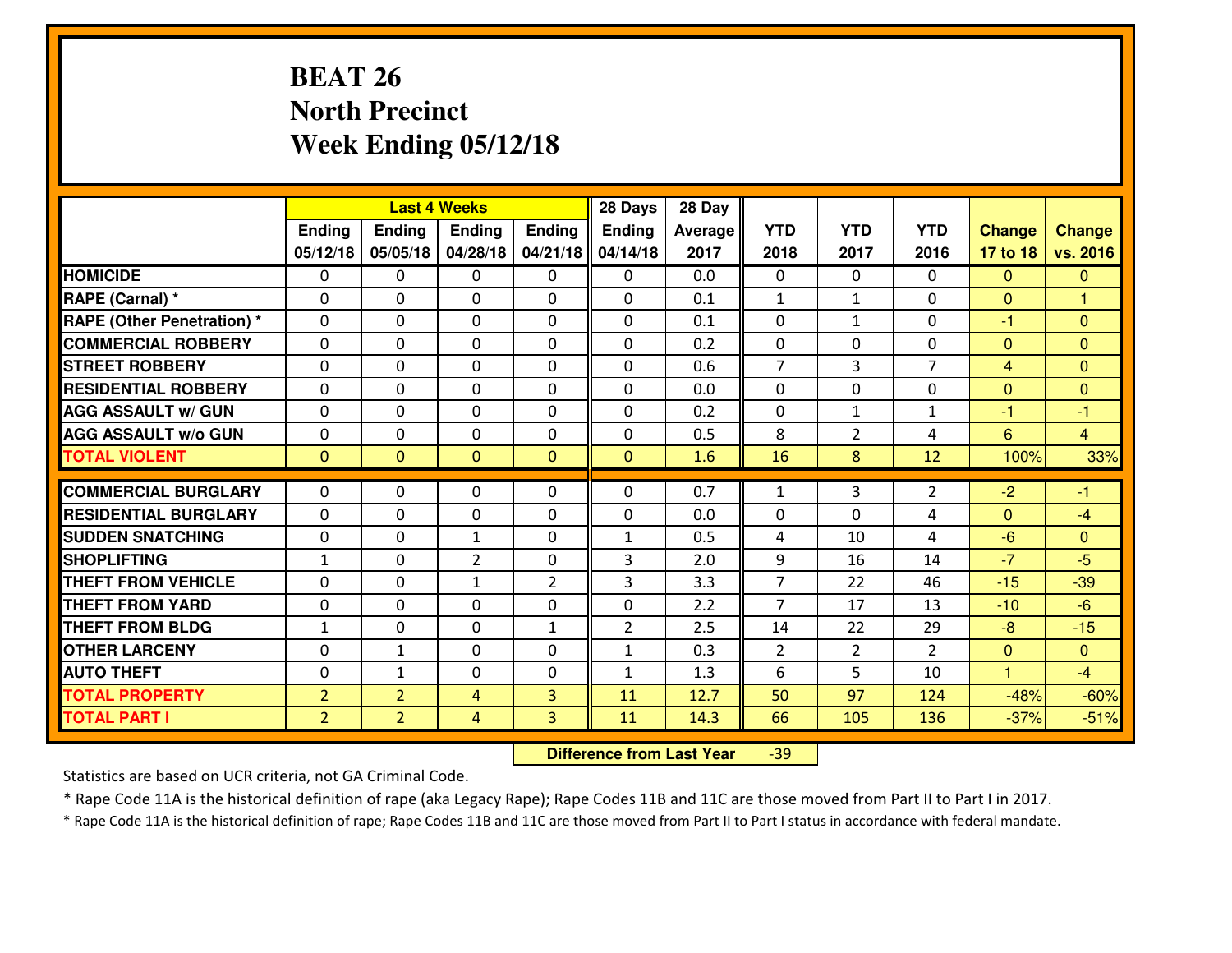# **BEAT 27 North PrecinctWeek Ending 05/12/18**

|                                              |                |                | <b>Last 4 Weeks</b> |              | 28 Days        | 28 Day  |                |                |                |                |                |
|----------------------------------------------|----------------|----------------|---------------------|--------------|----------------|---------|----------------|----------------|----------------|----------------|----------------|
|                                              | Ending         | <b>Ending</b>  | <b>Ending</b>       | Ending       | <b>Ending</b>  | Average | <b>YTD</b>     | <b>YTD</b>     | <b>YTD</b>     | <b>Change</b>  | <b>Change</b>  |
|                                              | 05/12/18       | 05/05/18       | 04/28/18            | 04/21/18     | 04/14/18       | 2017    | 2018           | 2017           | 2016           | 17 to 18       | vs. 2016       |
| <b>HOMICIDE</b>                              | $\Omega$       | 0              | $\Omega$            | $\Omega$     | $\Omega$       | 0.2     | 0              | $\overline{2}$ | 0              | $-2$           | $\Omega$       |
| RAPE (Carnal) *                              | $\mathbf{0}$   | 0              | $\mathbf{0}$        | $\Omega$     | $\Omega$       | 0.6     | $\mathbf{0}$   | $\overline{2}$ | 0              | $-2$           | $\mathbf{0}$   |
| <b>RAPE (Other Penetration) *</b>            | $\Omega$       | 0              | $\mathbf{0}$        | $\Omega$     | $\Omega$       | 0.2     | $\mathbf{1}$   | $\overline{2}$ | 0              | $-1$           | 1              |
| <b>COMMERCIAL ROBBERY</b>                    | $\mathbf{0}$   | 0              | $\mathbf 0$         | 0            | 0              | 0.0     | $\overline{2}$ | 0              | 0              | $\overline{2}$ | $\overline{2}$ |
| <b>STREET ROBBERY</b>                        | 0              | 0              | 1                   | 0            | $\mathbf{1}$   | 1.0     | $\overline{3}$ | $\overline{3}$ | $\overline{7}$ | $\mathbf{0}$   | $-4$           |
| <b>RESIDENTIAL ROBBERY</b>                   | $\Omega$       | $\Omega$       | $\mathbf 0$         | $\Omega$     | 0              | 0.0     | 0              | $\Omega$       | 0              | $\mathbf{0}$   | $\Omega$       |
| <b>AGG ASSAULT w/ GUN</b>                    | $\mathbf{1}$   | 0              | $\mathbf 0$         | 0            | $\mathbf{1}$   | 0.5     | $\overline{2}$ | 3              | $\overline{2}$ | $-1$           | $\overline{0}$ |
| <b>AGG ASSAULT W/o GUN</b>                   | $\mathbf{1}$   | 0              | $\mathbf 0$         | $\mathbf 0$  | $\mathbf{1}$   | 2.1     | 2              | 4              | 4              | $-2$           | $-2$           |
| <b>TOTAL VIOLENT</b>                         | $\overline{2}$ | $\mathbf{0}$   | $\mathbf{1}$        | $\mathbf{0}$ | 3              | 4.5     | 10             | 16             | 13             | $-38%$         | $-23%$         |
| <b>COMMERCIAL BURGLARY</b>                   | $\Omega$       | 0              | $\mathbf{0}$        | $\Omega$     | $\Omega$       | 0.3     | 1              | $\overline{2}$ | $\mathbf{1}$   | -1             | $\mathbf{0}$   |
| <b>RESIDENTIAL BURGLARY</b>                  | 0              | 0              | 0                   | 0            | 0              | 0.5     | 5              | $\overline{2}$ | 4              | 3              | 1              |
| <b>SUDDEN SNATCHING</b>                      | 0              | 0              | 0                   | 0            | 0              | 2.2     | 4              | 10             | 12             | $-6$           | $-8$           |
| <b>SHOPLIFTING</b>                           | 0              | $\overline{2}$ | $\mathbf 0$         | 0            | $\overline{2}$ | 1.6     | 13             | 9              | 13             | $\overline{4}$ | $\Omega$       |
| <b>THEFT FROM VEHICLE</b>                    | 0              | $\overline{2}$ | $\mathbf 0$         | 0            | $\overline{2}$ | 3.9     | $\overline{7}$ | 22             | 30             | $-15$          | $-23$          |
| <b>THEFT FROM YARD</b>                       | 0              | 0              | $\overline{2}$      | $\mathbf{1}$ | 3              | 1.5     | 8              | $\overline{7}$ | 5              | $\mathbf{1}$   | 3              |
| <b>THEFT FROM BLDG</b>                       | 0              | 0              | $\overline{2}$      | $\mathbf{1}$ | 3              | 4.3     | 12             | 19             | 27             | $-7$           | $-15$          |
| <b>OTHER LARCENY</b>                         | 0              | 0              | $\mathbf 0$         | 0            | 0              | 0.2     | $\mathbf 0$    | $\mathbf{1}$   | 0              | $-1$           | $\overline{0}$ |
| <b>AUTO THEFT</b>                            | $\mathbf{0}$   | $\mathbf{1}$   | $\mathbf{0}$        | $\mathbf{1}$ | $\overline{2}$ | 1.1     | 5              | 5              | 11             | $\Omega$       | $-6$           |
|                                              | $\mathbf{0}$   | 5              | 4                   | 3            | 12             | 15.7    | 55             | 77             | 103            | $-29%$         | $-47%$         |
|                                              |                |                |                     |              |                |         |                |                |                |                |                |
| <b>TOTAL PROPERTY</b><br><b>TOTAL PART I</b> | $\overline{2}$ | 5              | 5                   | 3            | 15             | 20.3    | 65             | 93             | 116            | $-30%$         | $-44%$         |

 **Difference from Last Year**-28

Statistics are based on UCR criteria, not GA Criminal Code.

\* Rape Code 11A is the historical definition of rape (aka Legacy Rape); Rape Codes 11B and 11C are those moved from Part II to Part I in 2017.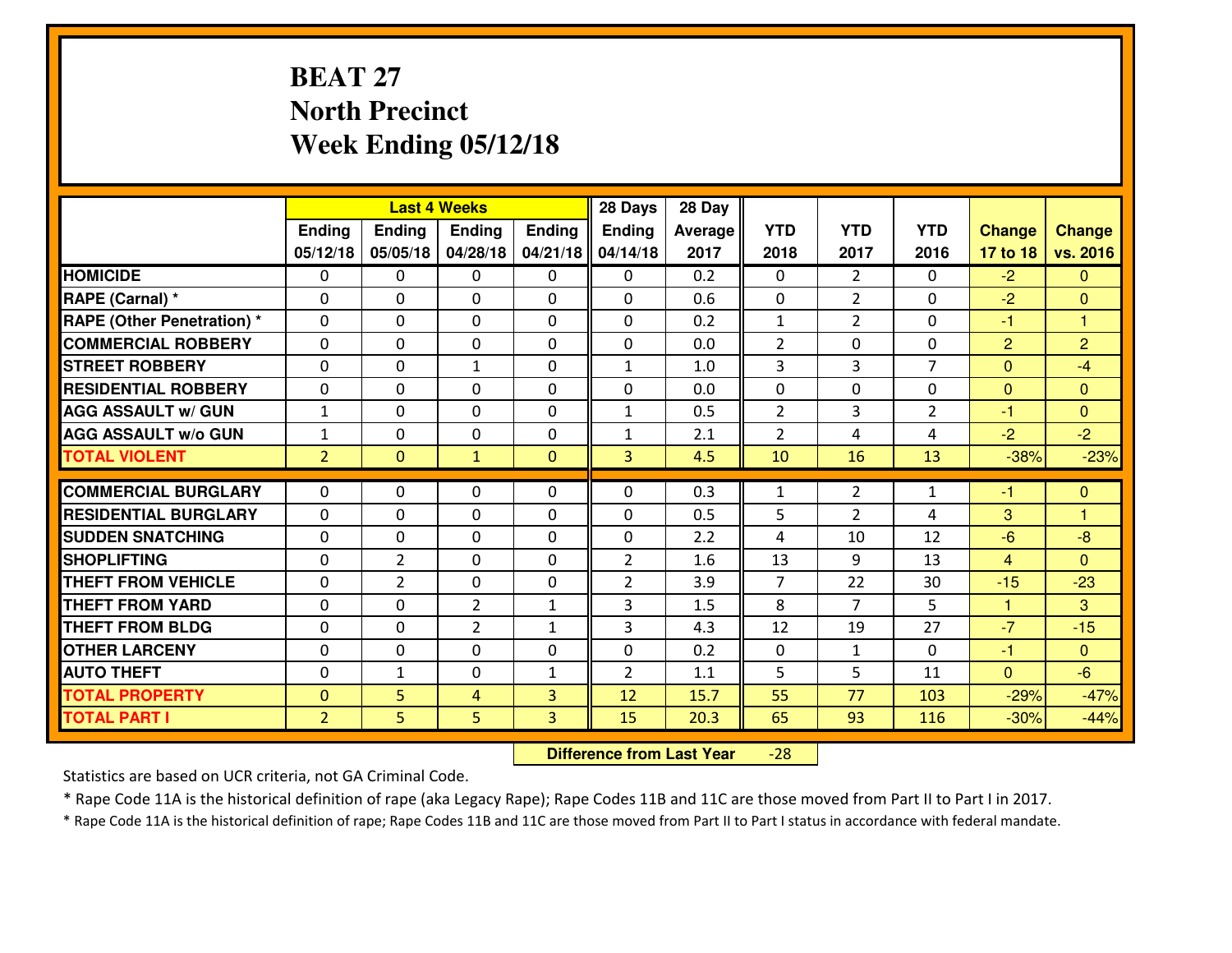

#### **COMPSTAT PRECINCT COMMANDER: CENTRAL PRECINCTWeek Ending 05/12/18**

**CAPT. BEN HERRON**



|                                                                                                                                                        | Week<br><b>Ending</b><br>05/12/18 | <b>Week</b><br><b>Ending</b><br>05/05/18 | Weekly<br>Avg<br>2017 | $28-Day$<br><b>Ending</b><br>05/12/18 | 28-Day<br>Ending<br>04/14/18     | Avg<br>$28-Day$<br>2017                  | <b>YTD</b><br>2018 | <b>YTD</b><br>2017                           | <b>YTD</b><br>2016 | <b>Change</b><br>17 to 18 | <b>Change</b><br>vs. 2016 |
|--------------------------------------------------------------------------------------------------------------------------------------------------------|-----------------------------------|------------------------------------------|-----------------------|---------------------------------------|----------------------------------|------------------------------------------|--------------------|----------------------------------------------|--------------------|---------------------------|---------------------------|
| <b>HOMICIDE</b>                                                                                                                                        | 0                                 | 0                                        | 0                     | 0                                     | 0                                |                                          | 0                  |                                              | 11                 | -1                        | $-11$                     |
| RAPE (Carnal) *                                                                                                                                        | 0                                 | 0                                        | $\Omega$              | $\mathbf{1}$                          | $\overline{0}$                   | $\mathbf{1}$                             | $\overline{7}$     | 6                                            | 6                  | 1                         | ۴                         |
| <b>RAPE (Other Penetration) *</b>                                                                                                                      | 0                                 | 0                                        | 0                     | $\mathbf 0$                           | 0                                | 1                                        | 5                  | 3                                            | 1                  | $\overline{c}$            | $\overline{4}$            |
| <b>COMMERCIAL ROBBERY</b>                                                                                                                              | $\mathbf 0$                       | 1                                        | $\Omega$              | $\overline{\mathbf{2}}$               | 1                                | $\overline{c}$                           | 3                  | $\overline{7}$                               | 6                  | $-4$                      | $-3$                      |
| <b>STREET ROBBERY</b>                                                                                                                                  | $\bf{0}$                          | 0                                        | $\mathbf{1}$          | 1                                     | $\overline{0}$                   | 5                                        | 13                 | 18                                           | 21                 | $-5$                      | $\overline{-8}$           |
| <b>RESIDENTIAL ROBBERY</b>                                                                                                                             | $\mathbf 0$                       | 0                                        | 0                     | $\mathbf 0$                           | $\mathbf 0$                      | 1                                        | 1                  | $\overline{4}$                               | 6                  | $-3$                      | $-5$                      |
| <b>AGG ASSAULT w/ GUN</b>                                                                                                                              | 4                                 | $\mathbf{1}$                             | $\overline{c}$        | 6                                     | $\overline{5}$                   | $\overline{7}$                           | 21                 | 35                                           | $\overline{26}$    | $-14$                     | $-5$                      |
| <b>AGG ASSAULT w/o GUN</b>                                                                                                                             | $\mathbf{2}$                      | $\mathbf{1}$                             | $\overline{2}$        | $\overline{5}$                        | $\mathbf 0$                      | 6                                        | $\overline{27}$    | 30                                           | $\overline{16}$    | $\overline{\cdot 3}$      | $\overline{11}$           |
| <b>TOTAL VIOLENT</b>                                                                                                                                   | 6                                 | 3                                        | 6                     | 15                                    | 6                                | 23                                       | $\overline{77}$    | 104                                          | 93                 | $-26%$                    | $-17%$                    |
|                                                                                                                                                        |                                   |                                          |                       |                                       |                                  |                                          |                    |                                              |                    |                           |                           |
| <b>COMMERCIAL BURGLARY</b>                                                                                                                             | 0                                 | 1                                        | 1                     | 1                                     | 5                                | 4                                        | 19                 | $\overline{12}$                              | 30                 | 7                         | -11                       |
| <b>RESIDENTIAL BURGLARY</b>                                                                                                                            | 3                                 | $\overline{4}$                           | $\overline{4}$        | 15                                    | $\mathbf 0$                      | $\overline{17}$                          | 62                 | 86                                           | 91                 | $-24$                     | $-29$                     |
| <b>SUDDEN SNATCHING</b>                                                                                                                                | $\bf{0}$                          | 1                                        | 0                     | $\mathbf 2$                           | $\Omega$                         | $\overline{2}$                           | 3                  | $\overline{12}$                              | 9                  | $-9$                      | $-6$                      |
| <b>SHOPLIFTING</b>                                                                                                                                     | 4                                 | $\overline{2}$                           | $\overline{5}$        | 14                                    | $\mathbf 0$                      | $\overline{18}$                          | 53                 | 89                                           | 60                 | $-36$                     | $-7$                      |
| <b>THEFT FROM VEHICLE</b>                                                                                                                              | $\overline{\mathbf{5}}$           | $\overline{4}$                           | 8                     | $\overline{22}$                       | $\overline{38}$                  | $\overline{32}$                          | 115                | 172                                          | 171                | $-57$                     | $-56$                     |
| <b>THEFT FROM YARD</b>                                                                                                                                 | 3                                 | $\overline{2}$                           | 4                     | 10                                    | $\overline{13}$                  | $\overline{16}$                          | 51                 | $\overline{84}$                              | 63                 | $-33$                     | $-12$                     |
| <b>THEFT FROM BLDG</b>                                                                                                                                 | 8                                 | 5                                        | $\overline{4}$        | 21                                    | 13                               | 16                                       | 70                 | 61                                           | 95                 | 9                         | $-25$                     |
| <b>OTHER LARCENY</b>                                                                                                                                   | 1                                 | $\overline{5}$                           | $\overline{1}$        | 10                                    | $\mathbf 0$                      | 3                                        | $\overline{18}$    | 17                                           | 10                 | $\mathbf{1}$              | $\overline{8}$            |
| <b>AUTO THEFT</b>                                                                                                                                      | 8                                 | $\overline{5}$                           | $\overline{4}$        | 18                                    | $\overline{19}$                  | $\overline{16}$                          | $\overline{81}$    | $\overline{71}$                              | $\overline{77}$    | 10                        | $\overline{4}$            |
| <b>TOTAL PROPERTY</b>                                                                                                                                  | 32                                | 29                                       | 31                    | 113                                   | 88                               | 124                                      | 472                | 604                                          | 606                | $-22%$                    | $-22%$                    |
| <b>TOTAL PART I</b>                                                                                                                                    | 38                                | $\overline{32}$                          | $\overline{37}$       | 128                                   | 94                               | 147                                      | 549                | 708                                          | 699                | $-22%$                    | $-21%$                    |
| Statistics are based on UCR criteria, not GA Criminal Code, and are<br>preliminary, based on RMS data at the time prepared, and are subject to change. |                                   |                                          |                       |                                       | <b>Difference from Last Year</b> | <b>At-Fault Police Vehicle Accidents</b> | $-159$             |                                              |                    | <b>Last Week</b>          | <b>Year-to-Date</b><br>8  |
| Cell Shading: white is within 0.6 standard deviation of the mean; red is above; green is below.                                                        |                                   |                                          |                       |                                       |                                  |                                          |                    | <b>Not At-Fault Police Vehicle Accidents</b> |                    | $\mathbf{0}$              | $\overline{7}$            |
| * Code 11A is the pre-2016 definition of rape; Codes 11B and 11C are by federal mandate in 2016.                                                       |                                   |                                          |                       |                                       |                                  | <b>Total Police Vehicle Accidents</b>    |                    |                                              |                    | $\mathbf{1}$              | 15                        |
|                                                                                                                                                        |                                   |                                          |                       |                                       |                                  |                                          |                    |                                              |                    |                           |                           |
|                                                                                                                                                        | Week                              | Week                                     | Weekly                | $28-Day$                              | $28-Day$                         | Avg                                      |                    |                                              |                    |                           |                           |
| <b>Citizen Initiated Calls</b>                                                                                                                         | Ending                            | <b>Ending</b>                            | Avg                   | <b>Ending</b>                         | <b>Ending</b>                    | 28-Day                                   | <b>YTD</b>         | <b>YTD</b>                                   | <b>YTD</b>         | <b>Change</b>             | <b>Change</b>             |
|                                                                                                                                                        | 05/12/18                          | 05/05/18                                 | 2017                  | 05/12/18                              | 04/14/18                         | 2017                                     | 2018               | 2017                                         | 2016               | 17 to 18                  | vs. 2016                  |
| <b>Midnight Shift</b>                                                                                                                                  | 107                               | 95                                       | 126                   | $\mathbf 0$                           | 432                              | 503                                      | 1903               | 2083                                         | 2100               | $-180$                    | $-197$                    |
| Day Shift                                                                                                                                              | 266                               | 236                                      | $\overline{271}$      | 0                                     | 1028                             | 1085                                     | 4525               | 4799                                         | 4871               | $-274$                    | $-346$                    |
| <b>Afternoon Shift</b>                                                                                                                                 | 273                               | 255                                      | 294                   | $\mathbf 0$                           | 1076                             | 1176                                     | 4470               | 5016                                         | 4942               | $-546$                    | $-472$                    |
| <b>TOTAL CITIZEN CFS</b>                                                                                                                               | 646                               | 586                                      | 691                   | $\mathbf{0}$                          | 2536                             | 2764                                     | 10898              | 11898                                        | 11913              | $-8.4%$                   | $-8.5%$                   |
| <b>53S ShotSpotter Calls</b>                                                                                                                           | 9                                 | 1.                                       | 9                     | $\overline{0}$                        | 8                                | $\overline{37}$                          | 78                 | 206                                          | 240                | $-128$                    | $-162$                    |
| <b>Sig 53 Shots Fired Calls</b>                                                                                                                        | $\overline{13}$                   | $\overline{6}$                           | 15                    | $\mathbf 0$                           | 53                               | 62                                       | 183                | $\overline{343}$                             | 338                | $-160$                    | $-155$                    |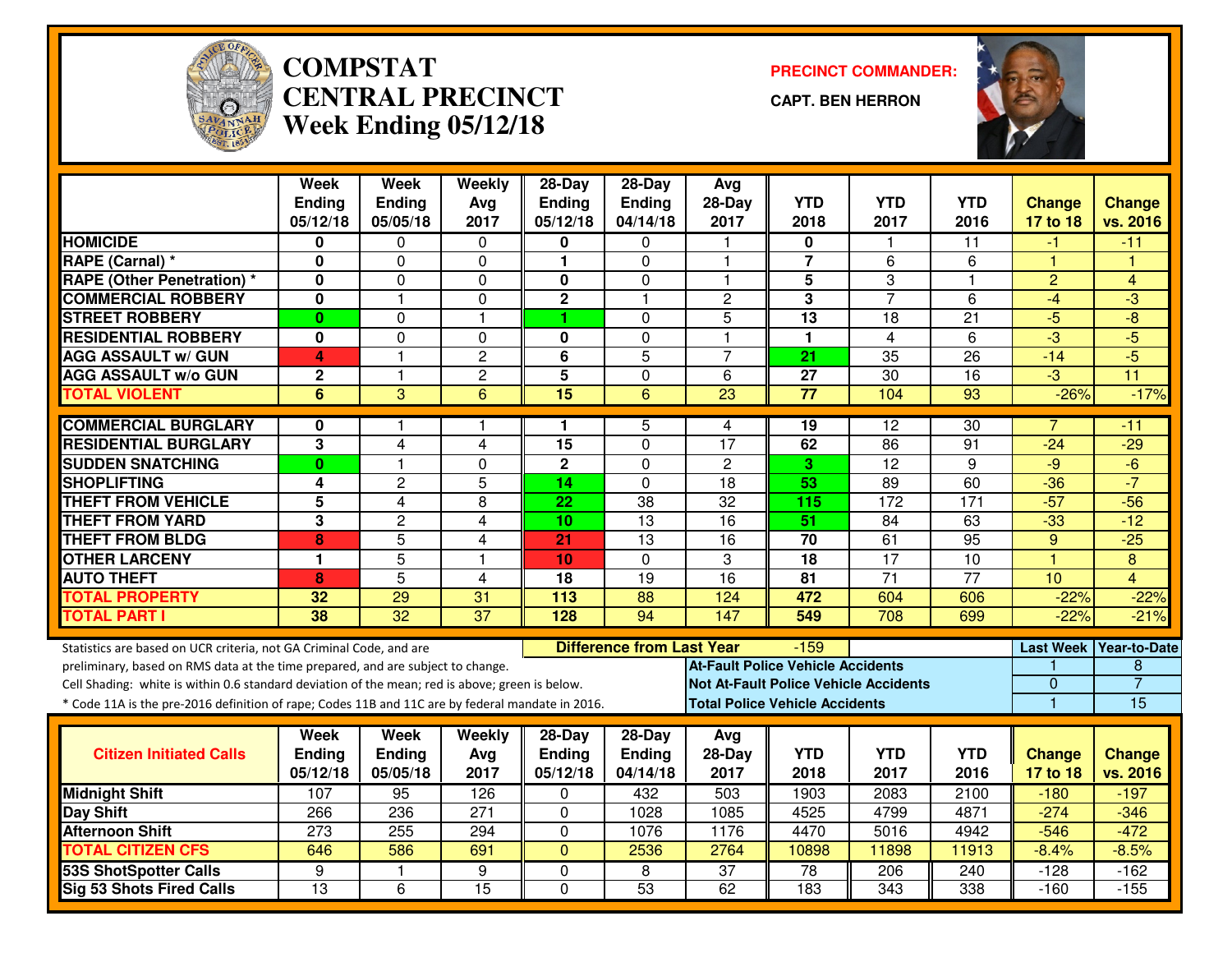# **BEAT 31 Central PrecinctWeek Ending 05/12/18**

|                                   |                |                | <b>Last 4 Weeks</b> |                | 28 Days        | 28 Day  |                |                |                |               |                |
|-----------------------------------|----------------|----------------|---------------------|----------------|----------------|---------|----------------|----------------|----------------|---------------|----------------|
|                                   | <b>Ending</b>  | <b>Ending</b>  | <b>Endina</b>       | <b>Ending</b>  | <b>Ending</b>  | Average | <b>YTD</b>     | <b>YTD</b>     | <b>YTD</b>     | <b>Change</b> | <b>Change</b>  |
|                                   | 05/12/18       | 05/05/18       | 04/28/18            | 04/21/18       | 04/14/18       | 2017    | 2018           | 2017           | 2016           | 17 to 18      | vs. 2016       |
| <b>HOMICIDE</b>                   | $\Omega$       | 0              | 0                   | $\Omega$       | 0              | 0.1     | 0              | $\Omega$       | 4              | $\Omega$      | $-4$           |
| RAPE (Carnal) *                   | $\Omega$       | $\Omega$       | $\mathbf 0$         | $\Omega$       | $\Omega$       | 0.2     | $\Omega$       | $\mathbf{1}$   | $\mathbf{1}$   | $-1$          | $-1$           |
| <b>RAPE (Other Penetration) *</b> | 0              | 0              | $\mathbf 0$         | 0              | 0              | 0.3     | $\mathbf{1}$   | $\overline{2}$ | 0              | $-1$          | $\overline{1}$ |
| <b>COMMERCIAL ROBBERY</b>         | 0              | 0              | $\mathbf 0$         | 0              | 0              | 0.0     | $\mathbf{1}$   | 0              | 0              | $\mathbf{1}$  | $\overline{1}$ |
| <b>STREET ROBBERY</b>             | 0              | 0              | $\mathbf 0$         | 0              | 0              | 1.1     | 5              | 4              | $\overline{2}$ | $\mathbf{1}$  | 3              |
| <b>RESIDENTIAL ROBBERY</b>        | 0              | 0              | $\mathbf 0$         | $\Omega$       | 0              | 0.2     | 0              | $\overline{2}$ | $\overline{2}$ | $-2$          | $-2$           |
| <b>AGG ASSAULT w/ GUN</b>         | 0              | 0              | $\mathbf 0$         | 0              | 0              | 1.0     | $\overline{2}$ | 6              | 3              | $-4$          | $-1$           |
| <b>AGG ASSAULT W/o GUN</b>        | 0              | 1              | $\mathbf 0$         | 0              | $\mathbf{1}$   | 1.1     | 5              | 6              | $\overline{2}$ | $-1$          | $\mathbf{3}$   |
| <b>TOTAL VIOLENT</b>              | $\mathbf{0}$   | $\mathbf{1}$   | $\mathbf{0}$        | $\mathbf{0}$   | $\mathbf{1}$   | 3.8     | 14             | 21             | 14             | $-33%$        | 0%             |
| <b>COMMERCIAL BURGLARY</b>        | $\Omega$       | 0              |                     |                |                |         |                |                | 4              |               |                |
|                                   |                |                | 0                   | 0              | 0              | 0.5     | 6              | $\mathbf{1}$   |                | 5             | $\overline{2}$ |
| <b>RESIDENTIAL BURGLARY</b>       | $\mathbf{1}$   | 0              | $\mathbf 0$         | $\mathbf{1}$   | $\overline{2}$ | 2.3     | 6              | 11             | 16             | $-5$          | $-10$          |
| <b>SUDDEN SNATCHING</b>           | $\Omega$       | $\Omega$       | $\mathbf 0$         | $\Omega$       | 0              | 0.4     | 0              | $\mathbf{1}$   | $\mathbf{1}$   | $-1$          | $-1$           |
| <b>SHOPLIFTING</b>                | 0              | 0              | $\mathbf 0$         | 0              | 0              | 1.5     | 0              | 9              | 9              | $-9$          | $-9$           |
| <b>THEFT FROM VEHICLE</b>         | $\overline{2}$ | 0              | 0                   | 3              | 5              | 7.0     | 21             | 38             | 36             | $-17$         | $-15$          |
| <b>THEFT FROM YARD</b>            | $\mathbf{1}$   | 1              | $\mathbf 0$         | 0              | $\overline{2}$ | 4.9     | 12             | 24             | 15             | $-12$         | $-3$           |
| <b>THEFT FROM BLDG</b>            | 2              | 0              | $\overline{2}$      | $\Omega$       | 4              | 2.8     | 14             | 5              | 20             | 9             | $-6$           |
| <b>OTHER LARCENY</b>              | $\mathbf 0$    | 0              | $\mathbf 0$         | $\mathbf 0$    | 0              | 0.7     | $\mathbf 0$    | 5              | $\mathbf{1}$   | $-5$          | $-1$           |
| <b>AUTO THEFT</b>                 | $\mathbf 0$    | $\mathbf{1}$   | $\mathbf 0$         | $\overline{2}$ | 3              | 3.0     | $\overline{7}$ | 16             | 14             | $-9$          | $-7$           |
| <b>TOTAL PROPERTY</b>             | 6              | $\overline{2}$ | $\overline{2}$      | 6              | 16             | 22.9    | 66             | 110            | 116            | $-40%$        | $-43%$         |
| <b>TOTAL PART I</b>               | 6              | 3              | $\overline{2}$      | 6              | 17             | 26.8    | 80             | 131            | 130            | $-39%$        | $-38%$         |

 **Difference from Last Year**-51

Statistics are based on UCR criteria, not GA Criminal Code.

\* Rape Code 11A is the historical definition of rape (aka Legacy Rape); Rape Codes 11B and 11C are those moved from Part II to Part I in 2017.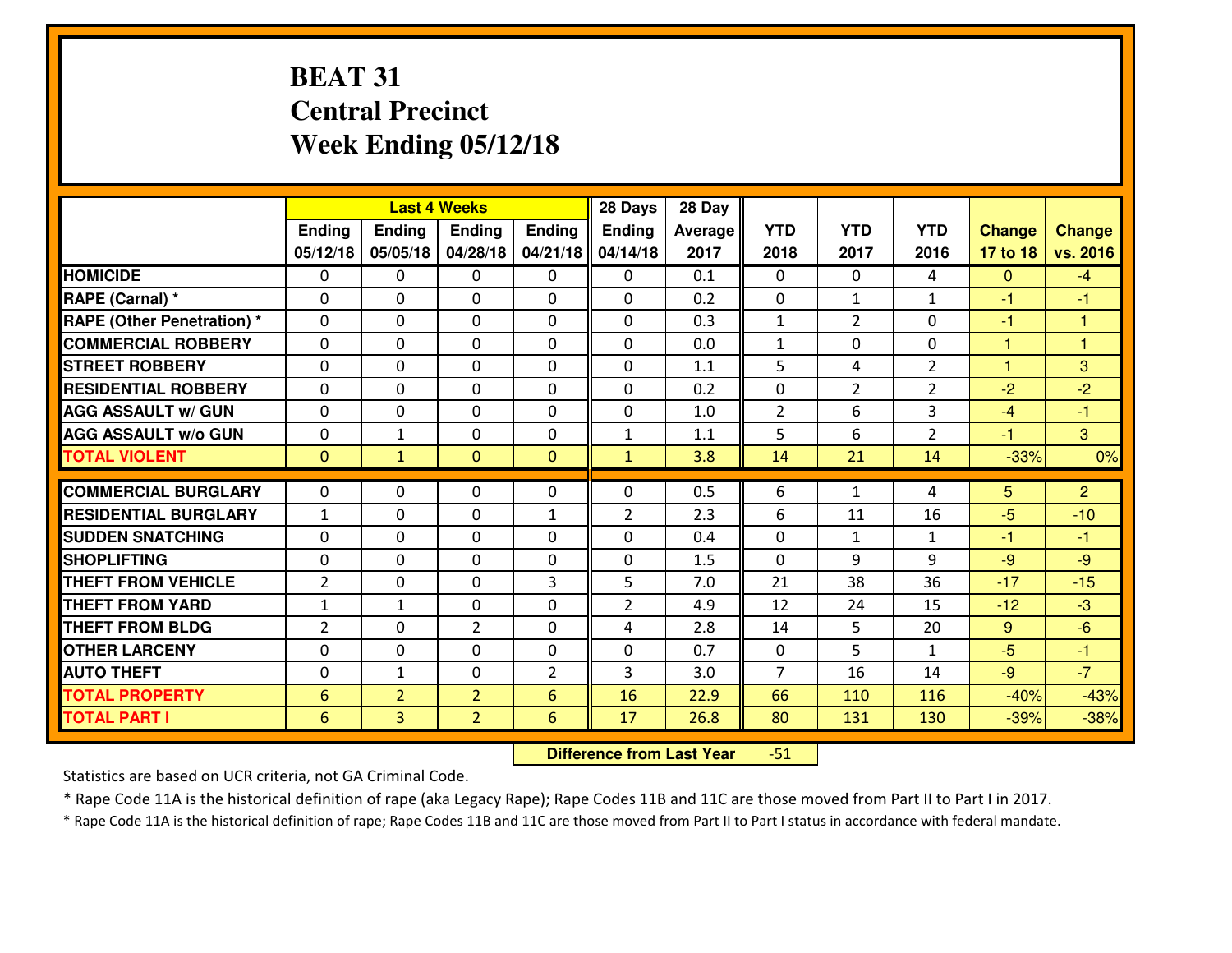# **BEAT 32 Central PrecinctWeek Ending 05/12/18**

|                                  |                |                | <b>Last 4 Weeks</b> |                | 28 Days        | 28 Day         |                |                |                |                |                |
|----------------------------------|----------------|----------------|---------------------|----------------|----------------|----------------|----------------|----------------|----------------|----------------|----------------|
|                                  | Ending         | <b>Ending</b>  | <b>Ending</b>       | Ending         | <b>Ending</b>  | <b>Average</b> | <b>YTD</b>     | <b>YTD</b>     | <b>YTD</b>     | <b>Change</b>  | <b>Change</b>  |
|                                  | 05/12/18       | 05/05/18       | 04/28/18            | 04/21/18       | 04/14/18       | 2017           | 2018           | 2017           | 2016           | 17 to 18       | vs. 2016       |
| <b>HOMICIDE</b>                  | $\mathbf{0}$   | 0              | 0                   | $\mathbf{0}$   | 0              | 0.0            | $\mathbf{0}$   | $\Omega$       | 0              | $\mathbf{0}$   | $\Omega$       |
| RAPE (Carnal) *                  | 0              | 0              | $\mathbf{0}$        | 0              | 0              | 0.4            | 1              | $\overline{2}$ | $\mathbf{1}$   | $-1$           | $\mathbf{0}$   |
| <b>RAPE (Other Penetration)*</b> | $\Omega$       | 0              | $\mathbf{0}$        | $\Omega$       | $\Omega$       | 0.2            | $\Omega$       | $\mathbf{1}$   | $\Omega$       | -1             | $\mathbf{0}$   |
| <b>COMMERCIAL ROBBERY</b>        | $\mathbf{0}$   | $\mathbf{1}$   | $\mathbf{1}$        | 0              | $\overline{2}$ | 0.5            | $\overline{2}$ | 3              | $\mathbf{1}$   | -1             | $\mathbf{1}$   |
| <b>STREET ROBBERY</b>            | 0              | 0              | $\mathbf 0$         | 0              | 0              | 0.5            | $\mathbf{1}$   | $\mathbf{1}$   | 3              | $\mathbf 0$    | $-2$           |
| <b>RESIDENTIAL ROBBERY</b>       | 0              | 0              | $\mathbf 0$         | 0              | 0              | 0.0            | $\mathbf 0$    | $\mathbf 0$    | 0              | $\mathbf{0}$   | $\mathbf{0}$   |
| <b>AGG ASSAULT w/ GUN</b>        | $\mathbf{1}$   | 0              | 0                   | 0              | $\mathbf{1}$   | 0.4            | $\overline{2}$ | 3              | $\mathbf{1}$   | $-1$           | $\mathbf{1}$   |
| <b>AGG ASSAULT W/o GUN</b>       | 0              | 0              | 0                   | 0              | 0              | 0.5            | $\overline{2}$ | $\overline{2}$ | 3              | $\overline{0}$ | $-1$           |
| <b>TOTAL VIOLENT</b>             | $\mathbf{1}$   | $\mathbf{1}$   | $\mathbf{1}$        | $\mathbf{0}$   | 3              | 2.5            | 8              | 12             | 9              | $-33%$         | $-11%$         |
| <b>COMMERCIAL BURGLARY</b>       | $\Omega$       | 0              |                     | 0              | 0              | 0.3            | $\mathbf{0}$   | $\Omega$       | 5              |                | $-5$           |
|                                  |                |                | 0                   |                |                |                |                |                |                | $\mathbf{0}$   |                |
| <b>RESIDENTIAL BURGLARY</b>      | 0              | 0              | $\mathbf{1}$        | $\mathbf{1}$   | $\overline{2}$ | 2.1            | $\overline{7}$ | 4              | 11             | 3              | $-4$           |
| <b>SUDDEN SNATCHING</b>          | 0              | 0              | $\mathbf{0}$        | 0              | 0              | 0.2            | $\mathbf{0}$   | $\overline{2}$ | 0              | $-2$           | $\mathbf{0}$   |
| <b>SHOPLIFTING</b>               | $\mathbf{1}$   | 1              | 0                   | $\overline{2}$ | 4              | 3.8            | 22             | 16             | 11             | 6              | 11             |
| <b>THEFT FROM VEHICLE</b>        | 4              | 0              | $\mathbf{0}$        | $\mathbf{1}$   | 5              | 8.7            | 26             | 48             | 34             | $-22$          | $-8$           |
| <b>THEFT FROM YARD</b>           | $\mathbf{1}$   | 0              | $\mathbf{1}$        | $\mathbf{1}$   | 3              | 2.8            | 13             | 22             | $\overline{7}$ | $-9$           | 6              |
| <b>THEFT FROM BLDG</b>           | $\mathbf{1}$   | 0              | $\overline{2}$      | $\mathbf{1}$   | 4              | 4.1            | 14             | 20             | 22             | $-6$           | $-8$           |
| <b>OTHER LARCENY</b>             | $\overline{3}$ | 1              | 4                   | $\mathbf{1}$   | 9              | 1.0            | 10             | $\overline{2}$ | 0              | 8              | 10             |
| <b>AUTO THEFT</b>                | 2              | 0              | $\mathbf 0$         | $\mathbf{1}$   | 3              | 2.3            | 12             | 12             | 12             | $\mathbf{0}$   | $\overline{0}$ |
| <b>TOTAL PROPERTY</b>            | 12             | $\overline{2}$ | 8                   | 8              | 30             | 25.4           | 104            | 126            | 102            | $-17%$         | 2%             |
| <b>TOTAL PART I</b>              | 13             | $\overline{3}$ | 9                   | 8              | 33             | 27.8           | 112            | 138            | 111            | $-19%$         | 1%             |

 **Difference from Last Year**-26

Statistics are based on UCR criteria, not GA Criminal Code.

\* Rape Code 11A is the historical definition of rape (aka Legacy Rape); Rape Codes 11B and 11C are those moved from Part II to Part I in 2017.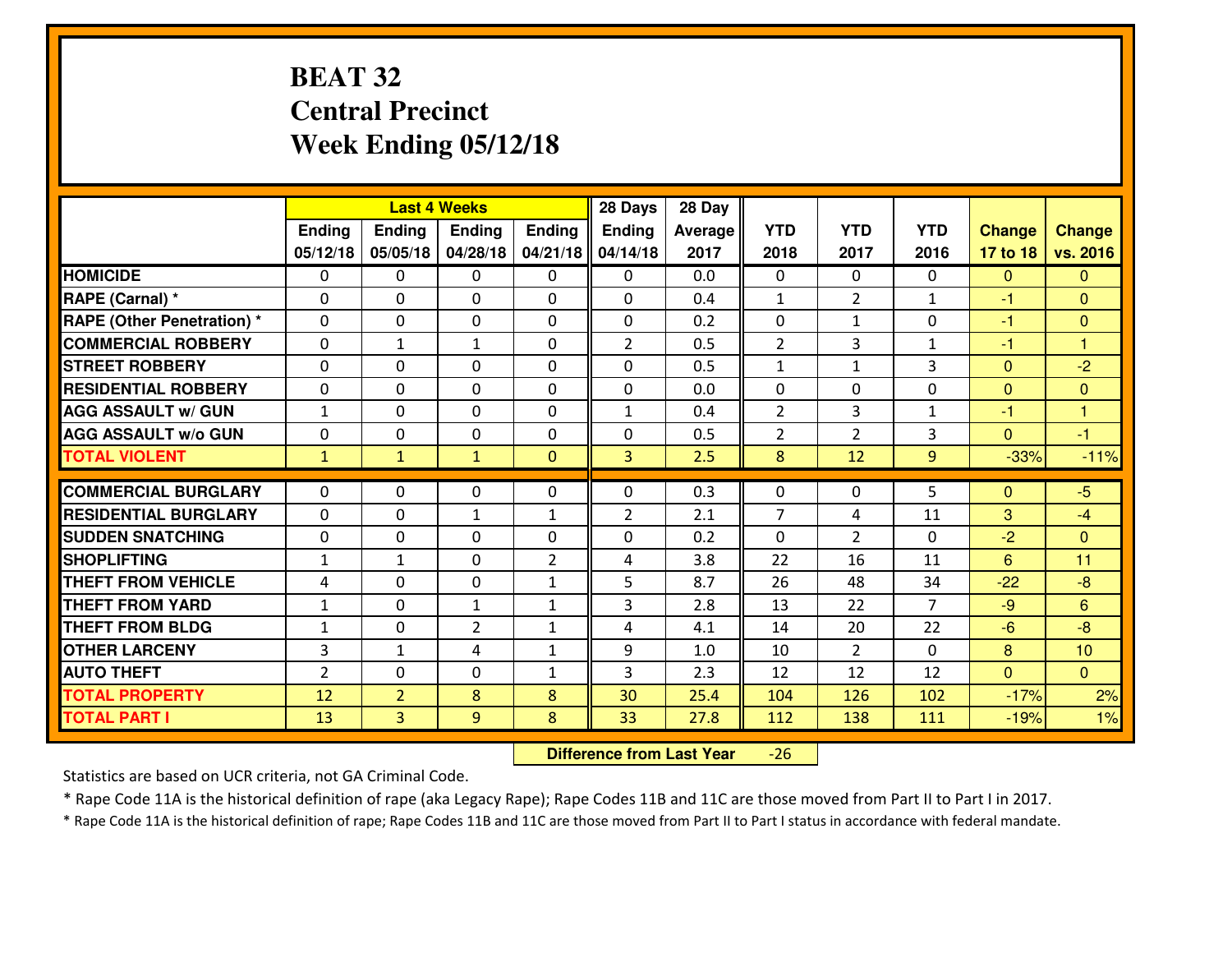# **BEAT 33 Central PrecinctWeek Ending 05/12/18**

|                             |                |                | <b>Last 4 Weeks</b> |                | 28 Days        | 28 Day  |                |                |                |                |               |
|-----------------------------|----------------|----------------|---------------------|----------------|----------------|---------|----------------|----------------|----------------|----------------|---------------|
|                             | <b>Ending</b>  | Ending         | <b>Endina</b>       | <b>Ending</b>  | <b>Ending</b>  | Average | <b>YTD</b>     | <b>YTD</b>     | <b>YTD</b>     | <b>Change</b>  | <b>Change</b> |
|                             | 05/12/18       | 05/05/18       | 04/28/18            | 04/21/18       | 04/14/18       | 2017    | 2018           | 2017           | 2016           | 17 to 18       | vs. 2016      |
| <b>HOMICIDE</b>             | $\Omega$       | $\Omega$       | $\mathbf{0}$        | $\Omega$       | $\Omega$       | 0.2     | $\Omega$       | $\mathbf{1}$   | 4              | $-1$           | $-4$          |
| RAPE (Carnal) *             | $\Omega$       | $\Omega$       | $\mathbf{0}$        | 0              | $\Omega$       | 0.2     | $\Omega$       | $\Omega$       | $\overline{2}$ | $\mathbf{0}$   | $-2$          |
| RAPE (Other Penetration) *  | 0              | $\Omega$       | $\mathbf 0$         | $\Omega$       | $\Omega$       | 0.1     | $\mathbf{1}$   | $\Omega$       | $\Omega$       | 1              | 1             |
| <b>COMMERCIAL ROBBERY</b>   | 0              | 0              | 0                   | $\Omega$       | 0              | 0.5     | $\mathbf 0$    | 3              | $\overline{2}$ | $-3$           | $-2$          |
| <b>STREET ROBBERY</b>       | 0              | $\mathbf{1}$   | $\mathbf 0$         | 0              | $\mathbf{1}$   | 1.5     | 6              | 9              | 8              | $-3$           | $-2$          |
| <b>RESIDENTIAL ROBBERY</b>  | 0              | $\Omega$       | $\mathbf 0$         | $\Omega$       | 0              | 0.1     | $\mathbf 0$    | $\Omega$       | 0              | $\mathbf{0}$   | $\mathbf{0}$  |
| <b>AGG ASSAULT w/ GUN</b>   | 0              | 0              | 1                   | $\overline{2}$ | 3              | 1.4     | 5              | 9              | 4              | $-4$           | 1             |
| <b>AGG ASSAULT W/o GUN</b>  | 0              | 0              | 0                   | 0              | 0              | 1.1     | 3              | 6              | 6              | $-3$           | $-3$          |
| <b>TOTAL VIOLENT</b>        | $\mathbf{0}$   | $\mathbf{1}$   | $\mathbf{1}$        | $\overline{2}$ | 4              | 4.9     | 15             | 28             | 26             | $-46%$         | $-42%$        |
| <b>COMMERCIAL BURGLARY</b>  | $\Omega$       | $\Omega$       | 1                   | $\Omega$       | $\mathbf{1}$   | 0.6     | 4              | $\overline{2}$ | 10             | $\overline{2}$ | $-6$          |
| <b>RESIDENTIAL BURGLARY</b> | $\mathbf{1}$   | $\mathbf{1}$   | $\mathbf{1}$        | 0              | 3              | 1.7     | $\overline{7}$ | $\overline{7}$ | 10             | $\mathbf{0}$   | $-3$          |
| <b>SUDDEN SNATCHING</b>     | $\mathbf{1}$   | 0              | $\mathbf{1}$        | $\Omega$       | $\overline{2}$ | 0.3     | $\overline{2}$ | $\mathcal{L}$  | $\mathcal{L}$  | $\mathbf{0}$   | $\mathbf{0}$  |
| <b>SHOPLIFTING</b>          | 0              | $\mathbf{1}$   | $\mathbf 0$         | $\mathbf{1}$   | $\overline{2}$ | 5.4     | 10             | 42             | 16             | $-32$          | $-6$          |
| <b>THEFT FROM VEHICLE</b>   | 0              | 0              | 3                   | 0              | 3              | 5.6     | 19             | 44             | 33             | $-25$          | $-14$         |
| <b>THEFT FROM YARD</b>      | $\overline{2}$ | $\Omega$       | $\mathbf 0$         | $\overline{2}$ | 4              | 3.2     | 15             | 11             | 21             | $\overline{4}$ | $-6$          |
| <b>THEFT FROM BLDG</b>      | $\mathbf{1}$   | 0              | $\mathbf 0$         | $\overline{2}$ | 3              | 2.5     | 11             | 10             | 21             | $\mathbf{1}$   | $-10$         |
| <b>OTHER LARCENY</b>        | 0              | 0              | $\mathbf 0$         | 0              | 0              | 0.8     | 4              | 4              | 4              | $\overline{0}$ | $\mathbf{0}$  |
| <b>AUTO THEFT</b>           | $\mathbf{1}$   | $\Omega$       | 3                   | $\overline{2}$ | 6              | 3.0     | 19             | 12             | 20             | $\overline{7}$ | -1            |
| <b>TOTAL PROPERTY</b>       | 6              | $\overline{2}$ | 9                   | $\overline{7}$ | 24             | 23.1    | 91             | 134            | 137            | $-32%$         | $-34%$        |
| <b>TOTAL PART I</b>         | 6              | $\overline{3}$ | 10                  | 9              | 28             | 28.0    | 106            | 162            | 163            | $-35%$         | $-35%$        |
|                             |                |                |                     |                |                |         |                |                |                |                |               |

 **Difference from Last Year**-56

Statistics are based on UCR criteria, not GA Criminal Code.

\* Rape Code 11A is the historical definition of rape (aka Legacy Rape); Rape Codes 11B and 11C are those moved from Part II to Part I in 2017.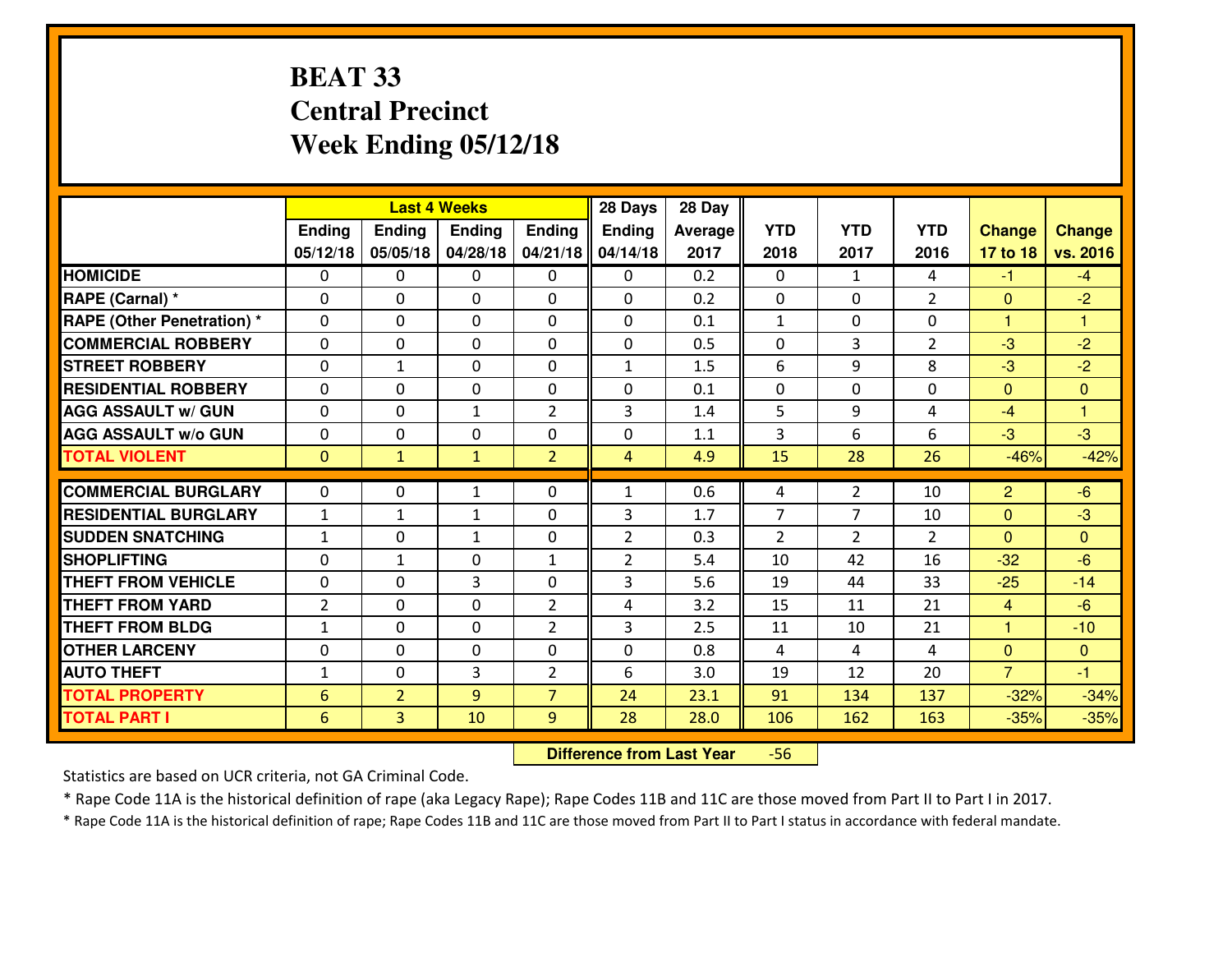# **BEAT 34 Central PrecinctWeek Ending 05/12/18**

|                             |                 |                | <b>Last 4 Weeks</b> |              | 28 Days        | 28 Day         |                |                |                |                |                |
|-----------------------------|-----------------|----------------|---------------------|--------------|----------------|----------------|----------------|----------------|----------------|----------------|----------------|
|                             | Ending          | <b>Ending</b>  | <b>Ending</b>       | Ending       | Ending         | <b>Average</b> | <b>YTD</b>     | <b>YTD</b>     | <b>YTD</b>     | <b>Change</b>  | <b>Change</b>  |
|                             | 05/12/18        | 05/05/18       | 04/28/18            | 04/21/18     | 04/14/18       | 2017           | 2018           | 2017           | 2016           | 17 to 18       | vs. 2016       |
| <b>HOMICIDE</b>             | $\Omega$        | 0              | $\Omega$            | $\Omega$     | 0              | 0.3            | $\Omega$       | $\Omega$       | $\mathbf{1}$   | $\Omega$       | $-1$           |
| RAPE (Carnal) *             | $\mathbf{0}$    | 0              | $\mathbf{0}$        | 0            | $\Omega$       | 0.5            | $\overline{2}$ | $\overline{2}$ | $\Omega$       | $\mathbf{0}$   | $\overline{2}$ |
| RAPE (Other Penetration) *  | $\Omega$        | 0              | $\mathbf{0}$        | $\Omega$     | $\Omega$       | 0.0            | $\Omega$       | $\Omega$       | $\mathbf{1}$   | $\mathbf{0}$   | $-1$           |
| <b>COMMERCIAL ROBBERY</b>   | $\mathbf{0}$    | 0              | 0                   | 0            | 0              | 0.1            | $\mathbf{0}$   | 0              | $\mathbf{1}$   | $\mathbf{0}$   | $-1$           |
| <b>STREET ROBBERY</b>       | 0               | 0              | $\mathbf 0$         | 0            | $\Omega$       | 0.7            | $\mathbf 0$    | $\overline{2}$ | $\overline{2}$ | $-2$           | $-2$           |
| <b>RESIDENTIAL ROBBERY</b>  | $\Omega$        | $\Omega$       | $\mathbf 0$         | $\Omega$     | $\Omega$       | 0.3            | $\mathbf{1}$   | $\overline{2}$ | $\mathbf{1}$   | $-1$           | $\Omega$       |
| <b>AGG ASSAULT w/ GUN</b>   | $\Omega$        | $\Omega$       | $\mathbf 0$         | $\Omega$     | $\Omega$       | 2.4            | 3              | 13             | 8              | $-10$          | $-5$           |
| <b>AGG ASSAULT W/o GUN</b>  | 0               | 0              | $\mathbf{1}$        | 0            | $\mathbf{1}$   | 1.8            | 9              | 11             | $\mathbf{1}$   | $-2$           | 8              |
| <b>TOTAL VIOLENT</b>        | $\mathbf{0}$    | $\overline{0}$ | $\mathbf{1}$        | $\mathbf{0}$ | $\mathbf{1}$   | 6.1            | 15             | 30             | 15             | $-50%$         | 0%             |
| <b>COMMERCIAL BURGLARY</b>  | $\Omega$        | 0              | $\Omega$            | $\Omega$     | $\Omega$       | 0.4            | $\overline{2}$ | $\overline{2}$ | 3              | $\Omega$       | $-1$           |
| <b>RESIDENTIAL BURGLARY</b> | $\overline{2}$  | $\overline{2}$ | $\mathbf{1}$        | 0            | 5              | 5.4            | 25             | 33             | 22             | $-8$           | 3              |
| <b>SUDDEN SNATCHING</b>     | 0               | 0              | $\mathbf 0$         | 0            | 0              | 0.5            | $\mathbf 0$    | 4              | $\overline{2}$ | $-4$           | $-2$           |
| <b>SHOPLIFTING</b>          | 0               | 0              | $\mathbf{1}$        | 0            | $\mathbf{1}$   | 2.8            | $\overline{2}$ | $\Omega$       | $\mathbf{1}$   | $\overline{2}$ | $\mathbf{1}$   |
| <b>THEFT FROM VEHICLE</b>   | $\overline{2}$  | $\Omega$       | $\mathbf 0$         | 0            | $\overline{2}$ | 3.3            | 15             | 19             | 19             | $-4$           | $-4$           |
| <b>THEFT FROM YARD</b>      | 0               | 0              | $\mathbf 0$         | 0            | 0              | 1.6            | $\overline{3}$ | 6              | 9              | $-3$           | $-6$           |
| <b>THEFT FROM BLDG</b>      | $\overline{2}$  | 0              | $\mathbf{1}$        | $\mathbf{1}$ | 4              | 2.3            | 12             | 5              | 9              | $\overline{7}$ | 3              |
| <b>OTHER LARCENY</b>        | 0               | 0              | 0                   | 0            | 0              | 0.2            | $\mathbf 0$    | $\mathbf{1}$   | $\overline{2}$ | $-1$           | $-2$           |
| <b>AUTO THEFT</b>           | $\mathbf{0}$    | 0              | $\mathbf{1}$        | 0            | $\mathbf{1}$   | 3.2            | 12             | 14             | 17             | $-2$           | $-5$           |
| <b>TOTAL PROPERTY</b>       | $6\phantom{1}6$ | $\overline{2}$ | 4                   | $\mathbf{1}$ | 13             | 19.7           | 71             | 84             | 84             | $-15%$         | $-15%$         |
| <b>TOTAL PART I</b>         | 6               | $\overline{2}$ | 5                   | $\mathbf{1}$ | 14             | 25.8           | 86             | 114            | 99             | $-25%$         | $-13%$         |

 **Difference from Last Year**-28

Statistics are based on UCR criteria, not GA Criminal Code.

\* Rape Code 11A is the historical definition of rape (aka Legacy Rape); Rape Codes 11B and 11C are those moved from Part II to Part I in 2017.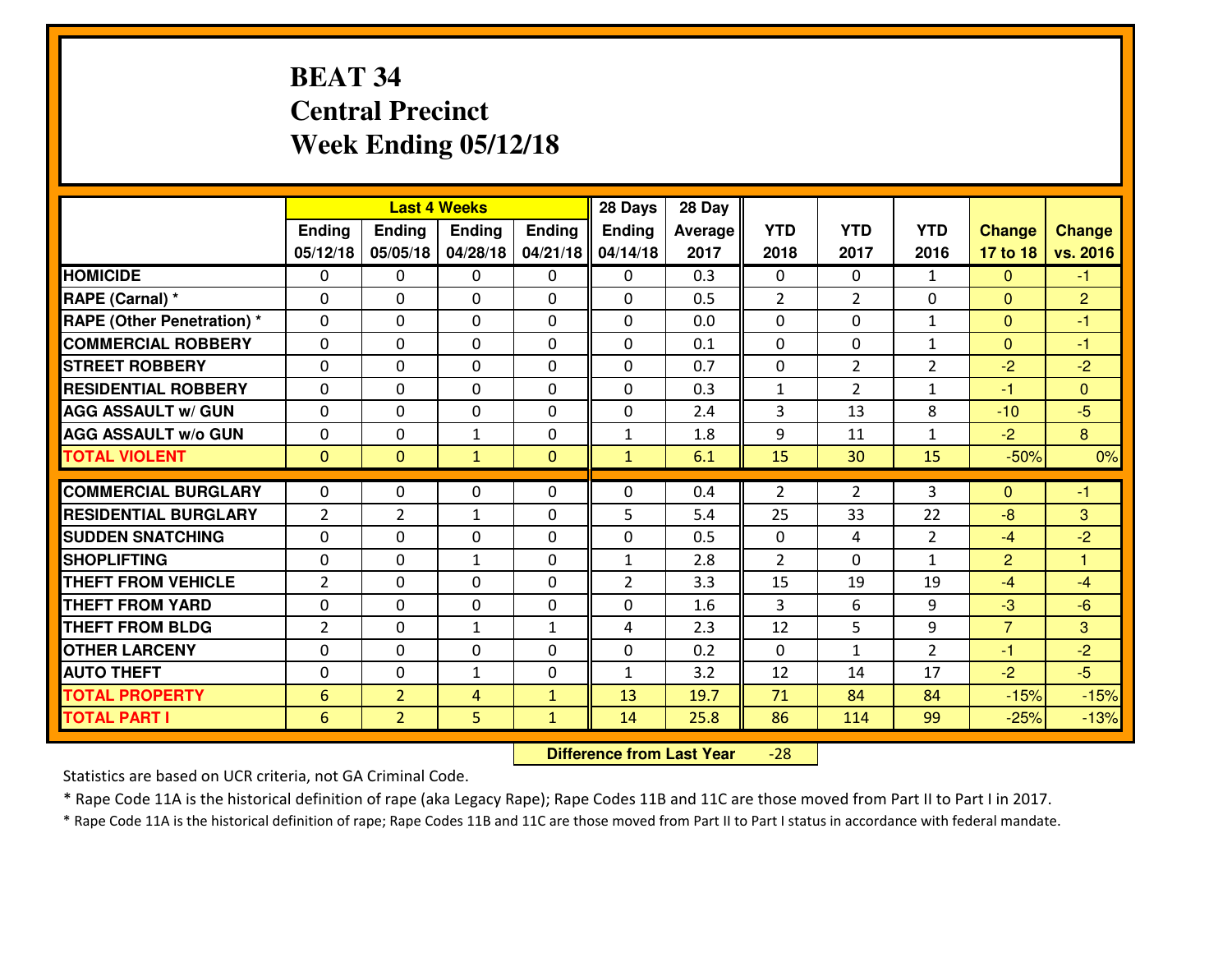# **BEAT 35 Central PrecinctWeek Ending 05/12/18**

|                                  |              |                | <b>Last 4 Weeks</b> |                | 28 Days        | 28 Day  |                |                |                |                |                      |
|----------------------------------|--------------|----------------|---------------------|----------------|----------------|---------|----------------|----------------|----------------|----------------|----------------------|
|                                  | Ending       | Ending         | <b>Ending</b>       | Ending         | <b>Ending</b>  | Average | <b>YTD</b>     | <b>YTD</b>     | <b>YTD</b>     | <b>Change</b>  | <b>Change</b>        |
|                                  | 05/12/18     | 05/05/18       | 04/28/18            | 04/21/18       | 04/14/18       | 2017    | 2018           | 2017           | 2016           | 17 to 18       | vs. 2016             |
| <b>HOMICIDE</b>                  | 0            | 0              | 0                   | 0              | 0              | 0.1     | 0              | $\Omega$       | $\overline{2}$ | $\Omega$       | $-2$                 |
| RAPE (Carnal) *                  | $\Omega$     | $\mathbf{1}$   | 0                   | $\Omega$       | 1              | 0.0     | $\overline{2}$ | $\Omega$       | $\mathbf{1}$   | $\overline{2}$ | 1                    |
| <b>RAPE (Other Penetration)*</b> | $\Omega$     | $\Omega$       | $\Omega$            | $\Omega$       | $\Omega$       | 0.0     | 3              | $\Omega$       | $\Omega$       | 3              | 3                    |
| <b>COMMERCIAL ROBBERY</b>        | $\Omega$     | $\Omega$       | $\mathbf 0$         | $\Omega$       | $\Omega$       | 0.4     | $\Omega$       | $\Omega$       | $\overline{2}$ | $\Omega$       | $-2$                 |
| <b>ISTREET ROBBERY</b>           | $\mathbf{0}$ | 0              | $\mathbf{0}$        | 0              | $\Omega$       | 0.6     | $\mathbf{1}$   | $\mathbf{1}$   | 5              | $\Omega$       | $-4$                 |
| <b>RESIDENTIAL ROBBERY</b>       | 0            | 0              | $\mathbf 0$         | 0              | 0              | 0.1     | 0              | $\mathbf{0}$   | $\overline{2}$ | $\mathbf{0}$   | $-2$                 |
| <b>AGG ASSAULT w/ GUN</b>        | 0            | 0              | $\mathbf 0$         | $\overline{2}$ | $\overline{2}$ | 1.3     | 9              | 4              | $\overline{7}$ | 5              | $\overline{2}$       |
| <b>AGG ASSAULT W/o GUN</b>       | 0            | 1              | $\mathbf{0}$        | $\overline{2}$ | 3              | 1.2     | 6              | 3              | 3              | 3              | $\overline{3}$       |
| <b>TOTAL VIOLENT</b>             | $\mathbf{0}$ | $\overline{2}$ | $\overline{0}$      | 4              | $6\phantom{1}$ | 3.6     | 21             | 8              | 22             | 163%           | $-5%$                |
| <b>COMMERCIAL BURGLARY</b>       | $\Omega$     | 0              | $\mathbf{0}$        | $\Omega$       | $\Omega$       | 1.0     | $\overline{2}$ | 4              | 5              | $-2$           | $-3$                 |
| <b>RESIDENTIAL BURGLARY</b>      | $\Omega$     | $\mathbf{1}$   | 1                   | 0              | $\overline{2}$ | 3.7     | 9              | 20             | 22             | $-11$          | $-13$                |
| <b>SUDDEN SNATCHING</b>          | 0            | 0              | $\mathbf 0$         | $\Omega$       | 0              | 0.2     | $\mathbf{1}$   | $\overline{2}$ | $\overline{3}$ | $-1$           | $-2$                 |
| <b>SHOPLIFTING</b>               | $\mathbf{1}$ | $\overline{2}$ | $\mathbf{1}$        | 0              | 4              | 2.2     | 6              | 8              | 15             | $-2$           | $-9$                 |
| <b>THEFT FROM VEHICLE</b>        | 0            | $\mathbf{1}$   | $\mathbf{1}$        | $\mathbf{1}$   | 3              | 3.6     | 18             | 16             | 28             | 2              | $-10$                |
| <b>THEFT FROM YARD</b>           | 0            | 0              | $\mathbf 0$         | 0              | 0              | 2.2     | 4              | 14             | 8              | $-10$          | $-4$                 |
| <b>THEFT FROM BLDG</b>           | $\mathbf{0}$ | 0              | 0                   | 2              | $\overline{2}$ | 2.6     | $\overline{7}$ | 13             | 15             | $-6$           | $-8$                 |
| <b>OTHER LARCENY</b>             | 0            | 0              | 1                   | 0              | $\mathbf{1}$   | 0.5     | 3              | 4              | $\overline{2}$ | $-1$           | $\blacktriangleleft$ |
| <b>AUTO THEFT</b>                | 0            | $\mathbf{1}$   | 1                   | $\mathbf{1}$   | 3              | 2.5     | 21             | 11             | 10             | 10             | 11                   |
| <b>TOTAL PROPERTY</b>            | $\mathbf{1}$ | 5              | 5                   | $\overline{4}$ | 15             | 18.6    | 71             | 92             | 108            | $-23%$         | $-34%$               |
| <b>TOTAL PART I</b>              | $\mathbf{1}$ | $\overline{7}$ | 5                   | 8              | 21             | 22.2    | 92             | 100            | 130            | $-8%$          | $-29%$               |

 **Difference from Last Year**-8

Statistics are based on UCR criteria, not GA Criminal Code.

\* Rape Code 11A is the historical definition of rape (aka Legacy Rape); Rape Codes 11B and 11C are those moved from Part II to Part I in 2017.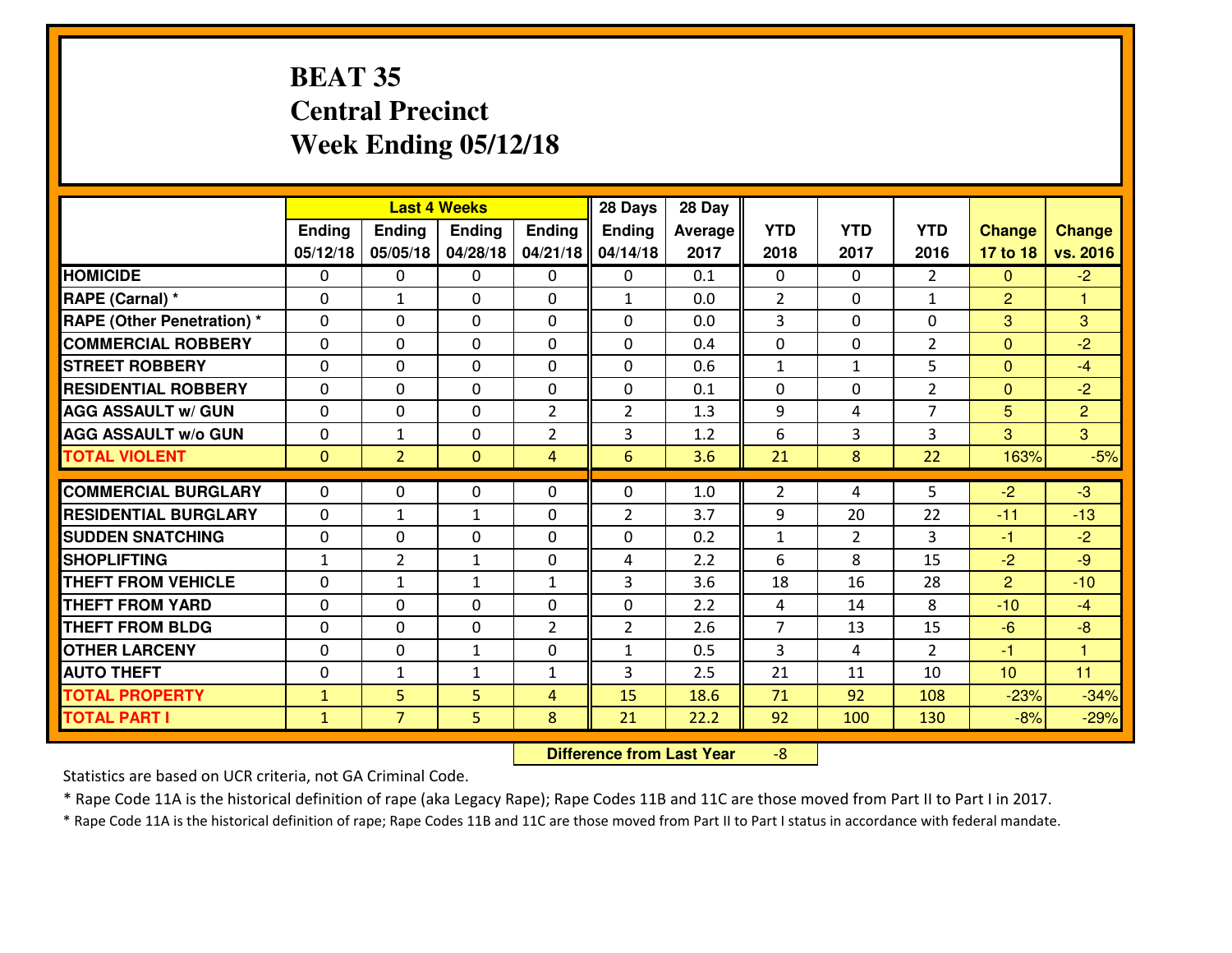# **BEAT 36 Central PrecinctWeek Ending 05/12/18**

|                                   |                |                | <b>Last 4 Weeks</b> |                | 28 Days        | 28 Day         |                |                |                |                |                |
|-----------------------------------|----------------|----------------|---------------------|----------------|----------------|----------------|----------------|----------------|----------------|----------------|----------------|
|                                   | Ending         | <b>Ending</b>  | <b>Ending</b>       | Ending         | <b>Ending</b>  | <b>Average</b> | <b>YTD</b>     | <b>YTD</b>     | <b>YTD</b>     | <b>Change</b>  | <b>Change</b>  |
|                                   | 05/12/18       | 05/05/18       | 04/28/18            | 04/21/18       | 04/14/18       | 2017           | 2018           | 2017           | 2016           | 17 to 18       | vs. 2016       |
| <b>HOMICIDE</b>                   | $\Omega$       | 0              | $\Omega$            | $\Omega$       | 0              | 0.0            | $\Omega$       | $\Omega$       | $\Omega$       | $\mathbf{0}$   | $\Omega$       |
| RAPE (Carnal) *                   | $\Omega$       | 0              | $\Omega$            | $\Omega$       | $\Omega$       | 0.2            | $\overline{2}$ | $\mathbf{1}$   | $\mathbf{1}$   | $\mathbf{1}$   | $\mathbf{1}$   |
| <b>RAPE (Other Penetration) *</b> | 0              | 0              | $\mathbf 0$         | 0              | 0              | 0.0            | $\mathbf 0$    | $\Omega$       | 0              | $\mathbf{0}$   | $\overline{0}$ |
| <b>COMMERCIAL ROBBERY</b>         | 0              | 0              | $\mathbf 0$         | 0              | 0              | 0.2            | $\mathbf 0$    | $\mathbf{1}$   | 0              | $-1$           | $\overline{0}$ |
| <b>STREET ROBBERY</b>             | 0              | 0              | $\mathbf 0$         | 0              | 0              | 0.4            | $\mathbf 0$    | $\mathbf{1}$   | $\mathbf{1}$   | $-1$           | $-1$           |
| <b>RESIDENTIAL ROBBERY</b>        | 0              | 0              | $\mathbf 0$         | 0              | 0              | 0.1            | $\mathbf 0$    | $\mathbf 0$    | $\mathbf{1}$   | $\mathbf{0}$   | $-1$           |
| <b>AGG ASSAULT w/ GUN</b>         | 0              | 0              | 0                   | 0              | 0              | 0.6            | $\mathbf 0$    | $\Omega$       | 3              | $\mathbf 0$    | $-3$           |
| <b>AGG ASSAULT W/o GUN</b>        | 0              | 0              | 0                   | 0              | 0              | 0.7            | $\overline{2}$ | $\overline{2}$ | $\mathbf{1}$   | $\mathbf{0}$   | $\mathbf{1}$   |
| <b>TOTAL VIOLENT</b>              | $\mathbf{0}$   | $\overline{0}$ | $\mathbf{0}$        | $\mathbf{0}$   | $\mathbf{0}$   | 2.1            | $\overline{4}$ | 5              | $\overline{7}$ | $-20%$         | $-43%$         |
| <b>COMMERCIAL BURGLARY</b>        | $\Omega$       | 0              | $\mathbf{0}$        | $\mathbf{0}$   | $\Omega$       | 0.8            | 5              | 3              | 3              | 2              | $\overline{2}$ |
| <b>RESIDENTIAL BURGLARY</b>       | $\mathbf{0}$   | 0              | 0                   | $\mathbf{1}$   | $\mathbf{1}$   | 1.7            | 8              | 11             | 10             | $-3$           | $-2$           |
| <b>SUDDEN SNATCHING</b>           | $\mathbf{0}$   | 0              | 0                   | 0              | 0              | 0.2            | $\mathbf 0$    | $\mathbf{1}$   | $\mathbf{1}$   | $-1$           | $-1$           |
| <b>SHOPLIFTING</b>                | $\mathbf{1}$   | $\mathbf{1}$   | $\mathbf 0$         | $\mathbf{1}$   | 3              | 2.6            | 13             | 14             | 8              | $-1$           | 5 <sup>5</sup> |
| <b>THEFT FROM VEHICLE</b>         | $\overline{2}$ | $\overline{2}$ | 0                   | 0              | 4              | 3.3            | 16             | $\overline{7}$ | 21             | 9              | $-5$           |
| <b>THEFT FROM YARD</b>            | 0              | 0              | 1                   | 0              | $\mathbf{1}$   | 1.5            | 4              | $\overline{7}$ | 3              | $-3$           | $\mathbf{1}$   |
| <b>THEFT FROM BLDG</b>            | $\mathbf{1}$   | 1              | 0                   | 2              | 4              | 1.5            | 12             | 8              | 8              | $\overline{4}$ | $\overline{4}$ |
| <b>OTHER LARCENY</b>              | 0              | 0              | 0                   | 0              | 0              | 0.3            | $\mathbf{1}$   | $\mathbf{1}$   | $\mathbf{1}$   | $\mathbf{0}$   | $\overline{0}$ |
| <b>AUTO THEFT</b>                 | 0              | 0              | $\mathbf 0$         | $\overline{2}$ | $\overline{2}$ | 2.0            | 10             | 6              | 4              | $\overline{4}$ | 6              |
| <b>TOTAL PROPERTY</b>             | $\overline{4}$ | 4              | $\mathbf{1}$        | 6              | 15             | 13.8           | 69             | 58             | 59             | 19%            | 17%            |
| <b>TOTAL PART I</b>               | $\overline{4}$ | 4              | $\mathbf{1}$        | $6\phantom{1}$ | 15             | 16.0           | 73             | 63             | 66             | 16%            | 11%            |
|                                   |                |                |                     |                |                |                |                |                |                |                |                |

 **Difference from Last Year**<sup>10</sup>

Statistics are based on UCR criteria, not GA Criminal Code.

\* Rape Code 11A is the historical definition of rape (aka Legacy Rape); Rape Codes 11B and 11C are those moved from Part II to Part I in 2017.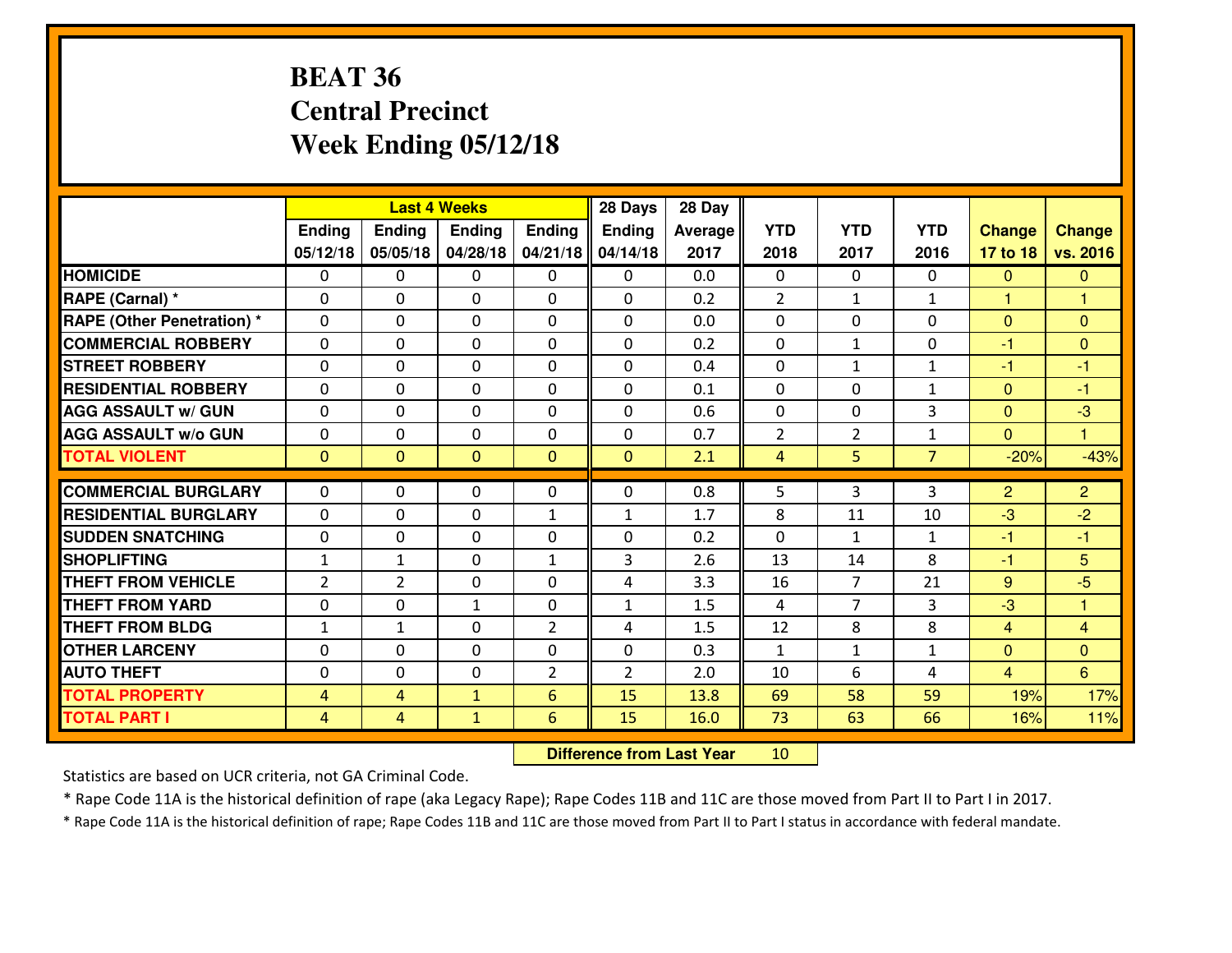

# **COMPSTAT PRECINCT COMMANDER: SOUTH PRECINCT CAPT. JOY GELLATLYWeek Ending 05/12/18**



|                                                                                                  | Week<br><b>Ending</b><br>05/12/18 | Week<br><b>Ending</b><br>05/05/18 | Weekly<br>Avg<br>2017 | 28-Day<br><b>Ending</b><br>05/12/18 | 28-Day<br>Ending<br>04/14/18     | Avg<br>$28-Day$<br>2017 | <b>YTD</b><br>2018                       | <b>YTD</b><br>2017                           | <b>YTD</b><br>2016 | <b>Change</b><br>17 to 18 | <b>Change</b><br>vs. 2016 |
|--------------------------------------------------------------------------------------------------|-----------------------------------|-----------------------------------|-----------------------|-------------------------------------|----------------------------------|-------------------------|------------------------------------------|----------------------------------------------|--------------------|---------------------------|---------------------------|
| <b>HOMICIDE</b>                                                                                  | 0                                 | 0                                 | $\mathbf{0}$          | 0                                   | 1                                | $\mathbf{0}$            | 1                                        | $\mathbf{1}$                                 | $\mathbf{2}$       | $\Omega$                  | -1                        |
| <b>RAPE (Carnal) *</b>                                                                           | $\bf{0}$                          | 0                                 | 0                     | 0                                   | $\Omega$                         | $\overline{\mathbf{1}}$ | $\overline{7}$                           | $\mathbf{1}$                                 | 6                  | 6                         | 1                         |
| <b>RAPE (Other Penetration) *</b>                                                                | $\overline{2}$                    | 0                                 | $\mathbf 0$           | 3                                   | $\Omega$                         | $\mathbf 0$             | $\overline{7}$                           | $\overline{2}$                               | $\overline{2}$     | 5                         | 5                         |
| <b>COMMERCIAL ROBBERY</b>                                                                        | 0                                 | 0                                 | $\mathbf{1}$          | 1                                   | $\Omega$                         | $\overline{2}$          | 5                                        | 11                                           | 13                 | $-6$                      | -8                        |
| <b>STREET ROBBERY</b>                                                                            | 0                                 | 0                                 | $\mathbf{1}$          | 3                                   | 0                                | $\overline{c}$          | 10                                       | 10                                           | 14                 | $\mathbf{0}$              | $-4$                      |
| <b>RESIDENTIAL ROBBERY</b>                                                                       | $\bf{0}$                          | 0                                 | $\mathbf 0$           | 1                                   | $\mathbf 0$                      | $\Omega$                | $\overline{2}$                           | $\mathbf{1}$                                 | 1                  | 1                         | и                         |
| <b>AGG ASSAULT w/ GUN</b>                                                                        | $\mathbf{1}$                      | 0                                 | $\mathbf{1}$          | 4                                   | $\mathbf 0$                      | 3                       | $\overline{7}$                           | 18                                           | $\overline{4}$     | $-11$                     | 3                         |
| <b>AGG ASSAULT w/o GUN</b>                                                                       | $\overline{2}$                    | $\overline{\phantom{a}}$          | $\mathbf{1}$          | 3                                   | $\mathbf 0$                      | 3                       | 12                                       | 8                                            | 19                 | 4                         | $-7$                      |
| <b>TOTAL VIOLENT</b>                                                                             | 5                                 | 1                                 | 3                     | $\overline{15}$                     | 1                                | $\overline{12}$         | $\overline{51}$                          | $\overline{52}$                              | 61                 | $-2%$                     | $-16%$                    |
| <b>COMMERCIAL BURGLARY</b>                                                                       | 0                                 | 0                                 | 1                     | 2                                   | 0                                | 4                       | 16                                       | 22                                           | 18                 | -6                        | $-2$                      |
| <b>RESIDENTIAL BURGLARY</b>                                                                      | 3                                 | $\overline{2}$                    | $\overline{4}$        | 11                                  | $\mathbf{1}$                     | 14                      | 72                                       | 67                                           | 69                 | 5                         | 3                         |
| <b>SUDDEN SNATCHING</b>                                                                          | $\overline{\mathbf{0}}$           | 0                                 | $\mathbf 0$           | $\overline{2}$                      | $\Omega$                         | $\overline{\mathbf{1}}$ | $\overline{5}$                           | 3                                            | $\overline{4}$     | $\overline{2}$            | ۴                         |
| <b>SHOPLIFTING</b>                                                                               | 13                                | $\overline{7}$                    | $\overline{7}$        | 45                                  | $\Omega$                         | 28                      | 214                                      | 264                                          | 268                | $-50$                     | $-54$                     |
| <b>THEFT FROM VEHICLE</b>                                                                        | 11                                | 9                                 | $\overline{7}$        | 37                                  | $\overline{2}$                   | $\overline{30}$         | 127                                      | 151                                          | 107                | $-24$                     | $\overline{20}$           |
| <b>THEFT FROM YARD</b>                                                                           | 4                                 | $\overline{2}$                    | $\overline{2}$        | $\overline{11}$                     | $\mathbf 0$                      | 8                       | 30                                       | $\overline{28}$                              | $\overline{38}$    | $\overline{2}$            | $\overline{-8}$           |
| <b>THEFT FROM BLDG</b>                                                                           | 3                                 | 3                                 | 3                     | 11                                  | $\Omega$                         | 13                      | 41                                       | 94                                           | $\overline{57}$    | $-53$                     | $-16$                     |
| <b>OTHER LARCENY</b>                                                                             | 1                                 | $\overline{1}$                    | $\overline{1}$        | $\mathbf 2$                         | $\mathbf 0$                      | 3                       | 9                                        | 15                                           | $\overline{7}$     | $-6$                      | $\overline{2}$            |
| <b>AUTO THEFT</b>                                                                                | 5                                 | $\overline{5}$                    | 3                     | 20                                  | $\Omega$                         | $\overline{13}$         | 61                                       | 52                                           | 51                 | 9                         | 10                        |
| <b>TOTAL PROPERTY</b>                                                                            | 40                                | 29                                | 28                    | 141                                 | 3                                | 113                     | 575                                      | 696                                          | 619                | $-17%$                    | $-7%$                     |
| <b>TOTAL PART I</b>                                                                              | 45                                | $\overline{30}$                   | 31                    | 156                                 | $\overline{4}$                   | 125                     | 626                                      | 748                                          | 680                | $-16%$                    | $-8%$                     |
| Statistics are based on UCR criteria, not GA Criminal Code, and are                              |                                   |                                   |                       |                                     | <b>Difference from Last Year</b> |                         | -122                                     |                                              |                    |                           | Last Week   Year-to-Date  |
| preliminary, based on RMS data at the time prepared, and are subject to change.                  |                                   |                                   |                       |                                     |                                  |                         | <b>At-Fault Police Vehicle Accidents</b> |                                              |                    | $\overline{0}$            | 3                         |
| Cell Shading: white is within 0.6 standard deviation of the mean; red is above; green is below.  |                                   |                                   |                       |                                     |                                  |                         |                                          | <b>Not At-Fault Police Vehicle Accidents</b> |                    | 0                         | $\overline{5}$            |
| * Code 11A is the pre-2016 definition of rape; Codes 11B and 11C are by federal mandate in 2016. |                                   |                                   |                       |                                     |                                  |                         | <b>Total Police Vehicle Accidents</b>    |                                              |                    | $\overline{0}$            | 8                         |
|                                                                                                  | Week                              | Week                              | Weekly                | 28-Day                              | $28$ -Day                        | Avg                     |                                          |                                              |                    |                           |                           |
| <b>Citizen Initiated Calls</b>                                                                   | <b>Ending</b>                     | <b>Ending</b>                     | Avg                   | Ending                              | Ending                           | 28-Day                  | <b>YTD</b>                               | <b>YTD</b>                                   | <b>YTD</b>         | <b>Change</b>             | <b>Change</b>             |
|                                                                                                  | 05/12/18                          | 05/05/18                          | 2017                  | 05/12/18                            | 04/14/18                         | 2017                    | 2018                                     | 2017                                         | 2016               | 17 to 18                  | vs. 2016                  |
| <b>Midnight Shift</b>                                                                            | 90                                | $\overline{88}$                   | 91                    | $\Omega$                            | 406                              | 364                     | 1628                                     | 1775                                         | 1739               | $-147$                    | $-111$                    |
| <b>Day Shift</b>                                                                                 | 260                               | 232                               | 247                   | 0                                   | 1044                             | 986                     | 4608                                     | 4937                                         | 4871               | $-329$                    | $-263$                    |
| <b>Afternoon Shift</b>                                                                           | 257                               | 231                               | 246                   | 0                                   | 1035                             | 982                     | 4424                                     | 4896                                         | 4726               | $-472$                    | $-302$                    |
| <b>TOTAL CITIZEN CFS</b>                                                                         | 607                               | 551                               | 583                   | $\overline{0}$                      | 2485                             | 2332                    | 10660                                    | 11608                                        | 11336              | $-8.2%$                   | $-6.0%$                   |
| <b>53S ShotSpotter Calls</b>                                                                     | $\Omega$                          | 0                                 | $\mathbf 0$           | $\Omega$                            | $\mathbf{0}$                     | $\Omega$                | $\Omega$                                 | $\Omega$                                     | $\Omega$           | $\Omega$                  | 0                         |
| <b>Sig 53 Shots Fired Calls</b>                                                                  | $\overline{7}$                    | 3                                 | 8                     | $\Omega$                            | 40                               | 33                      | 162                                      | 177                                          | 168                | $-15$                     | $-6$                      |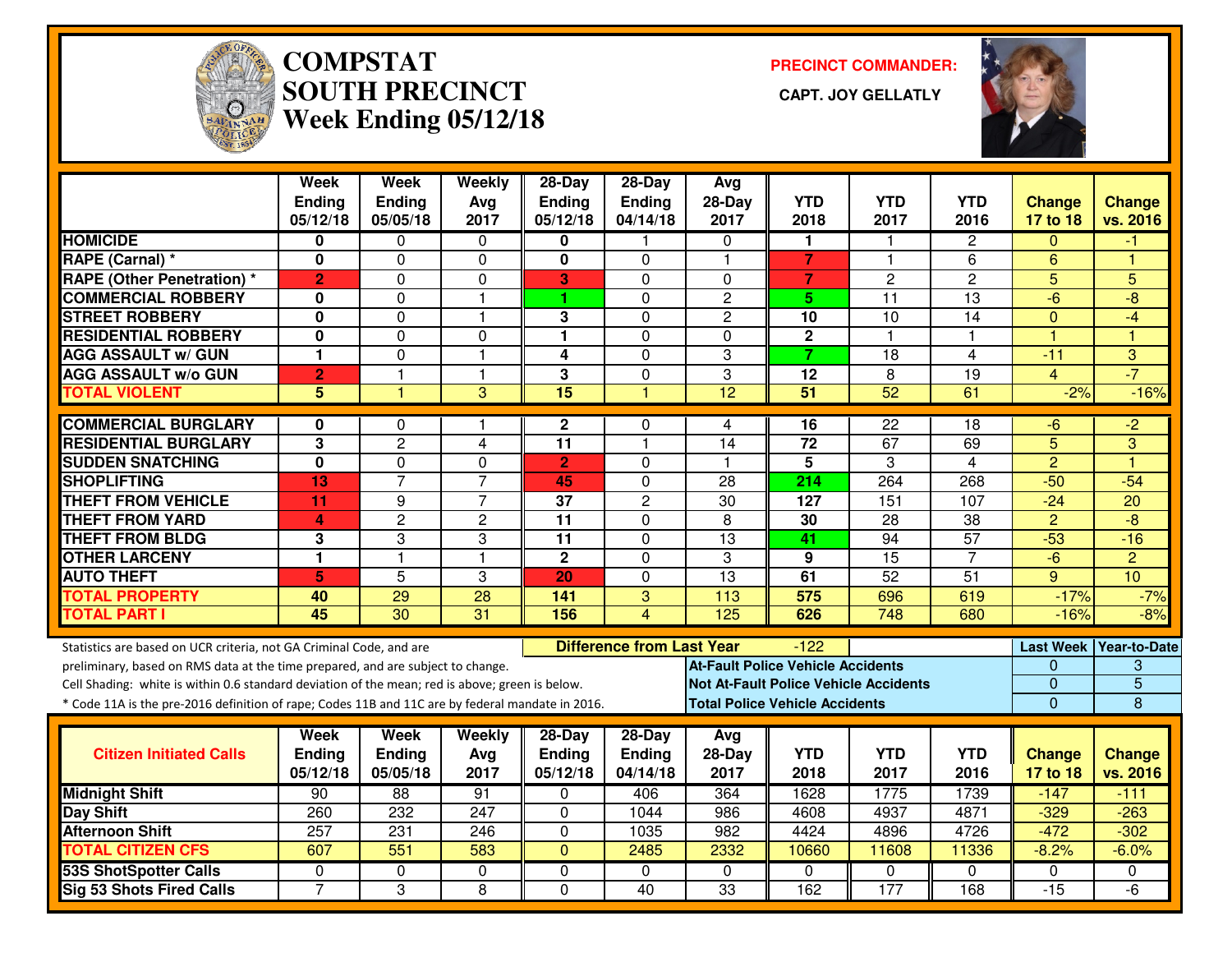# **BEAT 41 South PrecinctWeek Ending 05/12/18**

|                                   |                |                | <b>Last 4 Weeks</b> |                | 28 Days        | 28 Day  |                |                |                |                |                      |
|-----------------------------------|----------------|----------------|---------------------|----------------|----------------|---------|----------------|----------------|----------------|----------------|----------------------|
|                                   | <b>Ending</b>  | <b>Ending</b>  | <b>Endina</b>       | <b>Ending</b>  | <b>Ending</b>  | Average | <b>YTD</b>     | <b>YTD</b>     | <b>YTD</b>     | <b>Change</b>  | <b>Change</b>        |
|                                   | 05/12/18       | 05/05/18       | 04/28/18            | 04/21/18       | 04/14/18       | 2017    | 2018           | 2017           | 2016           | 17 to 18       | vs. 2016             |
| <b>HOMICIDE</b>                   | $\Omega$       | 0              | 0                   | $\Omega$       | 0              | 0.0     | 0              | $\Omega$       | 0              | $\Omega$       | $\Omega$             |
| RAPE (Carnal) *                   | $\Omega$       | $\Omega$       | $\mathbf 0$         | $\Omega$       | $\Omega$       | 0.1     | $\mathbf{1}$   | $\Omega$       | $\mathcal{P}$  | $\mathbf{1}$   | $-1$                 |
| <b>RAPE (Other Penetration) *</b> | 0              | 0              | $\mathbf 0$         | 0              | 0              | 0.0     | 0              | 0              | 0              | $\overline{0}$ | $\overline{0}$       |
| <b>COMMERCIAL ROBBERY</b>         | 0              | 0              | $\mathbf 0$         | 0              | 0              | 1.2     | 0              | 3              | 4              | $-3$           | $-4$                 |
| <b>STREET ROBBERY</b>             | 0              | 0              | $\mathbf 0$         | 0              | 0              | 0.3     | $\mathbf 1$    | $\mathbf{1}$   | 3              | $\mathbf{0}$   | $-2$                 |
| <b>RESIDENTIAL ROBBERY</b>        | 0              | 0              | $\mathbf 0$         | $\Omega$       | 0              | 0.1     | 0              | $\Omega$       | 0              | $\Omega$       | $\overline{0}$       |
| <b>AGG ASSAULT w/ GUN</b>         | 0              | 0              | $\mathbf 0$         | 0              | 0              | 0.2     | $\mathbf 0$    | $\mathbf{1}$   | 0              | $-1$           | $\overline{0}$       |
| <b>AGG ASSAULT W/o GUN</b>        | 0              | 0              | $\mathbf 0$         | $\mathbf{1}$   | $\mathbf{1}$   | 0.3     | $\overline{2}$ | 3              | $\overline{2}$ | $-1$           | $\overline{0}$       |
| <b>TOTAL VIOLENT</b>              | $\mathbf{0}$   | $\overline{0}$ | $\overline{0}$      | $\mathbf{1}$   | $\mathbf{1}$   | 2.1     | $\overline{4}$ | 8              | 11             | $-50%$         | $-64%$               |
| <b>COMMERCIAL BURGLARY</b>        | $\Omega$       | 0              | 0                   | $\Omega$       | 0              | 1.4     | $\mathbf{1}$   | 4              | 9              | $-3$           | $-8$                 |
| <b>RESIDENTIAL BURGLARY</b>       | 0              | 1              | $\mathbf 0$         | 0              | $\mathbf{1}$   | 2.1     | 6              | 7              | 10             | $-1$           | $-4$                 |
| <b>SUDDEN SNATCHING</b>           | 0              | $\Omega$       | $\mathbf 0$         | $\Omega$       | 0              | 0.2     | $\overline{2}$ | $\mathbf{1}$   | $\mathbf{1}$   | $\mathbf{1}$   | $\blacktriangleleft$ |
| <b>SHOPLIFTING</b>                | 0              | 0              | 1                   | $\mathbf{1}$   | $\overline{2}$ | 4.4     | 9              | 24             | 13             | $-15$          | $-4$                 |
| <b>THEFT FROM VEHICLE</b>         | $\overline{2}$ | 0              | 0                   | 2              | 4              | 3.5     | 14             | 16             | 28             | $-2$           | $-14$                |
| <b>THEFT FROM YARD</b>            | 0              | 0              | $\mathbf 0$         | 3              | 3              | 1.8     | 4              | 5              | 3              | $-1$           | 1                    |
| <b>THEFT FROM BLDG</b>            | 0              | $\mathbf{1}$   | $\mathbf{0}$        | $\Omega$       | $\mathbf{1}$   | 3.1     | 8              | 11             | 9              | $-3$           | $-1$                 |
| <b>OTHER LARCENY</b>              | $\mathbf 0$    | $\mathbf 0$    | $\mathbf{1}$        | $\mathbf 0$    | $\mathbf{1}$   | 0.4     | $\overline{2}$ | $\overline{2}$ | 0              | $\mathbf{0}$   | $\overline{2}$       |
| <b>AUTO THEFT</b>                 | $\Omega$       | $\Omega$       | $\mathbf{1}$        | $\Omega$       | $\mathbf{1}$   | 1.7     | 5              | 6              | 12             | $-1$           | $-7$                 |
| <b>TOTAL PROPERTY</b>             | $\overline{2}$ | $\overline{2}$ | 3                   | 6              | 13             | 18.6    | 51             | 76             | 85             | $-33%$         | $-40%$               |
| <b>TOTAL PART I</b>               | $\overline{2}$ | $\overline{2}$ | 3                   | $\overline{7}$ | 14             | 20.8    | 55             | 84             | 96             | $-35%$         | $-43%$               |

 **Difference from Last Year**-29

Statistics are based on UCR criteria, not GA Criminal Code.

\* Rape Code 11A is the historical definition of rape (aka Legacy Rape); Rape Codes 11B and 11C are those moved from Part II to Part I in 2017.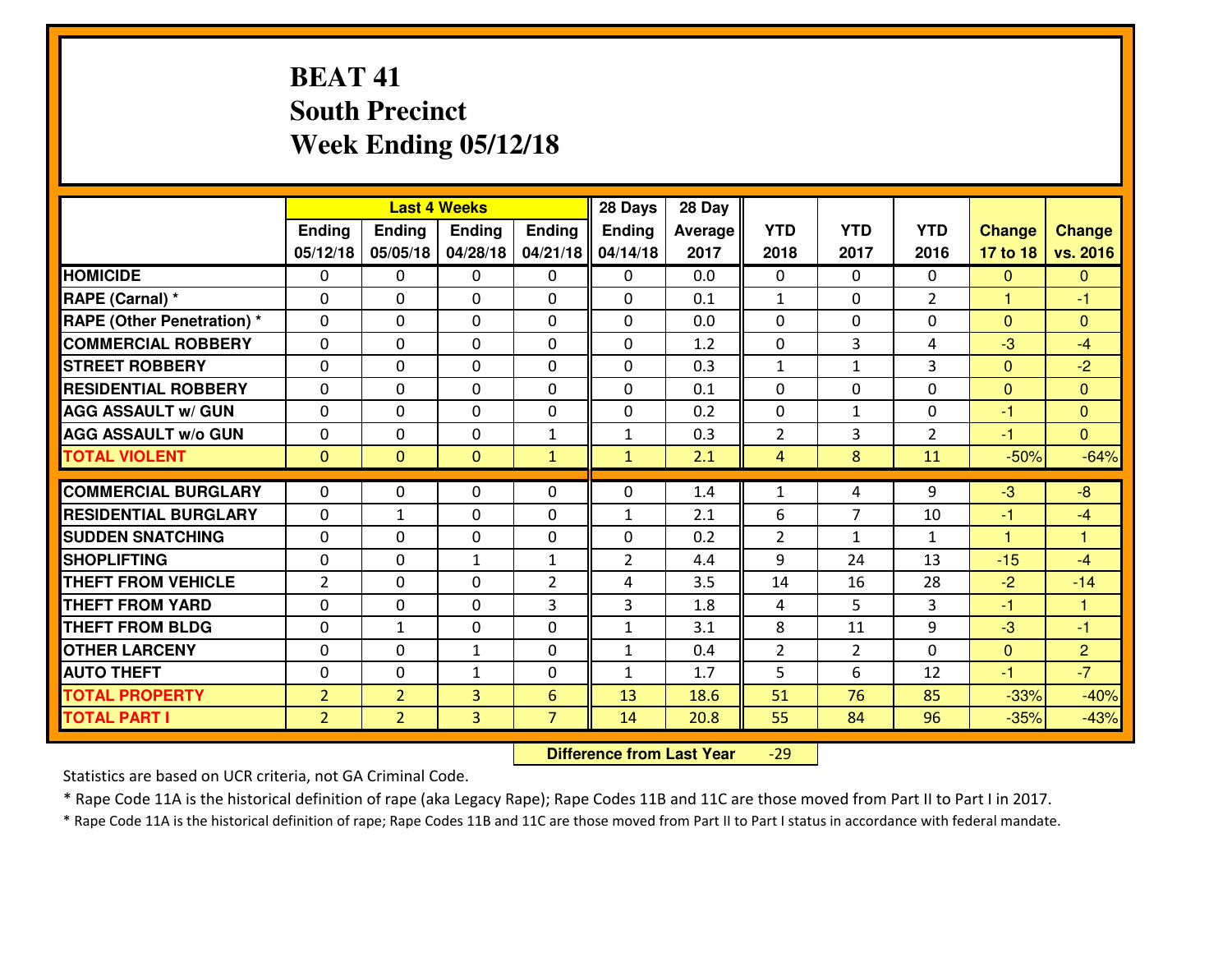# **BEAT 42 South PrecinctWeek Ending 05/12/18**

|                                  |                |                | <b>Last 4 Weeks</b> |                | 28 Days        | 28 Day  |                |                |                |                |                |
|----------------------------------|----------------|----------------|---------------------|----------------|----------------|---------|----------------|----------------|----------------|----------------|----------------|
|                                  | <b>Ending</b>  | <b>Ending</b>  | <b>Endina</b>       | <b>Ending</b>  | <b>Ending</b>  | Average | <b>YTD</b>     | <b>YTD</b>     | <b>YTD</b>     | <b>Change</b>  | <b>Change</b>  |
|                                  | 05/12/18       | 05/05/18       | 04/28/18            | 04/21/18       | 04/14/18       | 2017    | 2018           | 2017           | 2016           | 17 to 18       | vs. 2016       |
| <b>HOMICIDE</b>                  | $\Omega$       | 0              | 0                   | 0              | 0              | 0.0     | 0              | $\Omega$       | 0              | $\Omega$       | $\mathbf{0}$   |
| RAPE (Carnal) *                  | $\Omega$       | 0              | $\mathbf{0}$        | 0              | $\Omega$       | 0.0     | $\Omega$       | $\Omega$       | $\mathbf{1}$   | $\Omega$       | -1             |
| <b>RAPE (Other Penetration)*</b> | $\Omega$       | $\Omega$       | $\mathbf 0$         | $\mathbf{1}$   | $\mathbf{1}$   | 0.0     | 2              | 0              | $\Omega$       | $\overline{2}$ | $\overline{2}$ |
| <b>COMMERCIAL ROBBERY</b>        | $\Omega$       | 0              | $\mathbf 0$         | $\Omega$       | 0              | 0.0     | $\mathbf{1}$   | $\overline{2}$ | $\overline{2}$ | $-1$           | $-1$           |
| <b>STREET ROBBERY</b>            | $\Omega$       | $\Omega$       | $\mathbf 0$         | $\Omega$       | $\Omega$       | 0.0     | 3              | $\mathbf{1}$   | $\overline{2}$ | $\overline{2}$ | $\overline{1}$ |
| <b>RESIDENTIAL ROBBERY</b>       | $\Omega$       | $\Omega$       | $\mathbf 0$         | $\Omega$       | 0              | 0.0     | 0              | $\Omega$       | $\mathbf{1}$   | $\Omega$       | $-1$           |
| <b>AGG ASSAULT w/ GUN</b>        | $\Omega$       | $\mathbf{1}$   | $\mathbf 0$         | $\Omega$       | $\mathbf{1}$   | 0.0     | $\mathbf 1$    | $\mathbf{1}$   | $\mathbf{1}$   | $\mathbf{0}$   | $\overline{0}$ |
| <b>AGG ASSAULT w/o GUN</b>       | 0              | 0              | $\mathbf 0$         | 0              | 0              | 0.0     | $\mathbf{1}$   | 0              | 4              | $\overline{1}$ | $-3$           |
| <b>TOTAL VIOLENT</b>             | $\mathbf{0}$   | $\mathbf{1}$   | $\mathbf{0}$        | $\mathbf{1}$   | $\overline{2}$ | 0.0     | 8              | 4              | 11             | 100%           | $-27%$         |
| <b>COMMERCIAL BURGLARY</b>       | $\Omega$       | $\mathbf{1}$   |                     | 0              |                | 0.0     | $\overline{2}$ | 4              | $\overline{2}$ | $-2$           | $\mathbf{0}$   |
|                                  |                |                | 0                   |                | $\mathbf{1}$   |         |                |                |                |                |                |
| <b>RESIDENTIAL BURGLARY</b>      | $\mathbf{1}$   | $\mathbf{1}$   | $\mathbf 0$         | 0              | $\overline{2}$ | 0.0     | $\overline{2}$ | $\overline{2}$ | $\mathbf{1}$   | $\Omega$       | $\mathbf{1}$   |
| <b>SUDDEN SNATCHING</b>          | $\Omega$       | 0              | $\mathbf 0$         | 0              | 0              | 0.0     | $\Omega$       | 0              | $\Omega$       | $\Omega$       | $\mathbf{0}$   |
| <b>SHOPLIFTING</b>               | 10             | $\overline{2}$ | $\mathbf{1}$        | $\overline{7}$ | 20             | 0.0     | 100            | 140            | 142            | $-40$          | $-42$          |
| <b>THEFT FROM VEHICLE</b>        | $1\,$          | 0              | 1                   | $\Omega$       | $\overline{2}$ | 0.0     | 13             | 31             | 18             | $-18$          | $-5$           |
| <b>THEFT FROM YARD</b>           | $\mathbf 0$    | 1              | $\mathbf 0$         | 0              | $\mathbf{1}$   | 0.0     | $\overline{7}$ | 4              | 8              | 3              | $-1$           |
| <b>THEFT FROM BLDG</b>           | 0              | 0              | $\mathbf{1}$        | 0              | $\mathbf{1}$   | 0.0     | $\mathbf 1$    | 22             | 11             | $-21$          | $-10$          |
| <b>OTHER LARCENY</b>             | 0              | 0              | $\mathbf 0$         | 0              | 0              | 0.0     | $\mathbf 0$    | 3              | $\mathbf{1}$   | -3             | $-1$           |
| <b>AUTO THEFT</b>                | $\overline{2}$ | $\mathbf{1}$   | $\mathbf 0$         | 0              | 3              | 0.0     | 9              | 8              | 8              | $\mathbf{1}$   | $\mathbf{1}$   |
| <b>TOTAL PROPERTY</b>            | 14             | 6              | 3                   | $\overline{7}$ | 30             | 0.0     | 134            | 214            | 191            | $-37%$         | $-30%$         |
| <b>TOTAL PART I</b>              | 14             | $\overline{7}$ | 3                   | 8              | 32             | 0.0     | 142            | 218            | 202            | $-35%$         | $-30%$         |

 **Difference from Last Year**-76

Statistics are based on UCR criteria, not GA Criminal Code.

\* Rape Code 11A is the historical definition of rape (aka Legacy Rape); Rape Codes 11B and 11C are those moved from Part II to Part I in 2017.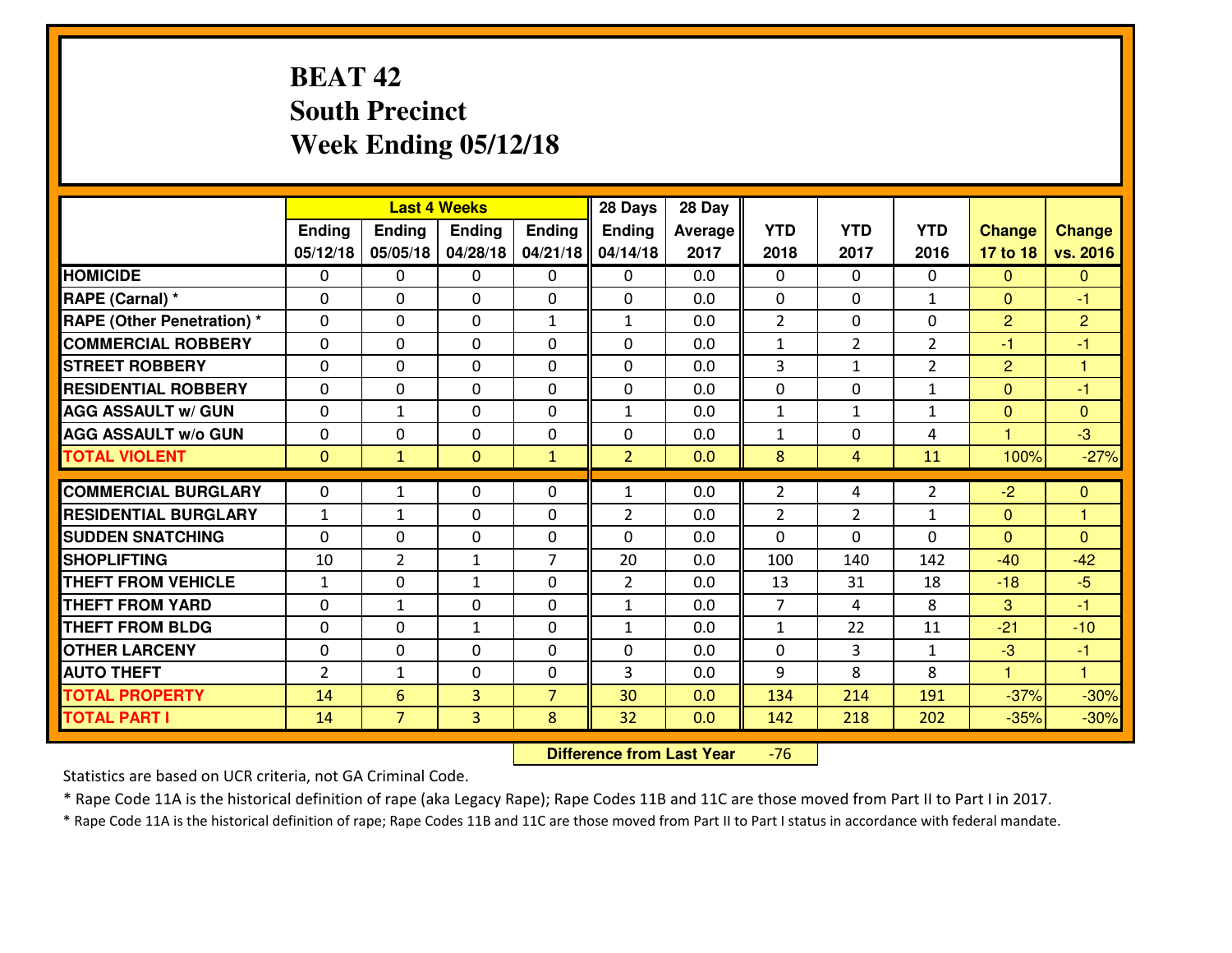# **BEAT 43 South PrecinctWeek Ending 05/12/18**

|                                   |                |                | <b>Last 4 Weeks</b> |                | 28 Days        | 28 Day  |                |                |              |                |                         |
|-----------------------------------|----------------|----------------|---------------------|----------------|----------------|---------|----------------|----------------|--------------|----------------|-------------------------|
|                                   | <b>Ending</b>  | <b>Ending</b>  | <b>Endina</b>       | <b>Ending</b>  | <b>Ending</b>  | Average | <b>YTD</b>     | <b>YTD</b>     | <b>YTD</b>   | <b>Change</b>  | <b>Change</b>           |
|                                   | 05/12/18       | 05/05/18       | 04/28/18            | 04/21/18       | 04/14/18       | 2017    | 2018           | 2017           | 2016         | 17 to 18       | vs. 2016                |
| <b>HOMICIDE</b>                   | $\Omega$       | 0              | 0                   | $\Omega$       | 0              | 0.0     | 1              | $\Omega$       | $\mathbf{1}$ | 1              | $\mathbf{0}$            |
| RAPE (Carnal) *                   | $\Omega$       | $\Omega$       | $\mathbf 0$         | $\Omega$       | $\Omega$       | 0.0     | $\overline{2}$ | $\Omega$       | $\Omega$     | 2              | $\overline{2}$          |
| <b>RAPE (Other Penetration) *</b> | 0              | 0              | $\mathbf 0$         | 0              | 0              | 0.1     | 0              | 0              | 0            | $\overline{0}$ | $\Omega$                |
| <b>COMMERCIAL ROBBERY</b>         | 0              | 0              | $\mathbf 0$         | 0              | 0              | 0.4     | 0              | $\overline{2}$ | 4            | $-2$           | $-4$                    |
| <b>STREET ROBBERY</b>             | 0              | $\mathbf{1}$   | $\mathbf 0$         | 0              | $\mathbf{1}$   | 0.5     | 3              | $\overline{2}$ | 3            | $\mathbf{1}$   | $\overline{0}$          |
| <b>RESIDENTIAL ROBBERY</b>        | 0              | 0              | $\mathbf 0$         | $\Omega$       | 0              | 0.1     | 0              | $\Omega$       | 0            | $\mathbf{0}$   | $\overline{0}$          |
| <b>AGG ASSAULT w/ GUN</b>         | 0              | 0              | $\mathbf 0$         | 0              | 0              | 0.5     | $\mathbf{1}$   | $\overline{2}$ | 0            | $-1$           | $\overline{\mathbf{1}}$ |
| <b>AGG ASSAULT W/o GUN</b>        | 0              | 0              | $\mathbf 0$         | $\mathbf{1}$   | $\mathbf{1}$   | 0.6     | $\overline{2}$ | 1              | 5            | $\mathbf{1}$   | $-3$                    |
| <b>TOTAL VIOLENT</b>              | $\mathbf{0}$   | $\mathbf{1}$   | $\mathbf{0}$        | $\mathbf{1}$   | $\overline{2}$ | 2.1     | 9              | $\overline{7}$ | 13           | 29%            | $-31%$                  |
| <b>COMMERCIAL BURGLARY</b>        | $\Omega$       | 0              | 0                   | $\Omega$       | 0              | 1.2     | 5              | 5              | 5            | $\Omega$       | $\mathbf{0}$            |
| <b>RESIDENTIAL BURGLARY</b>       | 0              | 0              | $\mathbf{1}$        | 0              | $\mathbf{1}$   | 2.6     | 14             | 16             | 14           | $-2$           | $\overline{0}$          |
| <b>SUDDEN SNATCHING</b>           | 0              | $\overline{2}$ | $\mathbf 0$         | $\Omega$       | $\overline{2}$ | 0.2     | $\overline{2}$ | $\mathbf{1}$   | $\mathbf{1}$ | $\mathbf{1}$   | 1                       |
| <b>SHOPLIFTING</b>                | 0              | 0              | $\mathbf 0$         | 0              | 0              | 3.5     | 14             | 23             | 50           | $-9$           | $-36$                   |
| <b>THEFT FROM VEHICLE</b>         | $\overline{2}$ | 3              | 1                   | 0              | 6              | 4.6     | 19             | 30             | 9            | $-11$          | 10                      |
| <b>THEFT FROM YARD</b>            | $\mathbf{1}$   | 0              | $\mathbf 0$         | $\mathbf{1}$   | $\overline{2}$ | 1.2     | 3              | 3              | 8            | $\mathbf{0}$   | $-5$                    |
| <b>THEFT FROM BLDG</b>            | 0              | $\mathbf{1}$   | $\mathbf{1}$        | $\mathbf{1}$   | 3              | 2.8     | 13             | 18             | 15           | $-5$           | $-2$                    |
| <b>OTHER LARCENY</b>              | $\mathbf 0$    | $\mathbf 0$    | $\mathbf 0$         | $\mathbf 0$    | 0              | 0.2     | $\mathbf 1$    | $\mathbf{1}$   | $\mathbf{1}$ | $\mathbf{0}$   | $\overline{0}$          |
| <b>AUTO THEFT</b>                 | $\overline{2}$ | $\Omega$       | $\mathbf{1}$        | $\overline{2}$ | 5              | 2.1     | 9              | 10             | 9            | $-1$           | $\Omega$                |
| <b>TOTAL PROPERTY</b>             | 5              | 6              | 4                   | $\overline{4}$ | 19             | 18.3    | 80             | 107            | 112          | $-25%$         | $-29%$                  |
| <b>TOTAL PART I</b>               | 5              | $\overline{7}$ | $\overline{4}$      | 5              | 21             | 20.5    | 89             | 114            | 125          | $-22%$         | $-29%$                  |
|                                   |                |                |                     |                |                |         |                |                |              |                |                         |

 **Difference from Last Year** $-25$ 

Statistics are based on UCR criteria, not GA Criminal Code.

\* Rape Code 11A is the historical definition of rape (aka Legacy Rape); Rape Codes 11B and 11C are those moved from Part II to Part I in 2017.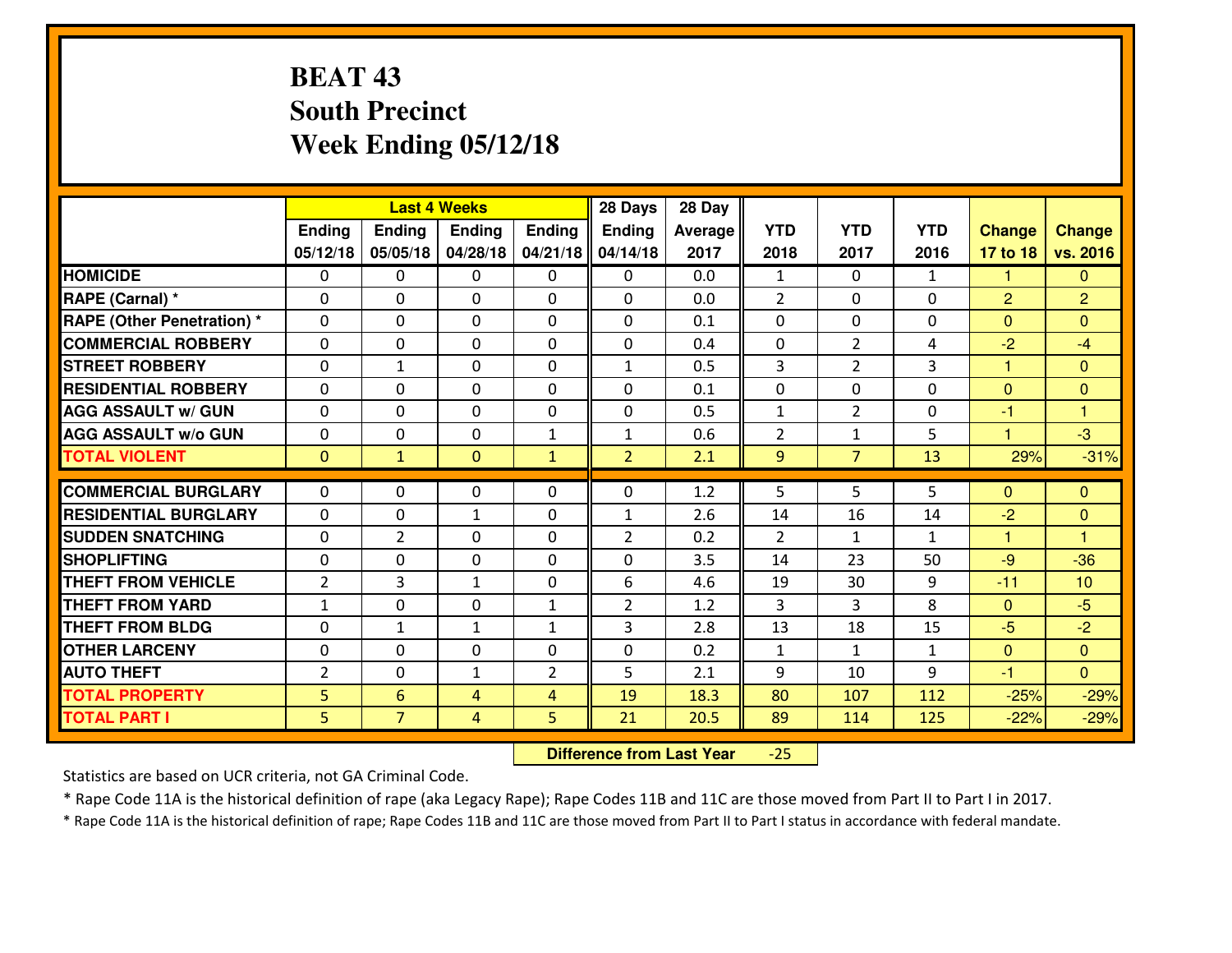# **BEAT 44 South PrecinctWeek Ending 05/12/18**

|                                   |                |                 | <b>Last 4 Weeks</b> |               | 28 Days        | 28 Day  |                |              |                |                |                |
|-----------------------------------|----------------|-----------------|---------------------|---------------|----------------|---------|----------------|--------------|----------------|----------------|----------------|
|                                   | Ending         | <b>Ending</b>   | <b>Ending</b>       | <b>Ending</b> | <b>Ending</b>  | Average | <b>YTD</b>     | <b>YTD</b>   | <b>YTD</b>     | <b>Change</b>  | <b>Change</b>  |
|                                   | 05/12/18       | 05/05/18        | 04/28/18            | 04/21/18      | 04/14/18       | 2017    | 2018           | 2017         | 2016           | 17 to 18       | vs. 2016       |
| <b>HOMICIDE</b>                   | $\Omega$       | 0               | $\mathbf{0}$        | $\Omega$      | 0              | 0.1     | $\Omega$       | $\Omega$     | $\mathbf{1}$   | $\mathbf{0}$   | $-1$           |
| RAPE (Carnal) *                   | $\Omega$       | 0               | $\Omega$            | 0             | $\Omega$       | 0.1     | $\mathbf{1}$   | $\Omega$     | $\mathbf{1}$   | $\mathbf{1}$   | $\Omega$       |
| <b>RAPE (Other Penetration) *</b> | $\Omega$       | 0               | $\mathbf 0$         | 0             | 0              | 0.0     | $\mathbf{1}$   | 0            | $\mathbf{1}$   | 1              | $\mathbf{0}$   |
| <b>COMMERCIAL ROBBERY</b>         | 0              | 1               | 0                   | 0             | $\mathbf{1}$   | 0.2     | $\mathbf{1}$   | 0            | $\Omega$       | 1              | 1              |
| <b>STREET ROBBERY</b>             | 0              | $\mathbf{1}$    | $\mathbf 0$         | 0             | $\mathbf{1}$   | 0.6     | $\mathbf 1$    | $\mathbf{1}$ | $\overline{2}$ | $\mathbf{0}$   | $-1$           |
| <b>RESIDENTIAL ROBBERY</b>        | $\mathbf{1}$   | 0               | $\mathbf 0$         | 0             | $\mathbf{1}$   | 0.0     | $\overline{2}$ | $\mathbf 0$  | 0              | $\overline{2}$ | $\overline{2}$ |
| <b>AGG ASSAULT W/ GUN</b>         | $\mathbf{1}$   | 0               | $\mathbf 0$         | $\mathbf{1}$  | $\overline{2}$ | 0.7     | 4              | 6            | $\mathbf{1}$   | $-2$           | 3              |
| <b>AGG ASSAULT W/o GUN</b>        | 0              | 0               | $\mathbf 0$         | 0             | 0              | 0.5     | 3              | $\mathbf{1}$ | 4              | $\overline{2}$ | $-1$           |
| <b>TOTAL VIOLENT</b>              | 2 <sup>1</sup> | $\overline{2}$  | $\mathbf{O}$        | $\mathbf{1}$  | 5              | 2.1     | 13             | 8            | 10             | 63%            | 30%            |
|                                   |                |                 |                     |               |                |         |                |              |                |                |                |
| <b>COMMERCIAL BURGLARY</b>        | $\Omega$       | 1               | $\mathbf{0}$        | 0             | $\mathbf{1}$   | 0.5     | 1              | $\mathbf{1}$ | 0              | $\mathbf{0}$   | $\mathbf{1}$   |
| <b>RESIDENTIAL BURGLARY</b>       | $\Omega$       | 1               | $\mathbf 0$         | 3             | 4              | 3.9     | 11             | 15           | 18             | $-4$           | $-7$           |
| <b>SUDDEN SNATCHING</b>           | $\mathbf{0}$   | 0               | $\mathbf{0}$        | $\Omega$      | $\Omega$       | 0.0     | $\Omega$       | $\Omega$     | $\mathbf{1}$   | $\mathbf{0}$   | $-1$           |
| <b>SHOPLIFTING</b>                | $\mathbf{1}$   | $\overline{2}$  | $\overline{2}$      | $\Omega$      | 5              | 3.4     | 26             | 6            | 4              | 20             | 22             |
| <b>THEFT FROM VEHICLE</b>         | $\overline{2}$ | 1               | 5                   | 6             | 14             | 8.6     | 33             | 24           | 21             | 9              | 12             |
| <b>THEFT FROM YARD</b>            | $\mathbf{1}$   | 0               | $\mathbf 0$         | 0             | $\mathbf{1}$   | 1.7     | 4              | 4            | 5              | $\mathbf{0}$   | $-1$           |
| <b>THEFT FROM BLDG</b>            | 0              | $\Omega$        | $\mathbf{1}$        | 0             | $\mathbf{1}$   | 2.7     | 4              | 12           | 11             | $-8$           | $-7$           |
| <b>OTHER LARCENY</b>              | 0              | 0               | $\mathbf 0$         | 0             | 0              | 0.5     | 3              | 3            | 3              | $\overline{0}$ | $\mathbf{0}$   |
| <b>AUTO THEFT</b>                 | 0              | 1               | $\overline{2}$      | 0             | 3              | 3.0     | 9              | 5            | 12             | $\overline{4}$ | $-3$           |
| <b>TOTAL PROPERTY</b>             | $\overline{4}$ | $6\overline{6}$ | 10                  | 9             | 29             | 24.2    | 91             | 70           | 75             | 30%            | 21%            |
| <b>TOTAL PART I</b>               | 6              | 8               | 10                  | 10            | 34             | 26.4    | 104            | 78           | 85             | 33%            | 22%            |

 **Difference from Last Year**<sup>26</sup>

Statistics are based on UCR criteria, not GA Criminal Code.

\* Rape Code 11A is the historical definition of rape (aka Legacy Rape); Rape Codes 11B and 11C are those moved from Part II to Part I in 2017.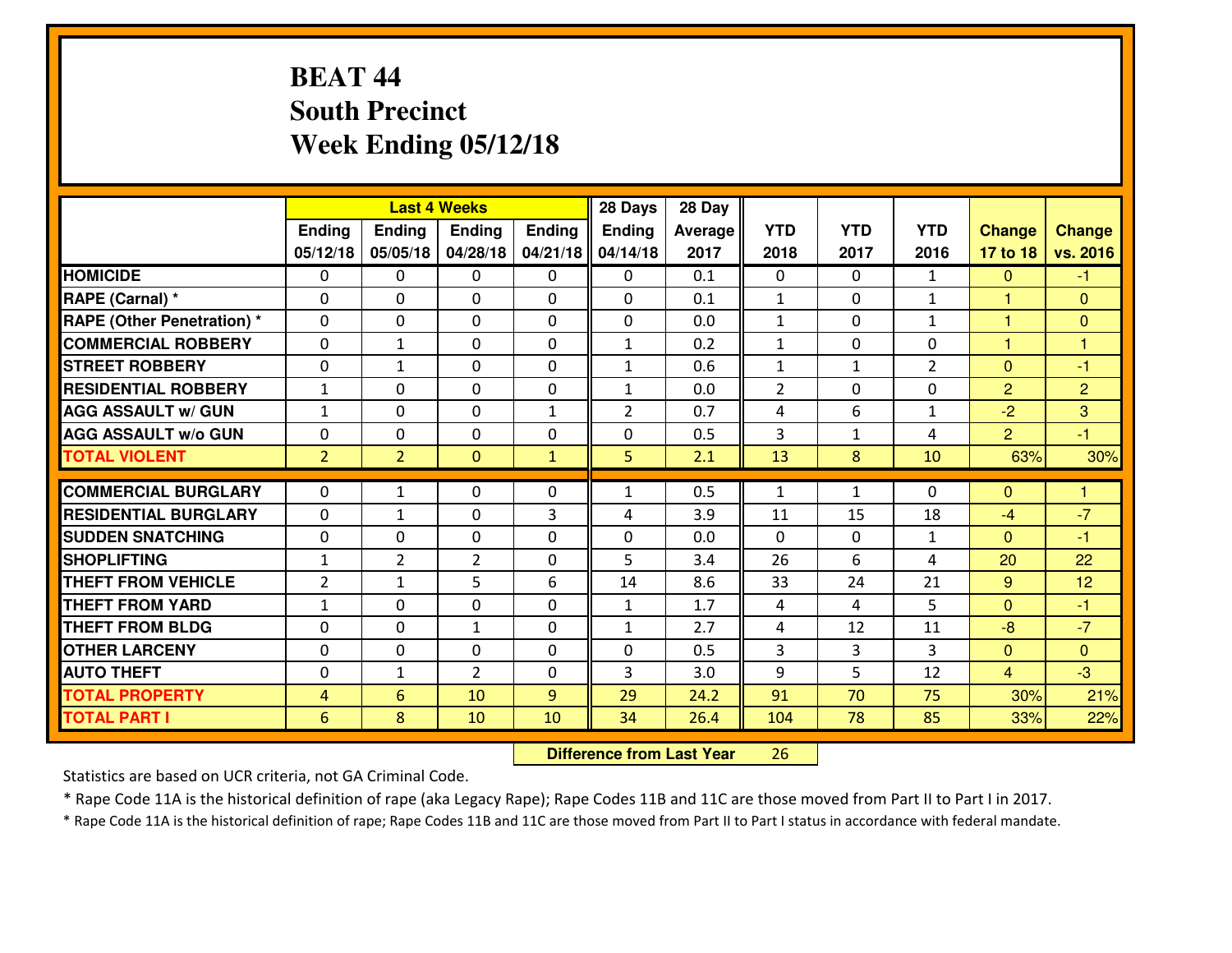# **BEAT 45 South PrecinctWeek Ending 05/12/18**

|                                  |                |               | <b>Last 4 Weeks</b> |                | 28 Days        | 28 Day  |                |                |                |                |                |
|----------------------------------|----------------|---------------|---------------------|----------------|----------------|---------|----------------|----------------|----------------|----------------|----------------|
|                                  | Ending         | <b>Ending</b> | <b>Ending</b>       | Ending         | <b>Ending</b>  | Average | <b>YTD</b>     | <b>YTD</b>     | <b>YTD</b>     | <b>Change</b>  | <b>Change</b>  |
|                                  | 05/12/18       | 05/05/18      | 04/28/18            | 04/21/18       | 04/14/18       | 2017    | 2018           | 2017           | 2016           | 17 to 18       | vs. 2016       |
| <b>HOMICIDE</b>                  | $\Omega$       | 0             | 0                   | $\Omega$       | $\Omega$       | 0.1     | 0              | $\mathbf{1}$   | 0              | $-1$           | $\mathbf{0}$   |
| RAPE (Carnal) *                  | $\Omega$       | 0             | $\mathbf{0}$        | $\Omega$       | $\Omega$       | 0.1     | 2              | $\Omega$       | $\mathbf{1}$   | $\overline{2}$ | 1              |
| <b>RAPE (Other Penetration)*</b> | 0              | $\mathbf{1}$  | $\mathbf 0$         | 0              | $\mathbf{1}$   | 0.1     | $\mathbf{1}$   | $\mathbf{1}$   | $\mathbf{1}$   | $\overline{0}$ | $\mathbf{0}$   |
| <b>COMMERCIAL ROBBERY</b>        | 0              | 0             | $\mathbf 0$         | 0              | 0              | 0.2     | $\mathbf{1}$   | $\mathbf{1}$   | 0              | $\overline{0}$ | $\overline{1}$ |
| <b>STREET ROBBERY</b>            | 0              | 0             | $\mathbf 0$         | 0              | 0              | 0.5     | 0              | $\overline{2}$ | 0              | $-2$           | $\mathbf{0}$   |
| <b>RESIDENTIAL ROBBERY</b>       | 0              | 0             | $\mathbf 0$         | 0              | 0              | 0.1     | 0              | 0              | 0              | $\Omega$       | $\mathbf{0}$   |
| <b>AGG ASSAULT w/ GUN</b>        | 0              | 0             | $\mathbf 0$         | 0              | 0              | 0.6     | 0              | 6              | 0              | $-6$           | $\overline{0}$ |
| <b>AGG ASSAULT W/o GUN</b>       | 0              | 0             | 0                   | $\mathbf{0}$   | $\mathbf 0$    | 0.2     | 3              | 0              | $\overline{2}$ | 3              | $\overline{1}$ |
| <b>TOTAL VIOLENT</b>             | $\mathbf{0}$   | $\mathbf{1}$  | $\overline{0}$      | $\mathbf{0}$   | $\mathbf{1}$   | 1.8     | $\overline{7}$ | 11             | 4              | $-36%$         | 75%            |
| <b>COMMERCIAL BURGLARY</b>       | $\Omega$       | 0             | $\mathbf{0}$        | 0              | $\Omega$       | 0.3     | $\mathbf{1}$   | 3              | $\mathbf{1}$   | $-2$           | $\mathbf{0}$   |
| <b>RESIDENTIAL BURGLARY</b>      | $\mathbf{0}$   | 1             | 0                   | 0              | $\mathbf{1}$   | 2.8     | 18             | 18             | 13             | $\mathbf{0}$   | 5              |
| <b>SUDDEN SNATCHING</b>          | $\mathbf{0}$   | 0             | $\mathbf 0$         | 0              | 0              | 0.0     | $\mathbf{0}$   | $\Omega$       | $\Omega$       | $\Omega$       | $\Omega$       |
| <b>SHOPLIFTING</b>               | 3              | 0             | 1                   | 0              | 4              | 5.8     | 18             | 26             | 33             | $-8$           | $-15$          |
| <b>THEFT FROM VEHICLE</b>        | $\mathbf{1}$   | 1             | 1                   | $\overline{2}$ | 5              | 4.4     | 23             | 25             | 11             | $-2$           | 12             |
| <b>THEFT FROM YARD</b>           | 0              | 0             | $\overline{2}$      | 0              | $\overline{2}$ | 1.1     | 6              | 5              | 5              | $\mathbf{1}$   | 1              |
| <b>THEFT FROM BLDG</b>           | 0              | 0             | $\mathbf 0$         | $\mathbf{0}$   | 0              | 1.2     | 3              | 9              | 3              | $-6$           | $\mathbf{0}$   |
| <b>OTHER LARCENY</b>             | 0              | 0             | $\mathbf 0$         | 0              | 0              | 0.6     | $\mathbf 1$    | $\overline{2}$ | 0              | $-1$           | $\overline{1}$ |
| <b>AUTO THEFT</b>                | $\overline{2}$ | $\mathbf{1}$  | $\mathbf 0$         | 0              | 3              | 1.8     | 8              | 3              | 6              | 5              | 2              |
| <b>TOTAL PROPERTY</b>            | 6              | 3             | 4                   | $\overline{2}$ | 15             | 18.0    | 78             | 91             | 72             | $-14%$         | 8%             |
| <b>TOTAL PART I</b>              | 6              | 4             | $\overline{4}$      | $\overline{2}$ | 16             | 19.8    | 85             | 102            | 76             | $-17%$         | 12%            |

 **Difference from Last Year** $-17$ 

Statistics are based on UCR criteria, not GA Criminal Code.

\* Rape Code 11A is the historical definition of rape (aka Legacy Rape); Rape Codes 11B and 11C are those moved from Part II to Part I in 2017.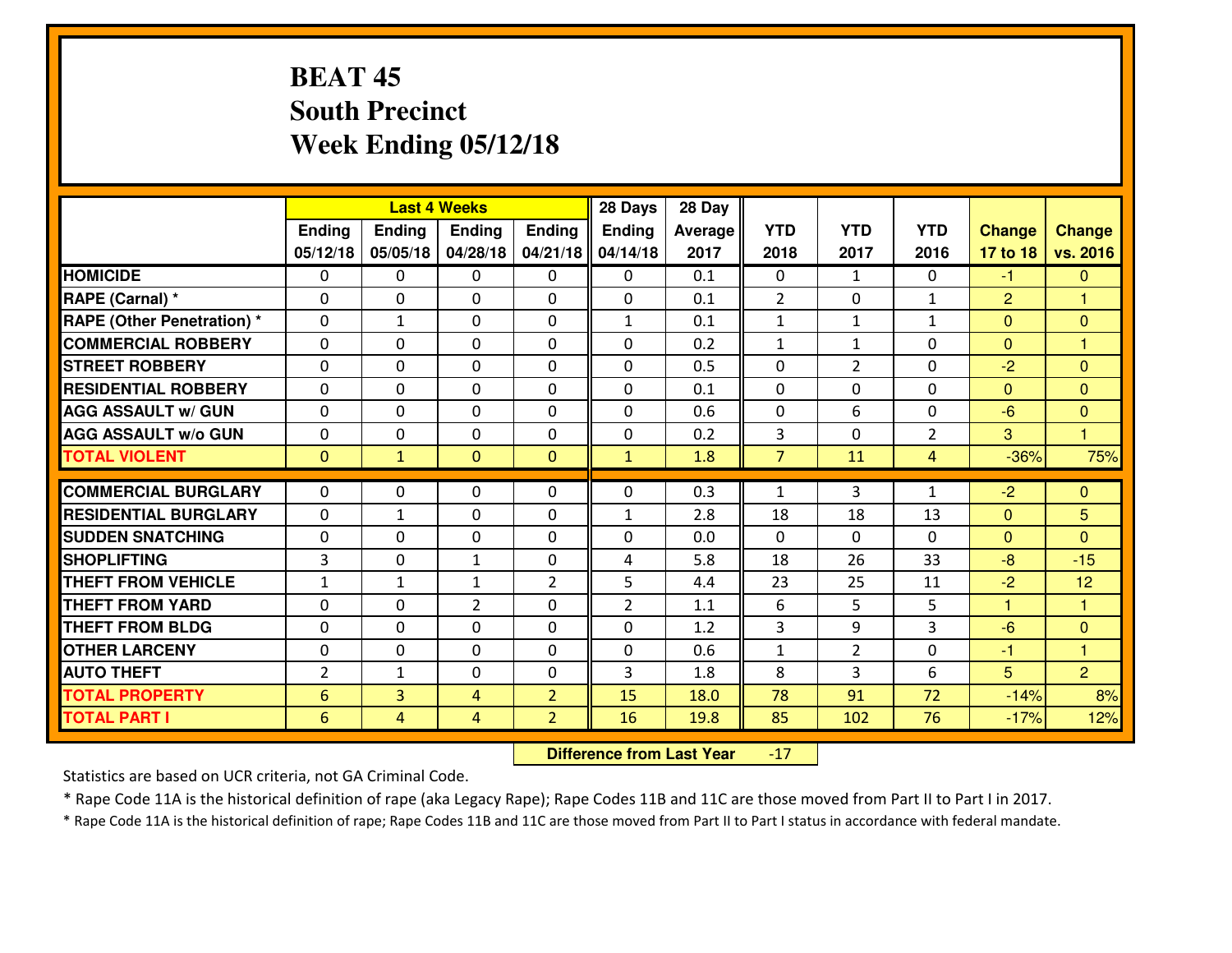# **BEAT 46 South PrecinctWeek Ending 05/12/18**

|                                              |                |                | <b>Last 4 Weeks</b> |                | 28 Days        | 28 Day       |                |                |                |                |                |
|----------------------------------------------|----------------|----------------|---------------------|----------------|----------------|--------------|----------------|----------------|----------------|----------------|----------------|
|                                              | Ending         | <b>Ending</b>  | <b>Ending</b>       | Ending         | <b>Ending</b>  | Average      | <b>YTD</b>     | <b>YTD</b>     | <b>YTD</b>     | <b>Change</b>  | <b>Change</b>  |
|                                              | 05/12/18       | 05/05/18       | 04/28/18            | 04/21/18       | 04/14/18       | 2017         | 2018           | 2017           | 2016           | 17 to 18       | vs. 2016       |
| <b>HOMICIDE</b>                              | $\Omega$       | 0              | 0                   | $\Omega$       | $\Omega$       | 0.2          | 0              | $\Omega$       | 0              | $\Omega$       | $\Omega$       |
| RAPE (Carnal) *                              | $\mathbf{0}$   | 0              | $\mathbf{0}$        | 0              | $\Omega$       | 0.2          | $\mathbf{1}$   | $\mathbf{0}$   | $\mathbf{1}$   | 1              | $\mathbf{0}$   |
| RAPE (Other Penetration) *                   | $\Omega$       | 0              | $\mathbf{0}$        | $\Omega$       | $\Omega$       | 0.2          | $\overline{2}$ | $\mathbf{1}$   | 0              | $\mathbf{1}$   | $\overline{2}$ |
| <b>COMMERCIAL ROBBERY</b>                    | 0              | 0              | 0                   | 0              | 0              | 0.4          | $\overline{2}$ | 3              | 3              | $-1$           | $-1$           |
| <b>STREET ROBBERY</b>                        | $\mathbf{1}$   | 0              | $\mathbf 0$         | 0              | $\mathbf{1}$   | 0.5          | $\overline{2}$ | $\overline{3}$ | 4              | $-1$           | $-2$           |
| <b>RESIDENTIAL ROBBERY</b>                   | $\Omega$       | $\Omega$       | $\mathbf 0$         | $\Omega$       | 0              | 0.1          | 0              | $\mathbf{1}$   | 0              | $-1$           | $\Omega$       |
| <b>AGG ASSAULT w/ GUN</b>                    | $\mathbf{1}$   | 0              | $\mathbf 0$         | 0              | $\mathbf{1}$   | 0.5          | $\mathbf 1$    | $\overline{2}$ | $\overline{2}$ | $-1$           | $-1$           |
| <b>AGG ASSAULT W/o GUN</b>                   | 0              | 0              | 1                   | $\mathbf 0$    | $\mathbf{1}$   | 1.2          | $\mathbf{1}$   | 3              | $\overline{2}$ | $-2$           | $-1$           |
| <b>TOTAL VIOLENT</b>                         | $\overline{2}$ | $\mathbf{0}$   | $\mathbf{1}$        | $\mathbf{0}$   | 3              | 3.2          | 9              | 13             | 12             | $-31%$         | $-25%$         |
| <b>COMMERCIAL BURGLARY</b>                   | $\Omega$       | 0              | $\mathbf{0}$        | $\Omega$       | $\Omega$       | 0.5          | 6              | 4              | $\mathbf{1}$   | $\overline{2}$ | 5              |
| <b>RESIDENTIAL BURGLARY</b>                  | 0              | $\mathbf{1}$   | 0                   | 0              | 1              | 2.4          | 15             | 8              | $\overline{7}$ | $\overline{7}$ | 8              |
| <b>SUDDEN SNATCHING</b>                      |                |                |                     |                |                |              |                |                |                |                |                |
|                                              |                |                |                     |                |                |              |                |                |                |                |                |
|                                              | 0              | 0              | $\mathbf 0$         | 0              | 0              | 0.2          | $\mathbf{1}$   | $\mathbf{1}$   | $\mathbf{1}$   | $\mathbf{0}$   | $\Omega$       |
| <b>SHOPLIFTING</b>                           | 5              | $\overline{2}$ | $\overline{2}$      | 5              | 14             | 10.0         | 46             | 45             | 26             | 1              | 20             |
| <b>THEFT FROM VEHICLE</b>                    | $\mathbf{1}$   | 1              | $\mathbf{1}$        | $\mathbf{1}$   | 4              | 6.2          | 15             | 24             | 17             | $-9$           | $-2$           |
| <b>THEFT FROM YARD</b>                       | 0              | $\overline{2}$ | $\mathbf 0$         | 0              | $\overline{2}$ | 1.1          | 4              | 4              | 8              | $\Omega$       | $-4$           |
| <b>THEFT FROM BLDG</b>                       | $\mathbf{1}$   | $\overline{2}$ | $\mathbf 0$         | $\overline{2}$ | 5              | 2.5          | 10             | 16             | 8              | $-6$           | $\overline{2}$ |
| <b>OTHER LARCENY</b>                         | 0              | 0              | $\mathbf 0$         | $\mathbf{1}$   | $\mathbf{1}$   | 0.5          | $\overline{2}$ | $\overline{2}$ | $\overline{2}$ | $\mathbf{0}$   | $\overline{0}$ |
| <b>AUTO THEFT</b>                            | $\mathbf{1}$   | 0              | $\mathbf{1}$        | 2              | 4              | 3.0          | 19             | 20             | 4              | $-1$           | 15             |
| <b>TOTAL PROPERTY</b><br><b>TOTAL PART I</b> | 8<br>10        | 8<br>8         | 4<br>5              | 11<br>11       | 31<br>34       | 26.3<br>29.5 | 118<br>127     | 124<br>137     | 74<br>86       | $-5%$<br>$-7%$ | 59%<br>48%     |

 **Difference from Last Year**-10

Statistics are based on UCR criteria, not GA Criminal Code.

\* Rape Code 11A is the historical definition of rape (aka Legacy Rape); Rape Codes 11B and 11C are those moved from Part II to Part I in 2017.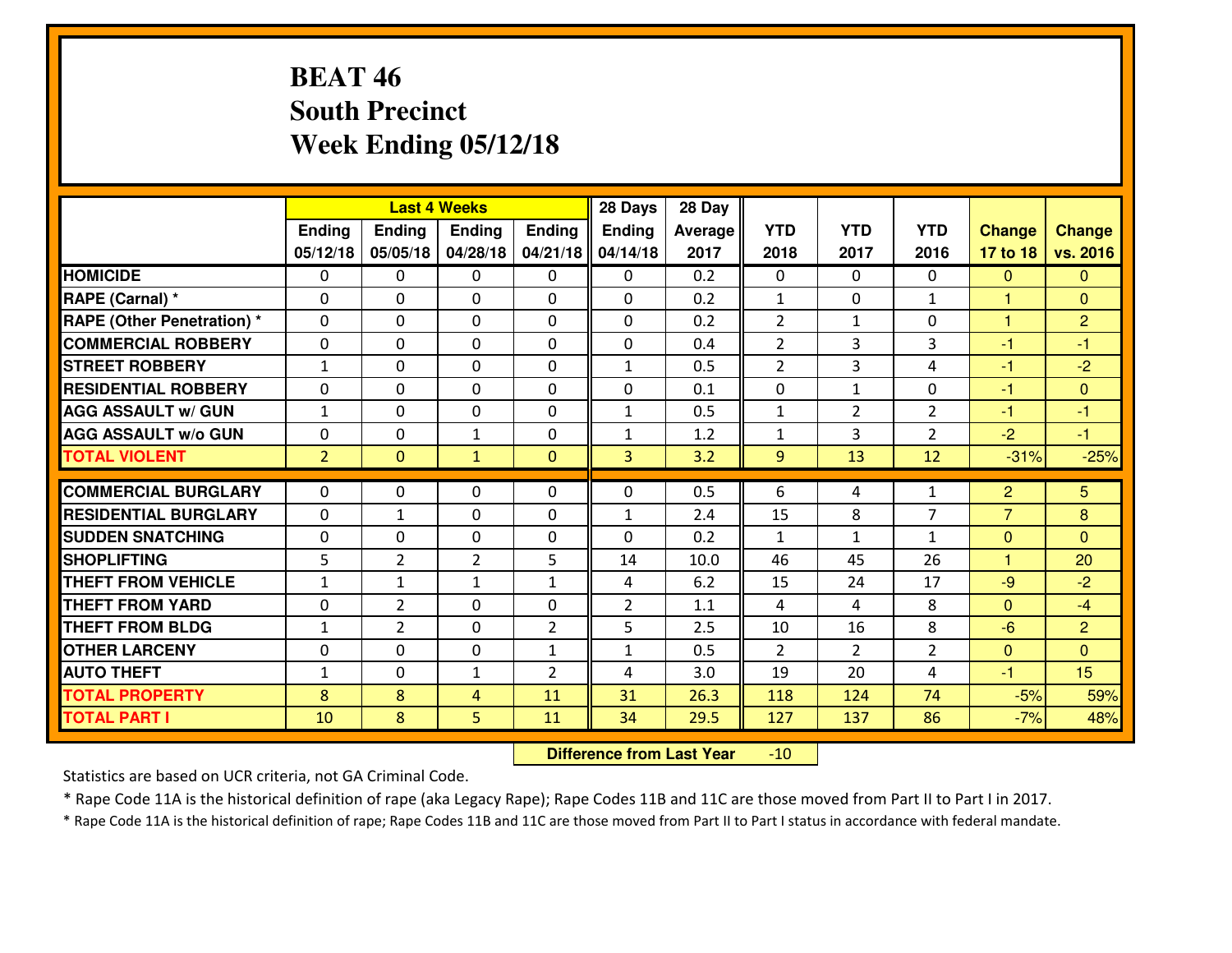# **BEAT 47 South PrecinctWeek Ending 05/12/18**

|                                   |              |                | <b>Last 4 Weeks</b> |                | 28 Days        | 28 Day  |                |                |              |                |                |
|-----------------------------------|--------------|----------------|---------------------|----------------|----------------|---------|----------------|----------------|--------------|----------------|----------------|
|                                   | Ending       | Ending         | <b>Ending</b>       | <b>Ending</b>  | <b>Ending</b>  | Average | <b>YTD</b>     | <b>YTD</b>     | <b>YTD</b>   | <b>Change</b>  | <b>Change</b>  |
|                                   | 05/12/18     | 05/05/18       | 04/28/18            | 04/21/18       | 04/14/18       | 2017    | 2018           | 2017           | 2016         | 17 to 18       | vs. 2016       |
| <b>HOMICIDE</b>                   | 0            | 0              | 0                   | 0              | 0              | 0.0     | 0              | $\Omega$       | 0            | $\Omega$       | $\Omega$       |
| RAPE (Carnal) *                   | $\mathbf{0}$ | 0              | $\mathbf 0$         | 0              | 0              | 0.2     | $\mathbf{0}$   | $\mathbf{1}$   | 0            | -1             | $\mathbf{0}$   |
| <b>RAPE (Other Penetration) *</b> | $\Omega$     | 0              | $\mathbf{0}$        | $\mathbf{1}$   | 1              | 0.0     | 1              | 0              | 0            | 1              | 1              |
| <b>COMMERCIAL ROBBERY</b>         | $\Omega$     | 0              | $\mathbf 0$         | $\Omega$       | $\Omega$       | 0.1     | $\Omega$       | 0              | 0            | $\Omega$       | $\mathbf{0}$   |
| <b>ISTREET ROBBERY</b>            | $\Omega$     | 0              | $\mathbf{0}$        | $\Omega$       | $\Omega$       | 0.0     | $\mathbf{0}$   | 0              | 0            | $\Omega$       | $\mathbf{0}$   |
| <b>RESIDENTIAL ROBBERY</b>        | $\Omega$     | 0              | $\mathbf{0}$        | $\Omega$       | $\Omega$       | 0.0     | $\Omega$       | 0              | 0            | $\Omega$       | $\Omega$       |
| <b>AGG ASSAULT W/ GUN</b>         | 0            | 0              | $\mathbf 0$         | 0              | 0              | 0.2     | 0              | 0              | 0            | $\overline{0}$ | $\overline{0}$ |
| <b>AGG ASSAULT w/o GUN</b>        | $\mathbf{0}$ | 0              | 0                   | 0              | 0              | 0.3     | 0              | 0              | 0            | $\mathbf{0}$   | $\Omega$       |
| <b>TOTAL VIOLENT</b>              | $\mathbf{0}$ | $\overline{0}$ | $\mathbf{0}$        | $\mathbf{1}$   | $\mathbf{1}$   | 0.7     | $\mathbf{1}$   | $\mathbf{1}$   | $\mathbf{0}$ | 0%             | #DIV/0!        |
| <b>COMMERCIAL BURGLARY</b>        | $\mathbf{0}$ |                |                     |                |                |         |                |                |              |                |                |
|                                   |              |                |                     |                |                |         |                |                |              |                |                |
|                                   |              | 0              | 0                   | 0              | 0              | 0.3     | $\mathbf{0}$   | $\mathbf{1}$   | 0            | -1             | $\mathbf{0}$   |
| <b>RESIDENTIAL BURGLARY</b>       | $\Omega$     | 0              | $\mathbf{1}$        | $\Omega$       | 1              | 0.7     | 6              | $\mathbf{1}$   | 6            | 5              | $\Omega$       |
| <b>SUDDEN SNATCHING</b>           | $\mathbf{0}$ | 0              | 0                   | 0              | $\Omega$       | 0.0     | $\mathbf{0}$   | 0              | 0            | $\mathbf{0}$   | $\mathbf{0}$   |
| <b>SHOPLIFTING</b>                | $\mathbf{0}$ | 0              | $\mathbf{0}$        | 0              | 0              | 0.9     | 1              | 0              | 0            | 1              | 1              |
| <b>THEFT FROM VEHICLE</b>         | $\mathbf{1}$ | $\mathbf{1}$   | $\mathbf 0$         | 0              | $\overline{2}$ | 2.7     | 10             | $\mathbf{1}$   | 3            | 9              | $\overline{7}$ |
| <b>THEFT FROM YARD</b>            | $\mathbf{0}$ | 0              | $\mathbf{0}$        | 0              | $\Omega$       | 0.7     | 2              | 3              | $\mathbf{1}$ | $-1$           | 1              |
| <b>THEFT FROM BLDG</b>            | $\Omega$     | $\Omega$       | $\mathbf 0$         | $\Omega$       | $\Omega$       | 0.9     | $\overline{2}$ | 6              | $\Omega$     | $-4$           | $\overline{2}$ |
| <b>OTHER LARCENY</b>              | $\mathbf{0}$ | 0              | $\mathbf{0}$        | $\Omega$       | $\Omega$       | 0.3     | $\mathbf{0}$   | $\overline{2}$ | 0            | $-2$           | $\mathbf{0}$   |
| <b>AUTO THEFT</b>                 | $\mathbf{0}$ | 0              | $\mathbf{0}$        | $\mathbf{1}$   | 1              | 0.9     | $\overline{2}$ | 0              | 0            | $\overline{2}$ | $\overline{2}$ |
| <b>TOTAL PROPERTY</b>             | $\mathbf{1}$ | $\mathbf{1}$   | $\mathbf{1}$        | $\mathbf{1}$   | 4              | 7.4     | 23             | 14             | 10           | 64%            | 130%           |
| <b>TOTAL PART I</b>               | $\mathbf{1}$ | $\mathbf{1}$   | $\mathbf{1}$        | $\overline{2}$ | 5              | 8.1     | 24             | 15             | 10           | 60%            | 140%           |

 **Difference from Last Year**<sup>9</sup>

Statistics are based on UCR criteria, not GA Criminal Code.

\* Rape Code 11A is the historical definition of rape (aka Legacy Rape); Rape Codes 11B and 11C are those moved from Part II to Part I in 2017.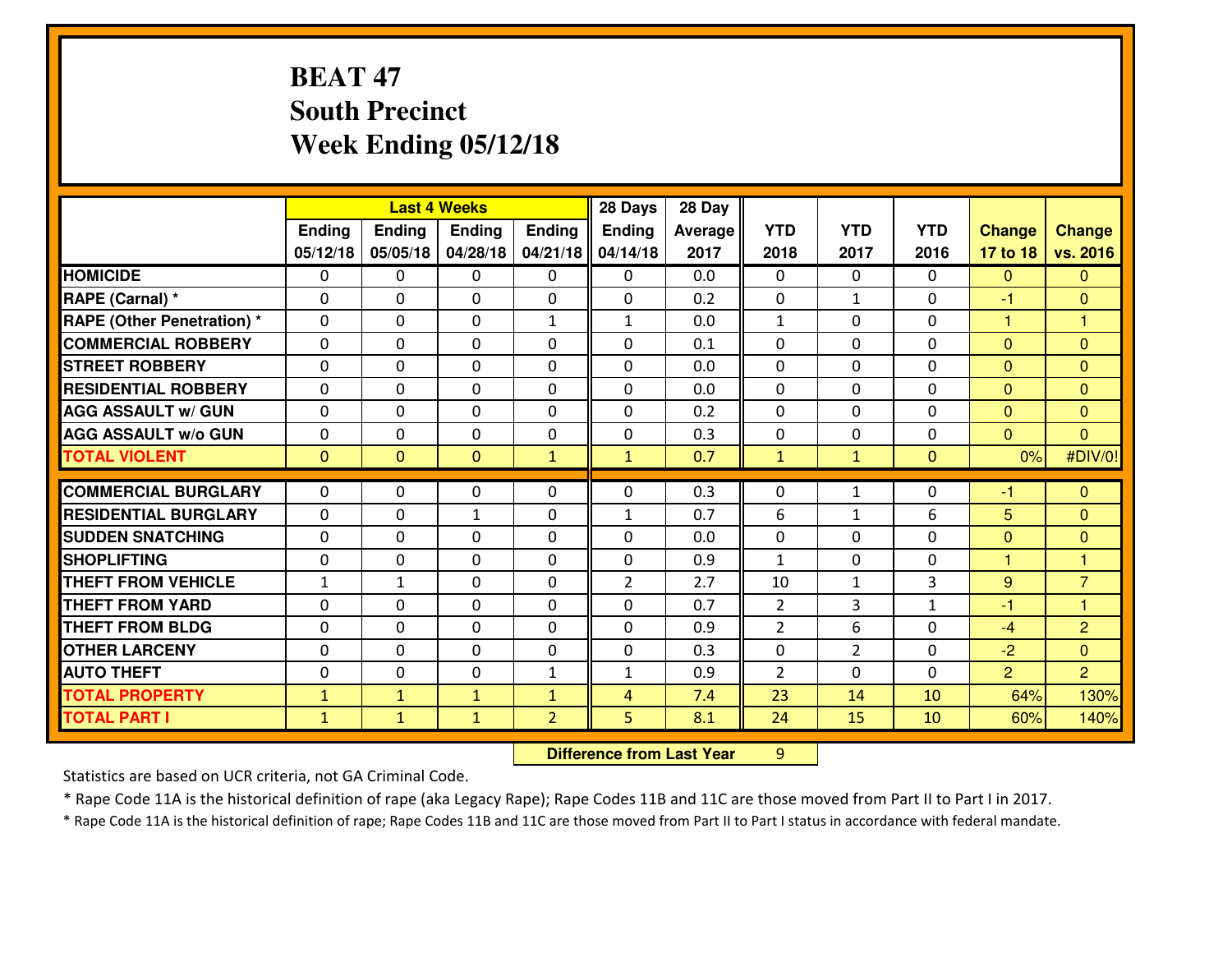

#### **COMPSTATEAST PRECINCTWeek Ending 05/12/18**

**PRECINCT COMMANDER:**

**CAPT. GEORGE GUNDICH**



|                                                                                                  | <b>Week</b><br>Ending | Week<br><b>Ending</b>   | Weekly<br>Avg   | $28-Day$<br><b>Ending</b> | $28-Day$<br>Ending               | Avg<br>28-Day           | <b>YTD</b>                                   | <b>YTD</b>      | <b>YTD</b>      | <b>Change</b>   | <b>Change</b>          |
|--------------------------------------------------------------------------------------------------|-----------------------|-------------------------|-----------------|---------------------------|----------------------------------|-------------------------|----------------------------------------------|-----------------|-----------------|-----------------|------------------------|
|                                                                                                  | 05/12/18              | 05/05/18                | 2017            | 05/12/18                  | 04/14/18                         | 2017                    | 2018                                         | 2017            | 2016            | 17 to 18        | vs. 2016               |
| <b>HOMICIDE</b>                                                                                  | 0                     | 0                       | $\mathbf{0}$    | 1                         | $\mathbf{2}$                     | -1                      | 6                                            | 8               | 7               | $-2$            | -1                     |
| RAPE (Carnal) *                                                                                  | 1                     | 0                       | 0               | $\overline{2}$            | $\overline{4}$                   | $\Omega$                | $\overline{7}$                               | $\mathbf{1}$    | 2               | 6               | 5                      |
| <b>RAPE (Other Penetration)*</b>                                                                 | $\bf{0}$              | 0                       | 0               | 0                         | $\Omega$                         | $\overline{1}$          | 3                                            | $\overline{8}$  | 3               | $-5$            | $\Omega$               |
| <b>COMMERCIAL ROBBERY</b>                                                                        | $\mathbf{0}$          | 0                       | $\mathbf{1}$    | $\bf{0}$                  | 0                                | $\overline{2}$          | $\overline{2}$                               | 17              | $\overline{4}$  | $-15$           | $-2$                   |
| <b>STREET ROBBERY</b>                                                                            | 0                     | 0                       | 1               | 5                         | 6                                | 3                       | 16                                           | 17              | 39              | -1              | $-23$                  |
| <b>RESIDENTIAL ROBBERY</b>                                                                       | 0                     | 0                       | $\Omega$        | 0                         | $\Omega$                         | $\overline{\mathbf{1}}$ | $\mathbf 0$                                  | 3               | $\overline{c}$  | $\overline{3}$  | $\overline{-2}$        |
| <b>AGG ASSAULT w/ GUN</b>                                                                        | 1                     | $\overline{1}$          | $\mathbf{1}$    | 3                         | $\overline{c}$                   | 4                       | 17                                           | 29              | 47              | $-12$           | $-30$                  |
| <b>AGG ASSAULT w/o GUN</b>                                                                       | $\overline{2}$        | $\overline{1}$          | $\mathbf{1}$    | $\overline{5}$            | $\overline{10}$                  | $\overline{5}$          | $\overline{28}$                              | $\overline{27}$ | $\overline{16}$ |                 | $\overline{12}$        |
| <b>TOTAL VIOLENT</b>                                                                             | 4                     | $\overline{2}$          | $\overline{4}$  | $\overline{16}$           | $\overline{24}$                  | 17                      | 79                                           | 110             | 120             | $-28%$          | $-34%$                 |
| <b>COMMERCIAL BURGLARY</b>                                                                       | $\overline{2}$        | 0                       | $\mathbf 0$     | 3                         | $\overline{2}$                   | $\overline{2}$          | 10                                           | 5               | 27              | 5               | -17                    |
| <b>RESIDENTIAL BURGLARY</b>                                                                      |                       | $\overline{2}$          | $\overline{5}$  | 11                        | $\overline{23}$                  | 18                      | 89                                           | 94              | 153             | $-5$            | $-64$                  |
| <b>SUDDEN SNATCHING</b>                                                                          | 1                     | 0                       | 0               | $\overline{2}$            | 1                                | $\overline{\mathbf{1}}$ | $\overline{6}$                               | $\overline{7}$  | 1               | $-1$            | 5                      |
| <b>SHOPLIFTING</b>                                                                               | 9                     | 13                      | 5               | 35                        | 26                               | 22                      | 119                                          | 102             | 102             | $\overline{17}$ | $\overline{17}$        |
| <b>THEFT FROM VEHICLE</b>                                                                        | $\overline{2}$        | $\overline{7}$          | $\overline{7}$  | 18                        | $\overline{30}$                  | $\overline{27}$         | 98                                           | 130             | 107             | $-32$           | $-9$                   |
| <b>THEFT FROM YARD</b>                                                                           | $\mathbf{1}$          | 4                       | 3               | $\overline{14}$           | $\overline{10}$                  | $\overline{10}$         | 46                                           | 42              | $\overline{39}$ | $\overline{4}$  | $\overline{7}$         |
| <b>THEFT FROM BLDG</b>                                                                           |                       | $\overline{7}$          | 3               | 15                        | 11                               | $\overline{12}$         | 60                                           | 56              | 89              | 4               | $-29$                  |
| <b>OTHER LARCENY</b>                                                                             | 1                     | $\overline{\mathbf{1}}$ | $\mathbf{1}$    | 5                         | $\overline{7}$                   | $\overline{2}$          | 27                                           | $\overline{18}$ | $\overline{8}$  | $\overline{9}$  | 19                     |
| <b>AUTO THEFT</b>                                                                                |                       | $\overline{2}$          | 3               | 8                         | 19                               | 11                      | 65                                           | 58              | 66              | $\overline{7}$  | $-1$                   |
| <b>TOTAL PROPERTY</b>                                                                            | 19                    | 36                      | $\overline{27}$ | 111                       | 129                              | 106                     | 520                                          | 512             | 592             | 2%              | $-12%$                 |
| <b>TOTAL PART I</b>                                                                              | $\overline{23}$       | $\overline{38}$         | 31              | 127                       | 153                              | 123                     | 599                                          | 622             | 712             | $-4%$           | $-16%$                 |
| Statistics are based on UCR criteria, not GA Criminal Code, and are                              |                       |                         |                 |                           | <b>Difference from Last Year</b> |                         | $-23$                                        |                 |                 |                 | Last Week Year-to-Date |
| preliminary, based on RMS data at the time prepared, and are subject to change.                  |                       |                         |                 |                           |                                  |                         | <b>At-Fault Police Vehicle Accidents</b>     |                 |                 |                 | 5                      |
| Cell Shading: white is within 0.6 standard deviation of the mean; red is above; green is below.  |                       |                         |                 |                           |                                  |                         | <b>Not At-Fault Police Vehicle Accidents</b> |                 |                 | 0               | $\overline{2}$         |
| * Code 11A is the pre-2016 definition of rape; Codes 11B and 11C are by federal mandate in 2016. |                       |                         |                 |                           |                                  |                         | <b>Total Police Vehicle Accidents</b>        |                 |                 | $\mathbf{1}$    | $\overline{7}$         |
|                                                                                                  | Week                  | Week                    | Weekly          | $28$ -Day                 | $28-Day$                         | Avg                     |                                              |                 |                 |                 |                        |
| <b>Citizen Initiated Calls</b>                                                                   | <b>Ending</b>         | <b>Ending</b>           | Avg             | <b>Ending</b>             | Ending                           | 28-Day                  | <b>YTD</b>                                   | <b>YTD</b>      | <b>YTD</b>      | <b>Change</b>   | <b>Change</b>          |
|                                                                                                  | 05/12/18              | 05/05/18                | 2017            | 05/12/18                  | 04/14/18                         | 2017                    | 2018                                         | 2017            | 2016            | 17 to 18        | vs. 2016               |
| <b>Midnight Shift</b>                                                                            | 90                    | 74                      | 114             | $\Omega$                  | 370                              | 455                     | 1663                                         | 1943            | 1909            | $-280$          | $-246$                 |
| <b>Day Shift</b>                                                                                 | 236                   | 254                     | 282             | 0                         | 1134                             | 1127                    | 4765                                         | 4725            | 4803            | $\overline{40}$ | $-38$                  |
| <b>Afternoon Shift</b>                                                                           | 280                   | 251                     | 294             | $\mathbf 0$               | 1239                             | 1177                    | 4924                                         | 5130            | 5204            | $-206$          | $-280$                 |
| <b>TOTAL CITIZEN CFS</b>                                                                         | 606                   | 606                     | 690             | $\mathbf{0}$              | 2743                             | 2758                    | 11352                                        | 11798           | 11916           | $-3.8%$         | $-4.7%$                |
| <b>53S ShotSpotter Calls</b>                                                                     | $\overline{11}$       | 4                       | 8               | $\Omega$                  | 11                               | 31                      | 120                                          | 191             | 278             | $-71$           | $-158$                 |
| <b>Sig 53 Shots Fired Calls</b>                                                                  | $\overline{13}$       | $\overline{12}$         | $\overline{16}$ | $\Omega$                  | 63                               | 64                      | 263                                          | 365             | 494             | $-102$          | $-231$                 |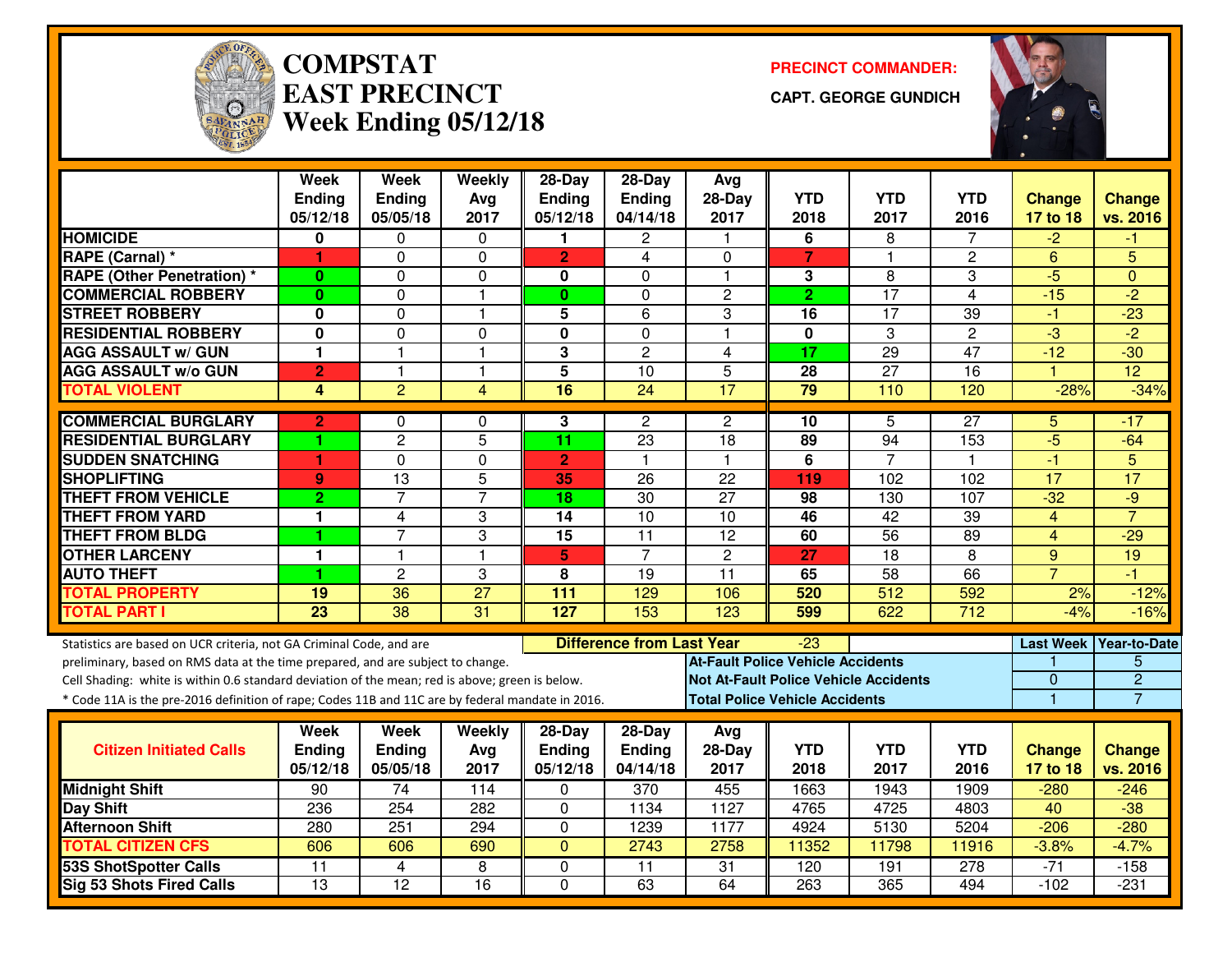## **BEAT 51 East PrecinctWeek Ending 05/12/18**

|                                  |                |              | <b>Last 4 Weeks</b>         |                | 28 Days        | 28 Day  |                   |                |              |                |                |
|----------------------------------|----------------|--------------|-----------------------------|----------------|----------------|---------|-------------------|----------------|--------------|----------------|----------------|
|                                  | Ending         | Ending       | <b>Ending</b>               | Ending         | <b>Ending</b>  | Average | <b>YTD</b>        | <b>YTD</b>     | <b>YTD</b>   | <b>Change</b>  | <b>Change</b>  |
|                                  | 05/12/18       | 05/05/18     | 04/28/18                    | 04/21/18       | 04/14/18       | 2017    | 2018              | 2017           | 2016         | 17 to 18       | vs. 2016       |
| <b>HOMICIDE</b>                  | $\mathbf{0}$   | 0            | 0                           | 0              | 0              | 0.0     | 1                 | $\mathbf{1}$   | $\mathbf{1}$ | $\Omega$       | $\Omega$       |
| RAPE (Carnal) *                  | 0              | $\mathbf{1}$ | $\mathbf{0}$                | 0              | $\mathbf{1}$   | 0.0     | 2                 | $\mathbf{0}$   | 0            | $\overline{2}$ | $\overline{2}$ |
| <b>RAPE (Other Penetration)*</b> | $\Omega$       | 0            | $\mathbf 0$                 | $\Omega$       | $\Omega$       | 0.0     | $\mathbf{1}$      | $\overline{2}$ | 0            | -1             | 1              |
| <b>COMMERCIAL ROBBERY</b>        | 0              | 0            | $\mathbf 0$                 | $\Omega$       | 0              | 0.0     | 0                 | $\mathbf{1}$   | $\mathbf{1}$ | $-1$           | $-1$           |
| <b>ISTREET ROBBERY</b>           | 2              | 0            | $\mathbf 0$                 | 0              | $\overline{2}$ | 0.1     | 5                 | 5              | 4            | $\overline{0}$ | $\overline{1}$ |
| <b>RESIDENTIAL ROBBERY</b>       | $\Omega$       | 0            | $\mathbf 0$                 | 0              | 0              | 0.0     | $\mathbf{0}$      | $\mathbf{1}$   | 0            | $-1$           | $\Omega$       |
| <b>AGG ASSAULT W/ GUN</b>        | 0              | 0            | $\mathbf 0$                 | 0              | 0              | 0.1     | $\overline{2}$    | 6              | 15           | $-4$           | $-13$          |
| <b>AGG ASSAULT W/o GUN</b>       | $\mathbf{1}$   | 0            | $\mathbf 0$                 | $\mathbf{0}$   | $\mathbf{1}$   | 0.2     | 9                 | 6              | 4            | 3              | 5              |
| <b>TOTAL VIOLENT</b>             | 3              | $\mathbf{1}$ | $\mathbf{0}$                | $\mathbf{0}$   | $\overline{4}$ | 0.6     | 20                | 22             | 25           | $-9%$          | $-20%$         |
| <b>COMMERCIAL BURGLARY</b>       | $\Omega$       | 0            | $\mathbf{0}$                | $\mathbf{1}$   | 1              | 0.1     | 3                 | $\mathbf{1}$   | 5            | $\overline{2}$ | $-2$           |
| <b>RESIDENTIAL BURGLARY</b>      | $\Omega$       | 0            |                             | $\Omega$       |                | 0.5     | 6                 | 14             | 11           | $-8$           | $-5$           |
| <b>SUDDEN SNATCHING</b>          | $\Omega$       | 0            | 1                           | $\Omega$       | 1              | 0.1     |                   | $\mathcal{L}$  | 0            |                | 1              |
| <b>SHOPLIFTING</b>               | $\Omega$       | $\mathbf{1}$ | $\mathbf 0$<br>$\mathbf{0}$ | $\overline{2}$ | $\Omega$<br>3  | 0.4     | $\mathbf{1}$<br>9 | 15             | 13           | -1<br>$-6$     | $-4$           |
|                                  |                |              |                             |                |                |         |                   |                |              |                |                |
| <b>THEFT FROM VEHICLE</b>        | $\mathbf{0}$   | 1            | 1                           | 0              | $\overline{2}$ | 0.4     | 17                | 9              | 12           | 8              | 5              |
| <b>THEFT FROM YARD</b>           | $\mathbf{1}$   | $\mathbf{1}$ | 1                           | $\mathbf{1}$   | 4              | 0.2     | 6                 | $\overline{3}$ | 11           | 3              | $-5$           |
| <b>THEFT FROM BLDG</b>           | $\mathbf{1}$   | 0            | $\overline{2}$              | 0              | 3              | 0.4     | 11                | $\overline{7}$ | 13           | $\overline{4}$ | $-2$           |
| <b>OTHER LARCENY</b>             | 0              | $\mathbf{1}$ | $\mathbf 0$                 | 0              | $\mathbf{1}$   | 0.1     | 8                 | 4              | $\mathbf{1}$ | $\overline{4}$ | $\overline{7}$ |
| <b>AUTO THEFT</b>                | $\overline{2}$ | 0            | $\mathbf 0$                 | 0              | $\overline{2}$ | 0.3     | 10                | 8              | 9            | $\overline{2}$ | 1              |
| <b>TOTAL PROPERTY</b>            | 4              | 4            | 5                           | 4              | 17             | 2.5     | 71                | 63             | 75           | 13%            | $-5%$          |
| <b>TOTAL PART I</b>              | $\overline{7}$ | 5            | 5                           | 4              | 21             | 3.1     | 91                | 85             | 100          | 7%             | $-9%$          |

**Difference from Last Year** 6

Statistics are based on UCR criteria, not GA Criminal Code.

\* Rape Code 11A is the historical definition of rape (aka Legacy Rape); Rape Codes 11B and 11C are those moved from Part II to Part I in 2017.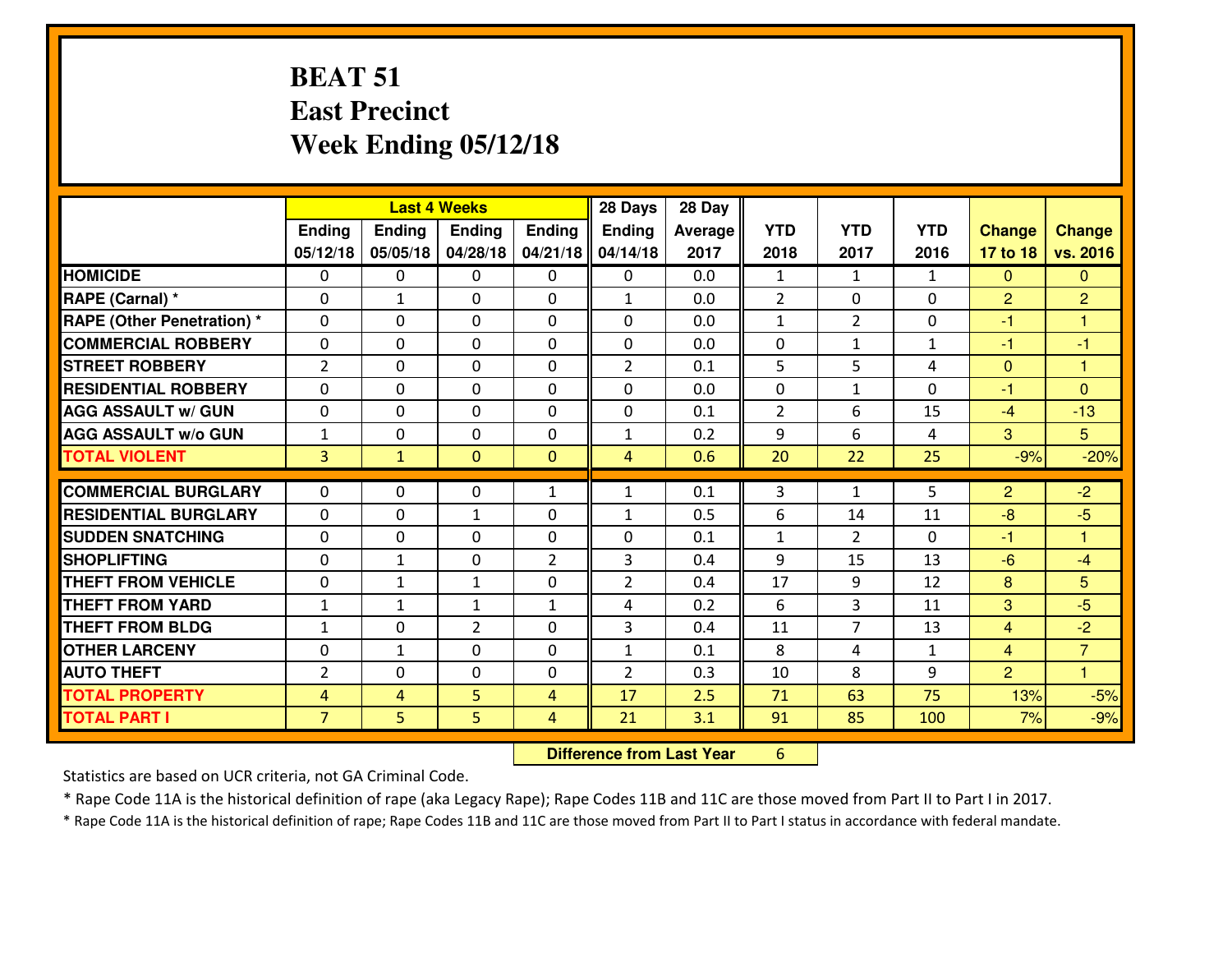# **BEAT 52 East PrecinctWeek Ending 05/12/18**

|                                   |                |                | <b>Last 4 Weeks</b> |                | 28 Days        | 28 Day  |                |                |                |                |                |
|-----------------------------------|----------------|----------------|---------------------|----------------|----------------|---------|----------------|----------------|----------------|----------------|----------------|
|                                   | Ending         | <b>Ending</b>  | <b>Ending</b>       | Ending         | <b>Ending</b>  | Average | <b>YTD</b>     | <b>YTD</b>     | <b>YTD</b>     | <b>Change</b>  | <b>Change</b>  |
|                                   | 05/12/18       | 05/05/18       | 04/28/18            | 04/21/18       | 04/14/18       | 2017    | 2018           | 2017           | 2016           | 17 to 18       | vs. 2016       |
| <b>HOMICIDE</b>                   | $\Omega$       | 0              | 0                   | $\Omega$       | $\Omega$       | 0.0     | 0              | $\Omega$       | $\mathfrak{D}$ | $\Omega$       | $-2$           |
| RAPE (Carnal) *                   | $\mathbf{0}$   | 0              | $\mathbf{0}$        | $\mathbf{1}$   | $\mathbf{1}$   | 0.1     | 2              | $\mathbf{0}$   | 0              | 2              | $\overline{2}$ |
| <b>RAPE (Other Penetration) *</b> | $\Omega$       | 0              | $\mathbf{0}$        | $\Omega$       | $\Omega$       | 0.2     | $\mathbf{0}$   | $\mathbf{1}$   | 0              | $-1$           | $\mathbf{0}$   |
| <b>COMMERCIAL ROBBERY</b>         | $\mathbf{0}$   | 0              | 0                   | 0              | $\Omega$       | 0.0     | $\mathbf{1}$   | 0              | 0              | 1              | 1              |
| <b>STREET ROBBERY</b>             | 0              | 0              | $\mathbf 0$         | 0              | 0              | 1.1     | $\overline{2}$ | 5              | 10             | $-3$           | $-8$           |
| <b>RESIDENTIAL ROBBERY</b>        | $\Omega$       | $\Omega$       | $\mathbf 0$         | $\Omega$       | 0              | 0.3     | 0              | $\mathbf{1}$   | $\mathbf{1}$   | $-1$           | $-1$           |
| <b>AGG ASSAULT w/ GUN</b>         | $\Omega$       | $\Omega$       | $\mathbf 0$         | 0              | 0              | 0.5     | $\overline{2}$ | 5              | 12             | $-3$           | $-10$          |
| <b>AGG ASSAULT W/o GUN</b>        | 0              | 0              | $\mathbf 0$         | $\mathbf{1}$   | $\mathbf{1}$   | 1.2     | 5              | 5              | $\mathbf{1}$   | $\overline{0}$ | $\overline{4}$ |
| <b>TOTAL VIOLENT</b>              | $\mathbf{0}$   | $\overline{0}$ | $\mathbf{O}$        | $\overline{2}$ | $\overline{2}$ | 3.4     | 12             | 17             | 26             | $-29%$         | $-54%$         |
| <b>COMMERCIAL BURGLARY</b>        | $\Omega$       | 0              | $\mathbf{0}$        | $\Omega$       | $\Omega$       | 0.2     | $\Omega$       | $\mathbf{1}$   | 0              | $-1$           | $\mathbf{0}$   |
| <b>RESIDENTIAL BURGLARY</b>       | 0              | 4              | $\mathbf 0$         | 0              | 4              | 2.6     | 22             | 9              | 23             | 13             | $-1$           |
| <b>SUDDEN SNATCHING</b>           | 0              | 0              | 0                   | $\mathbf{1}$   | $\mathbf{1}$   | 0.3     | $\mathbf{1}$   | $\overline{2}$ | 0              | $-1$           | $\overline{1}$ |
| <b>SHOPLIFTING</b>                | 0              | 0              | $\mathbf 0$         | 0              | 0              | 0.3     | 0              | 3              | $\Omega$       | -3             | $\mathbf{0}$   |
| <b>THEFT FROM VEHICLE</b>         | $1\,$          | 0              | 1                   | $\mathbf{1}$   | 3              | 7.2     | 12             | 33             | 12             | $-21$          | $\Omega$       |
| <b>THEFT FROM YARD</b>            | $1\,$          | $\mathbf{1}$   | $\mathbf{1}$        | 0              | 3              | 1.8     | 6              | 10             | 6              | $-4$           | $\overline{0}$ |
| <b>THEFT FROM BLDG</b>            | 0              | 0              | $\mathbf 0$         | 0              | 0              | 1.3     | 6              | 7              | 11             | $-1$           | $-5$           |
| <b>OTHER LARCENY</b>              | 0              | 0              | $\mathbf 0$         | 0              | 0              | 0.5     | 5              | 4              | 3              | $\mathbf{1}$   | $\overline{2}$ |
| <b>AUTO THEFT</b>                 | $\mathbf{0}$   | 0              | $\mathbf{0}$        | 0              | 0              | 2.5     | 14             | 8              | 6              | 6              | 8              |
| <b>TOTAL PROPERTY</b>             | $\overline{2}$ | 5              | $\overline{2}$      | $\overline{2}$ | 11             | 16.6    | 66             | 77             | 61             | $-14%$         | 8%             |
| <b>TOTAL PART I</b>               | $\overline{2}$ | 5              | $\overline{2}$      | 4              | 13             | 20.0    | 78             | 94             | 87             | $-17%$         | $-10%$         |
|                                   |                |                |                     |                |                |         |                |                |                |                |                |

 **Difference from Last Year** $-16$ 

Statistics are based on UCR criteria, not GA Criminal Code.

\* Rape Code 11A is the historical definition of rape (aka Legacy Rape); Rape Codes 11B and 11C are those moved from Part II to Part I in 2017.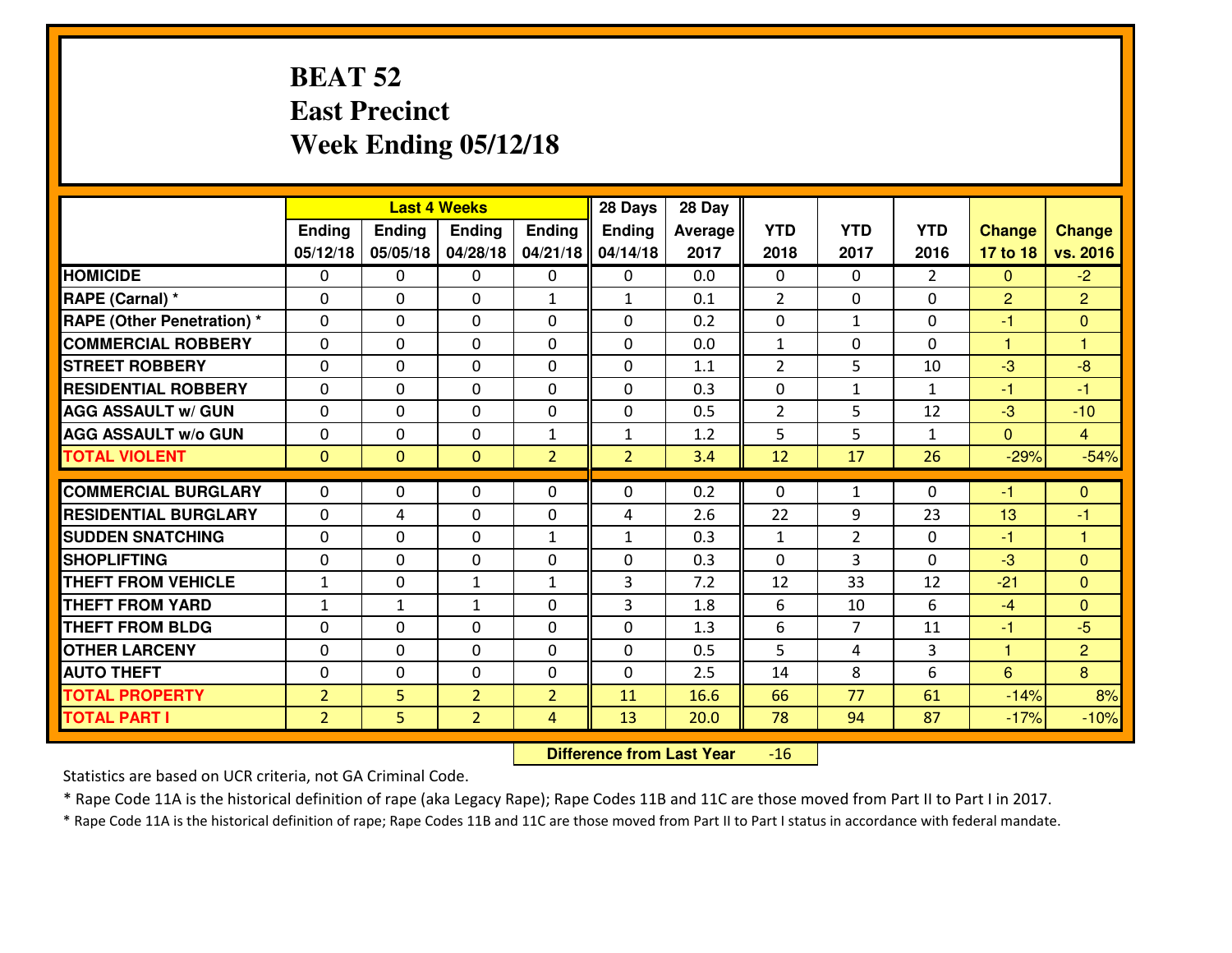## **BEAT 53 East PrecinctWeek Ending 05/12/18**

|                                  |                | <b>Last 4 Weeks</b> |                |               |                | 28 Day  |              |                |                |                |                |
|----------------------------------|----------------|---------------------|----------------|---------------|----------------|---------|--------------|----------------|----------------|----------------|----------------|
|                                  | <b>Ending</b>  | <b>Ending</b>       | <b>Endina</b>  | <b>Ending</b> | <b>Ending</b>  | Average | <b>YTD</b>   | <b>YTD</b>     | <b>YTD</b>     | <b>Change</b>  | <b>Change</b>  |
|                                  | 05/12/18       | 05/05/18            | 04/28/18       | 04/21/18      | 04/14/18       | 2017    | 2018         | 2017           | 2016           | 17 to 18       | vs. 2016       |
| <b>HOMICIDE</b>                  | $\Omega$       | 0                   | 0              | 0             | $\Omega$       | 0.5     | 0            | 4              | $\mathbf{1}$   | $-4$           | -1             |
| RAPE (Carnal) *                  | $\Omega$       | 0                   | $\mathbf{0}$   | 0             | $\Omega$       | 0.1     | 1            | $\Omega$       | $\mathbf{1}$   | $\mathbf{1}$   | $\Omega$       |
| <b>RAPE (Other Penetration)*</b> | $\Omega$       | $\Omega$            | $\mathbf 0$    | $\Omega$      | $\Omega$       | 0.2     | $\Omega$     | $\overline{2}$ | $\overline{2}$ | $-2$           | $-2$           |
| <b>COMMERCIAL ROBBERY</b>        | $\Omega$       | 0                   | $\mathbf 0$    | $\Omega$      | 0              | 0.1     | 0            | $\Omega$       | 0              | $\Omega$       | $\Omega$       |
| <b>STREET ROBBERY</b>            | $\mathbf{1}$   | $\Omega$            | $\mathbf 0$    | $\Omega$      | $\mathbf{1}$   | 0.3     | 4            | $\mathbf{1}$   | $\overline{7}$ | 3              | $-3$           |
| <b>RESIDENTIAL ROBBERY</b>       | $\Omega$       | $\Omega$            | $\mathbf 0$    | $\Omega$      | 0              | 0.2     | 0            | $\Omega$       | $\mathbf{1}$   | $\mathbf{0}$   | $-1$           |
| <b>AGG ASSAULT w/ GUN</b>        | $\Omega$       | $\Omega$            | $\mathbf{1}$   | $\Omega$      | $\mathbf{1}$   | 1.7     | 3            | $\overline{7}$ | 4              | $-4$           | $-1$           |
| <b>AGG ASSAULT w/o GUN</b>       | 0              | 0                   | $\mathbf 0$    | $\mathbf{1}$  | $\mathbf{1}$   | 1.2     | 6            | 6              | $\overline{2}$ | $\overline{0}$ | $\overline{4}$ |
| <b>TOTAL VIOLENT</b>             | $\mathbf{1}$   | $\mathbf{0}$        | $\mathbf{1}$   | $\mathbf{1}$  | 3              | 4.3     | 14           | 20             | 18             | $-30%$         | $-22%$         |
| <b>COMMERCIAL BURGLARY</b>       | $\Omega$       | 0                   | 0              | $\Omega$      | $\Omega$       | 0.1     | $\mathbf{1}$ | $\Omega$       | $\overline{2}$ | 1              | $-1$           |
| <b>RESIDENTIAL BURGLARY</b>      | $\mathbf{1}$   | 0                   | $\mathbf 0$    | 0             | $\mathbf{1}$   | 2.5     | 15           | 10             | 29             | 5              | $-14$          |
| <b>SUDDEN SNATCHING</b>          | 0              | 0                   | $\mathbf 0$    | 0             | 0              | 0.2     | $\mathbf{1}$ | $\mathbf{1}$   | $\mathbf{1}$   | $\mathbf{0}$   | $\mathbf{0}$   |
| <b>SHOPLIFTING</b>               | 0              | 0                   | $\mathbf{1}$   | $\mathbf{1}$  | $\overline{2}$ | 0.1     | 4            | $\Omega$       | $\mathbf{1}$   | $\overline{4}$ | 3              |
| <b>THEFT FROM VEHICLE</b>        | $\Omega$       | $\mathbf{1}$        | $\mathbf{1}$   | $\Omega$      | $\overline{2}$ | 6.3     | 20           | 17             | 19             | 3              | $\overline{1}$ |
| <b>THEFT FROM YARD</b>           | 0              | $\overline{2}$      | $\mathbf 0$    | 0             | $\overline{2}$ | 2.2     | 10           | 9              | $\overline{7}$ | $\mathbf{1}$   | 3              |
| <b>THEFT FROM BLDG</b>           | 0              | 0                   | $\mathbf{1}$   | $\mathbf 0$   | $\mathbf{1}$   | 4.4     | 11           | 14             | 26             | -3             | $-15$          |
| <b>OTHER LARCENY</b>             | 0              | 0                   | $\mathbf 0$    | $\mathbf{1}$  | $\mathbf{1}$   | 0.3     | 4            | $\overline{2}$ | 0              | $\overline{2}$ | $\overline{4}$ |
| <b>AUTO THEFT</b>                | 0              | $\mathbf{1}$        | $\mathbf 0$    | $\mathbf{1}$  | $\overline{2}$ | 2.7     | 12           | 9              | 14             | 3              | $-2$           |
| <b>TOTAL PROPERTY</b>            | $\mathbf{1}$   | 4                   | 3              | 3             | 11             | 18.7    | 78           | 62             | 99             | 26%            | $-21%$         |
| <b>TOTAL PART I</b>              | $\overline{2}$ | 4                   | $\overline{4}$ | 4             | 14             | 23.0    | 92           | 82             | 117            |                |                |
|                                  |                |                     |                |               |                |         |              |                |                | 12%            | $-21%$         |

 **Difference from Last Year**<sup>10</sup>

Statistics are based on UCR criteria, not GA Criminal Code.

\* Rape Code 11A is the historical definition of rape (aka Legacy Rape); Rape Codes 11B and 11C are those moved from Part II to Part I in 2017.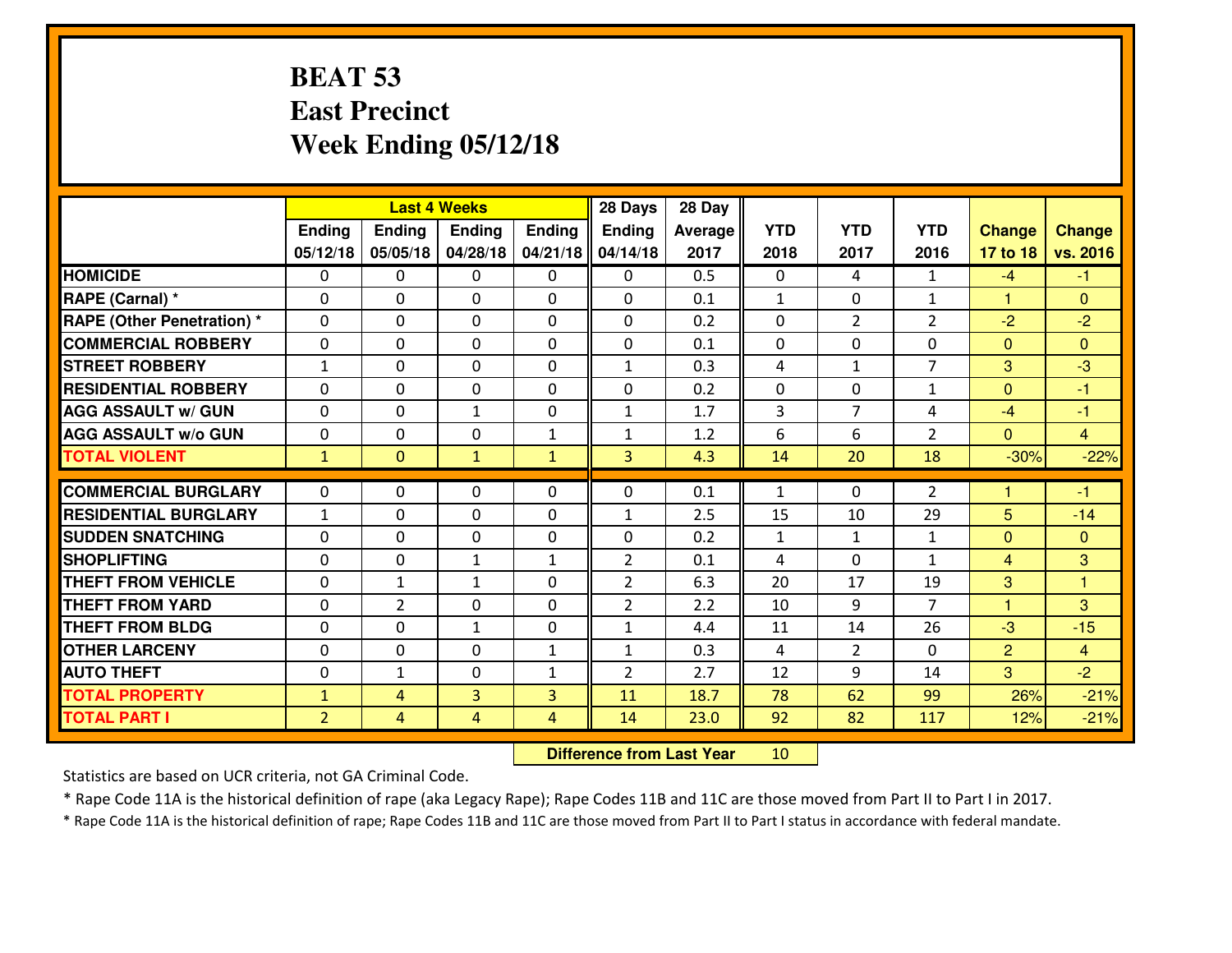# **BEAT 54 East PrecinctWeek Ending 05/12/18**

|                                              |                | <b>Last 4 Weeks</b> |                                  |                                  | 28 Days        | 28 Day       |                |                |                |                |                      |
|----------------------------------------------|----------------|---------------------|----------------------------------|----------------------------------|----------------|--------------|----------------|----------------|----------------|----------------|----------------------|
|                                              | Ending         | <b>Ending</b>       | <b>Ending</b>                    | Ending                           | Ending         | Average      | <b>YTD</b>     | <b>YTD</b>     | <b>YTD</b>     | <b>Change</b>  | <b>Change</b>        |
|                                              | 05/12/18       | 05/05/18            | 04/28/18                         | 04/21/18                         | 04/14/18       | 2017         | 2018           | 2017           | 2016           | 17 to 18       | vs. 2016             |
| <b>HOMICIDE</b>                              | $\Omega$       | $\mathbf{1}$        | 0                                | $\mathbf{0}$                     | $\mathbf{1}$   | 0.2          | 4              | 3              | $\mathbf{1}$   | 1.             | 3                    |
| RAPE (Carnal) *                              | $\Omega$       | 0                   | $\Omega$                         | $\Omega$                         | 0              | 0.1          | $\mathbf{0}$   | $\Omega$       | $\Omega$       | $\Omega$       | $\mathbf{0}$         |
| <b>RAPE (Other Penetration) *</b>            | $\mathbf{0}$   | 0                   | $\Omega$                         | $\Omega$                         | $\Omega$       | 0.1          | $\Omega$       | $\Omega$       | $\mathbf{1}$   | $\Omega$       | $-1$                 |
| <b>COMMERCIAL ROBBERY</b>                    | $\mathbf 0$    | 0                   | $\mathbf 0$                      | 0                                | 0              | 0.9          | $\mathbf{1}$   | 10             | $\Omega$       | $-9$           | $\blacktriangleleft$ |
| <b>STREET ROBBERY</b>                        | $\overline{2}$ | 0                   | $\Omega$                         | $\Omega$                         | $\overline{2}$ | 0.8          | 3              | 3              | 12             | $\mathbf{0}$   | $-9$                 |
| <b>RESIDENTIAL ROBBERY</b>                   | $\mathbf{0}$   | 0                   | $\mathbf 0$                      | 0                                | $\Omega$       | 0.0          | $\Omega$       | $\Omega$       | $\Omega$       | $\Omega$       | $\Omega$             |
| <b>AGG ASSAULT w/ GUN</b>                    | $\mathbf{1}$   | 0                   | $\Omega$                         | $\mathbf{1}$                     | $\overline{2}$ | 1.1          | 8              | 6              | 11             | $\overline{2}$ | $-3$                 |
| <b>AGG ASSAULT W/o GUN</b>                   | $\mathbf 0$    | 0                   | $\mathbf 0$                      | 0                                | 0              | 0.8          | $\overline{2}$ | 8              | $\overline{2}$ | $-6$           | $\overline{0}$       |
| <b>TOTAL VIOLENT</b>                         | 3 <sup>1</sup> | $\mathbf{1}$        | $\mathbf{0}$                     | $\mathbf{1}$                     | 5              | 4.0          | 18             | 30             | 27             | $-40%$         | $-33%$               |
| <b>COMMERCIAL BURGLARY</b>                   | $\mathbf 0$    | 0                   | $\mathbf{0}$                     | $\mathbf{1}$                     | 1              | 0.7          | $\overline{2}$ | $\overline{2}$ | 8              |                | $-6$                 |
|                                              |                |                     |                                  |                                  |                |              |                |                |                |                |                      |
|                                              |                |                     |                                  |                                  |                |              |                |                |                | $\mathbf{0}$   |                      |
| <b>RESIDENTIAL BURGLARY</b>                  | $\mathbf{1}$   | 0                   | $\mathbf{0}$                     | 0                                | $\mathbf{1}$   | 5.1          | 25             | 21             | 40             | 4              | $-15$                |
| <b>SUDDEN SNATCHING</b>                      | $\Omega$       | 0                   | $\Omega$                         | $\Omega$                         | 0              | 0.1          | $\Omega$       | $\Omega$       | $\Omega$       | $\Omega$       | $\Omega$             |
| <b>SHOPLIFTING</b>                           | $\overline{2}$ | $\overline{2}$      | $\overline{2}$                   | $\mathbf{1}$                     | $\overline{7}$ | 5.0          | 30             | 9              | 26             | 21             | $\overline{4}$       |
| <b>THEFT FROM VEHICLE</b>                    | $\mathbf{1}$   | $\overline{2}$      | 1                                | $\Omega$                         | 4              | 5.3          | 17             | 29             | 31             | $-12$          | $-14$                |
| <b>THEFT FROM YARD</b>                       | $\mathbf 0$    | 1                   | $\mathbf{1}$                     | 0                                | $\overline{2}$ | 2.3          | 11             | 8              | 6              | 3              | 5                    |
| <b>THEFT FROM BLDG</b>                       | $\mathbf{1}$   | 3                   | $\overline{2}$                   | 0                                | 6              | 2.3          | 14             | 15             | 13             | -1             | $\mathbf{1}$         |
| <b>OTHER LARCENY</b>                         | $\mathbf 0$    | $\overline{2}$      | $\mathbf 0$                      | 0                                | $\overline{2}$ | 0.2          | 5              | $\mathbf{1}$   | 3              | $\overline{4}$ | $\overline{2}$       |
| <b>AUTO THEFT</b>                            | $\mathbf{0}$   | 0                   | $\mathbf{1}$                     | 0                                | $\mathbf{1}$   | 1.9          | 14             | 18             | 15             | $-4$           | $-1$                 |
| <b>TOTAL PROPERTY</b><br><b>TOTAL PART I</b> | 5<br>8         | 10<br>11            | $\overline{7}$<br>$\overline{7}$ | $\overline{2}$<br>$\overline{3}$ | 24<br>29       | 22.9<br>26.8 | 118<br>136     | 103<br>133     | 142<br>169     | 15%<br>2%      | $-17%$<br>$-20%$     |

**Difference from Last Year** 3

Statistics are based on UCR criteria, not GA Criminal Code.

\* Rape Code 11A is the historical definition of rape (aka Legacy Rape); Rape Codes 11B and 11C are those moved from Part II to Part I in 2017.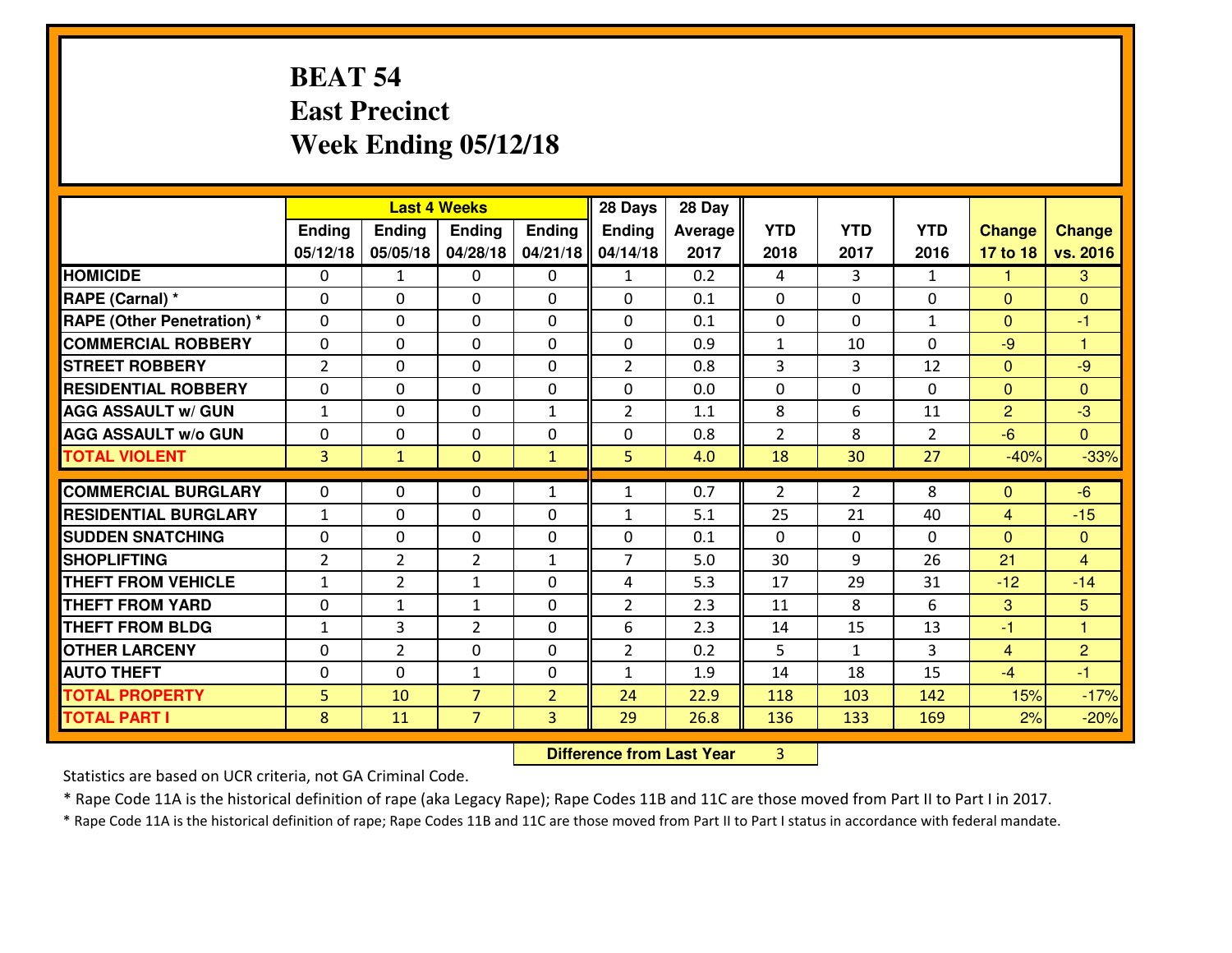## **BEAT 55 East PrecinctWeek Ending 05/12/18**

|                                   |                |                | <b>Last 4 Weeks</b> |               | 28 Days        | 28 Day  |                |                |                |                |                |
|-----------------------------------|----------------|----------------|---------------------|---------------|----------------|---------|----------------|----------------|----------------|----------------|----------------|
|                                   | <b>Ending</b>  | <b>Ending</b>  | <b>Endina</b>       | <b>Ending</b> | <b>Ending</b>  | Average | <b>YTD</b>     | <b>YTD</b>     | <b>YTD</b>     | <b>Change</b>  | <b>Change</b>  |
|                                   | 05/12/18       | 05/05/18       | 04/28/18            | 04/21/18      | 04/14/18       | 2017    | 2018           | 2017           | 2016           | 17 to 18       | vs. 2016       |
| <b>HOMICIDE</b>                   | $\Omega$       | 0              | 0                   | 0             | 0              | 0.0     | 1              | $\Omega$       | 0              | 1              | 1              |
| RAPE (Carnal) *                   | $\Omega$       | $\Omega$       | $\mathbf 0$         | $\Omega$      | $\Omega$       | 0.0     | $\Omega$       | $\Omega$       | $\Omega$       | $\mathbf{0}$   | $\Omega$       |
| <b>RAPE (Other Penetration) *</b> | 0              | 0              | $\mathbf 0$         | 0             | 0              | 0.0     | 0              | 0              | 0              | $\overline{0}$ | $\mathbf{0}$   |
| <b>COMMERCIAL ROBBERY</b>         | 0              | 0              | $\mathbf 0$         | 0             | 0              | 1.0     | 0              | 6              | $\mathbf{1}$   | $-6$           | $-1$           |
| <b>STREET ROBBERY</b>             | 0              | 0              | $\mathbf 0$         | 0             | 0              | 0.2     | $\mathbf 1$    | $\mathbf{1}$   | 4              | $\mathbf{0}$   | $-3$           |
| <b>RESIDENTIAL ROBBERY</b>        | 0              | 0              | $\mathbf 0$         | $\Omega$      | 0              | 0.0     | 0              | $\mathbf{1}$   | 0              | $-1$           | $\mathbf{0}$   |
| <b>AGG ASSAULT w/ GUN</b>         | 0              | 0              | $\mathbf 0$         | 0             | 0              | 0.5     | $\mathbf{1}$   | 3              | $\overline{2}$ | $-2$           | $-1$           |
| <b>AGG ASSAULT W/o GUN</b>        | 0              | 1              | $\mathbf 0$         | 0             | $\mathbf{1}$   | 0.5     | 3              | 1              | 4              | $\overline{2}$ | $-1$           |
| <b>TOTAL VIOLENT</b>              | $\mathbf{0}$   | $\mathbf{1}$   | $\mathbf{0}$        | $\mathbf{0}$  | $\mathbf{1}$   | 2.2     | 6              | 12             | 11             | $-50%$         | $-45%$         |
| <b>COMMERCIAL BURGLARY</b>        | $\Omega$       | $\mathbf{1}$   | 0                   | $\Omega$      | $\mathbf{1}$   | 0.3     | 3              | $\Omega$       | 6              | 3              | $-3$           |
| <b>RESIDENTIAL BURGLARY</b>       | 0              | 1              | $\mathbf 0$         | 0             | $\mathbf{1}$   | 3.4     | 8              | 23             | 16             | $-15$          | $-8$           |
| <b>SUDDEN SNATCHING</b>           | $\mathbf{1}$   | 0              | $\mathbf 0$         | 0             | $\mathbf{1}$   | 0.2     | $\mathbf{1}$   | $\mathbf{1}$   | $\Omega$       | $\Omega$       | $\overline{1}$ |
| <b>SHOPLIFTING</b>                | $\mathbf{1}$   | $\overline{7}$ | 10                  | 5             | 23             | 13.8    | 74             | 74             | 54             | $\Omega$       | 20             |
| <b>THEFT FROM VEHICLE</b>         | $\mathbf{0}$   | 0              | 1                   | $\mathbf{1}$  | $\overline{2}$ | 4.1     | 14             | 21             | 21             | $-7$           | $-7$           |
| <b>THEFT FROM YARD</b>            | $\mathbf{1}$   | 0              | 1                   | 0             | $\overline{2}$ | 1.5     | 8              | 6              | 5              | $\overline{2}$ | 3              |
| <b>THEFT FROM BLDG</b>            | 0              | 0              | $\mathbf{1}$        | $\Omega$      | $\mathbf{1}$   | 1.5     | 6              | 6              | 15             | $\mathbf{0}$   | $-9$           |
| <b>OTHER LARCENY</b>              | $\mathbf 0$    | 0              | $\mathbf 0$         | $\mathbf 0$   | 0              | 0.6     | $\overline{2}$ | $\overline{3}$ | 0              | $-1$           | $\overline{2}$ |
| <b>AUTO THEFT</b>                 | $\mathbf 0$    | $\mathbf{1}$   | $\mathbf{1}$        | $\Omega$      | $\overline{2}$ | 1.7     | 9              | 5              | 13             | $\overline{4}$ | $-4$           |
| <b>TOTAL PROPERTY</b>             | $\overline{3}$ | 10             | 14                  | 6             | 33             | 27.2    | 125            | 139            | 130            | $-10%$         | $-4%$          |
| <b>TOTAL PART I</b>               | $\overline{3}$ | 11             | 14                  | 6             | 34             | 29.4    | 131            | 151            | 141            | $-13%$         | $-7%$          |
|                                   |                |                |                     |               |                |         |                |                |                |                |                |

 **Difference from Last Year**-20

Statistics are based on UCR criteria, not GA Criminal Code.

\* Rape Code 11A is the historical definition of rape (aka Legacy Rape); Rape Codes 11B and 11C are those moved from Part II to Part I in 2017.